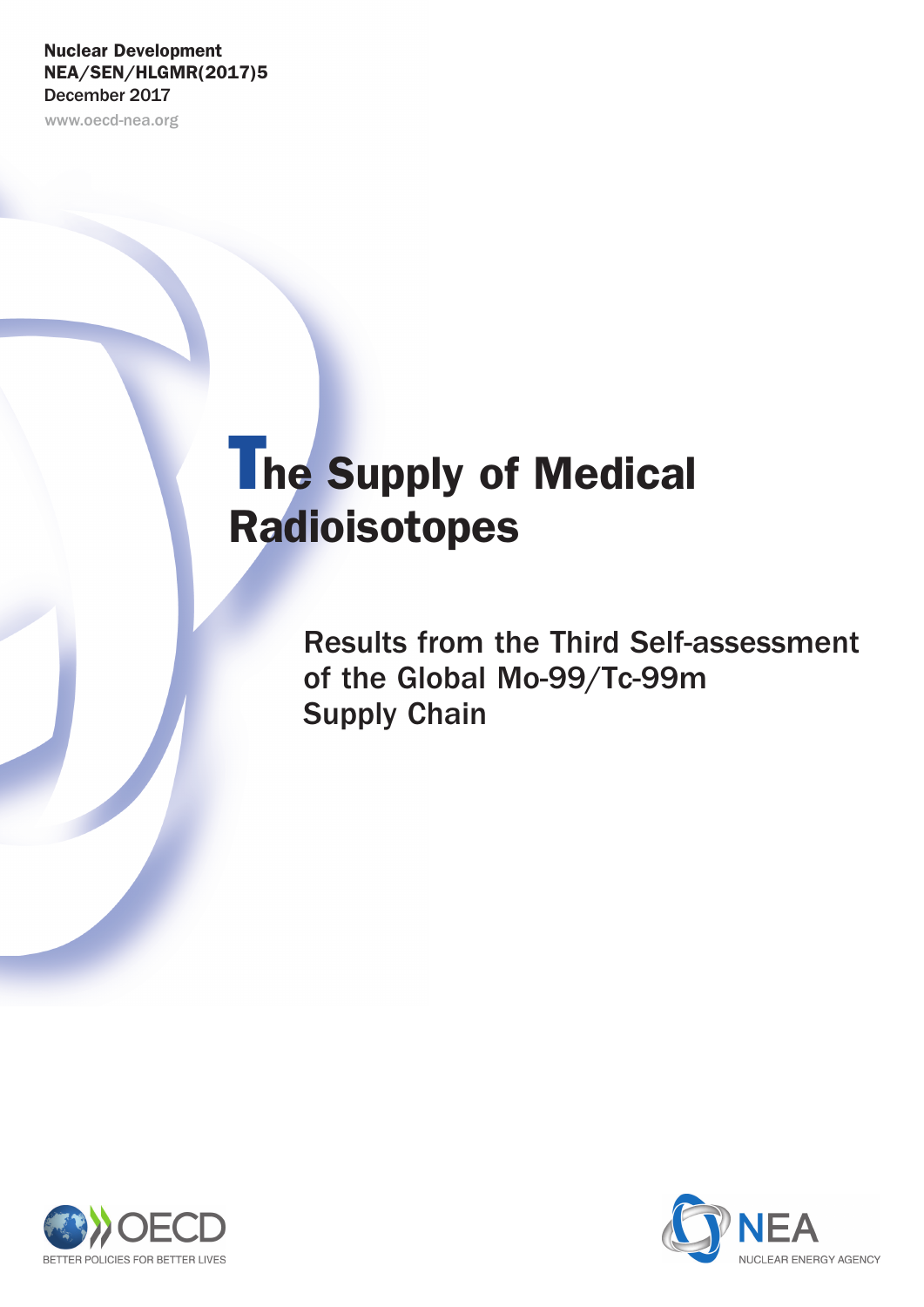# **Acknowledgements**

This report would not have been possible without the contributions of a significant number of supply chain participants, including major irradiators, major processors, generator manufacturers and government stakeholders.

The Nuclear Energy Agency (NEA) greatly appreciates the effort in compiling and sending all information provided by supply chain participants on the self-assessment questionnaires. This information is a valuable resource for analysing the current state of the industry, identifying remaining issues and actions still needed to ensure the long term, economically sustainable, secure supply of the key medical isotopes molybdenum-99 (<sup>99</sup>Mo) and technetium-99m (<sup>99m</sup>Tc).

The report was written by Mr Kevin Charlton of the NEA Division of Nuclear Development. The High-level Group on the security of supply of Medical Radioisotopes (HLG-MR) provided detailed review, comments and advice.

#### **Disclaimer:**

This report is based on information provided to the NEA directly by  $99\,\text{Mo}/99\text{mTc}$  supply chain participants and HLG-MR member countries through questionnaire responses and follow-up conversations. Assessments of the progress towards implementing the HLG-MR policy approach are based on this information and have not been verified independently.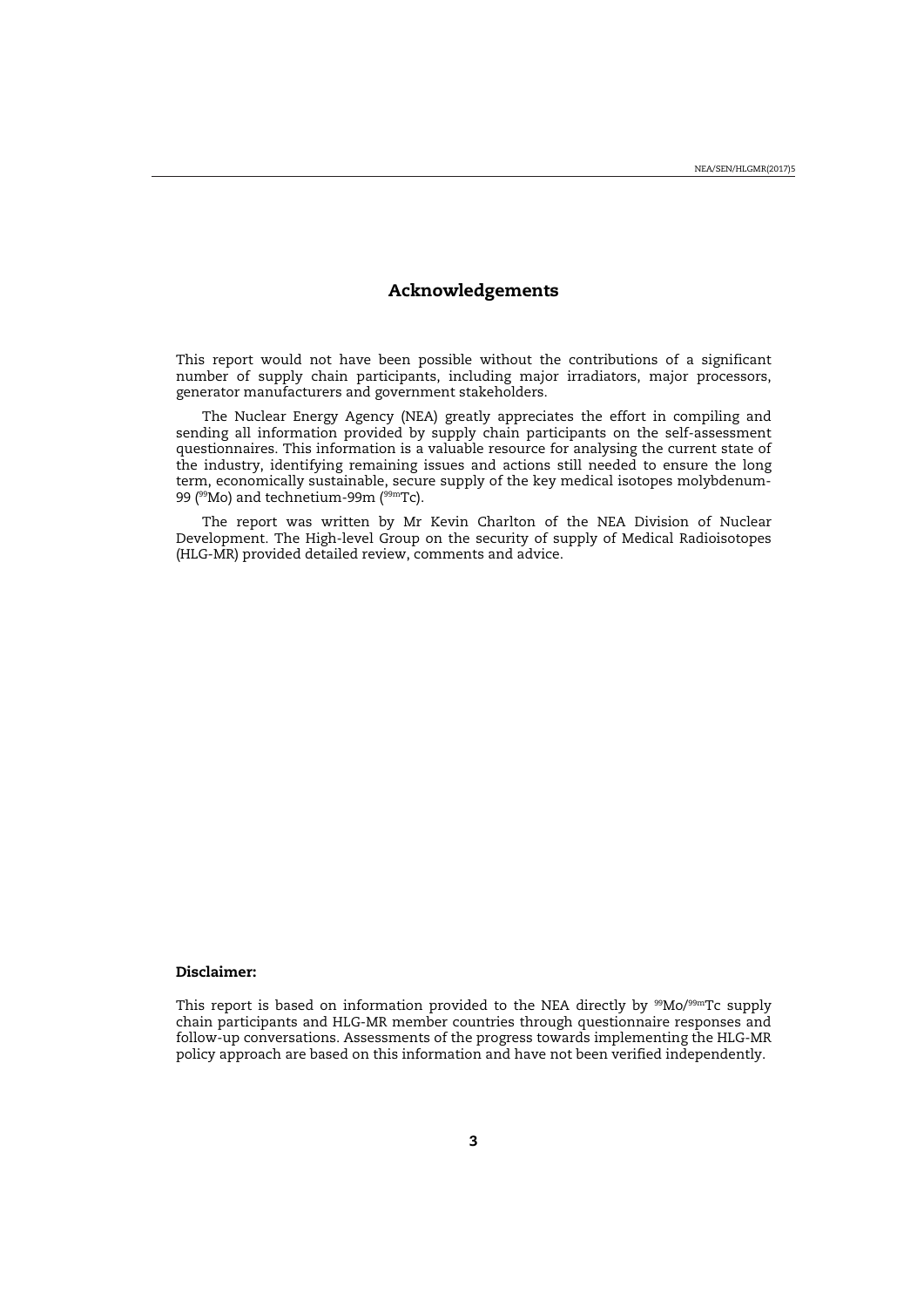# Table of contents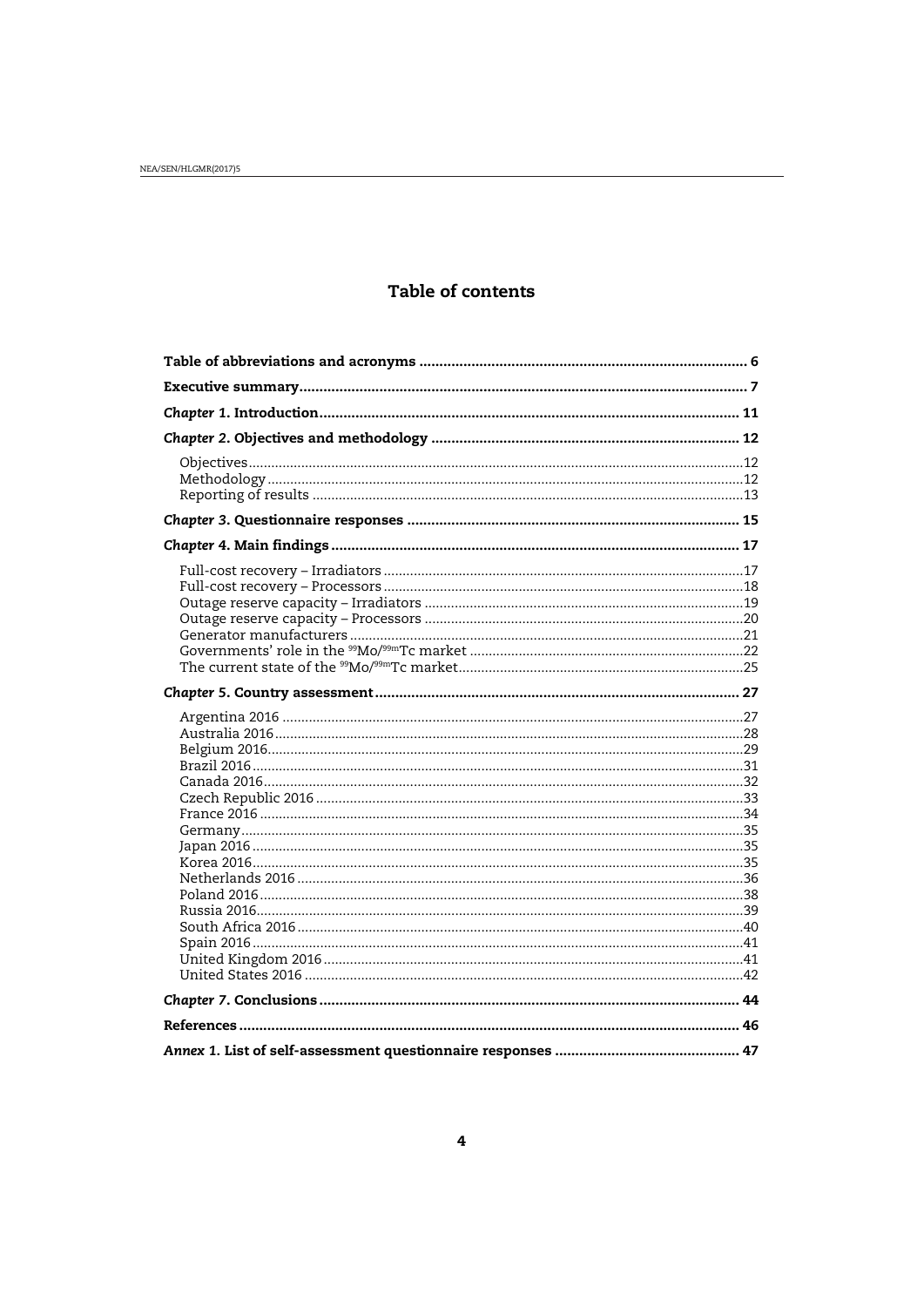| List of figures                                                                                                                                       |  |
|-------------------------------------------------------------------------------------------------------------------------------------------------------|--|
|                                                                                                                                                       |  |
| List of tables                                                                                                                                        |  |
| 3.2. Responses and response rates by supply chain participant group  15                                                                               |  |
| 4.1. FCR implementation at irradiators by normal available weekly capacity 18                                                                         |  |
| 4.2. FCR implementation at processors by normal available weekly capacity  19<br>4.3. ORC implementation at producing irradiators by normal available |  |
|                                                                                                                                                       |  |
| 4.4. ORC implementation at producing processors by normal available                                                                                   |  |
|                                                                                                                                                       |  |
| 4.5. Level of generator manufacturer confidence in their supplier holding ORC22                                                                       |  |
| 4.6. Level of government support for 99Mo production at existing irradiators 23                                                                       |  |
| 4.7. Level of intended government support for 99Mo/99mTc production,                                                                                  |  |
| irradiation projects under development in 2017 with market launch by 202224                                                                           |  |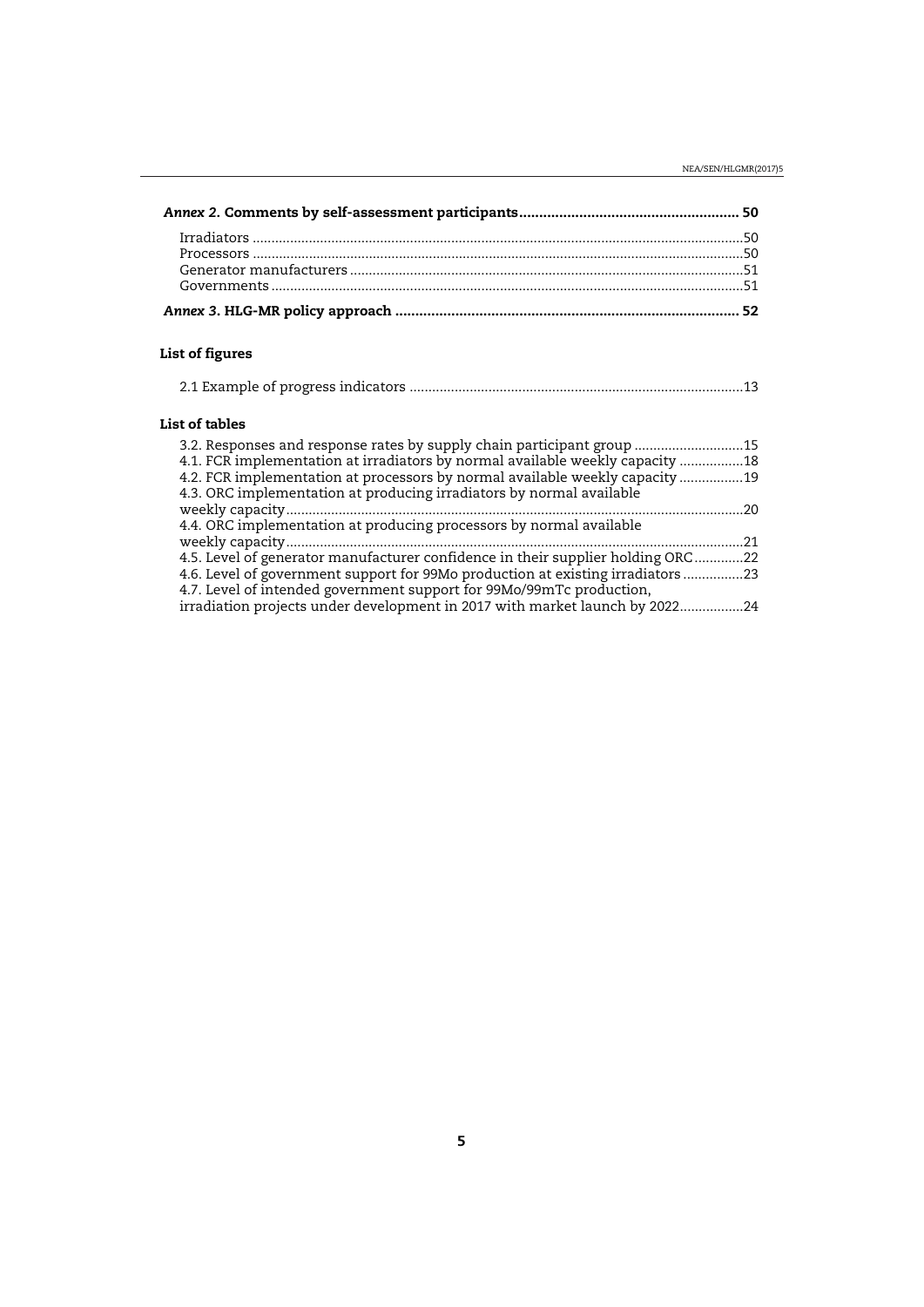# <span id="page-4-0"></span>**Table of abbreviations and acronyms**

| $99$ Mo | Molybdenum-99           |
|---------|-------------------------|
| 99mTc   | Technetium-99m          |
| EOP     | End of processing       |
| FCR     | Full-cost recovery      |
| HEU     | High-enriched uranium   |
| LEU     | Low-enriched uranium    |
| ORC     | Outage reserve capacity |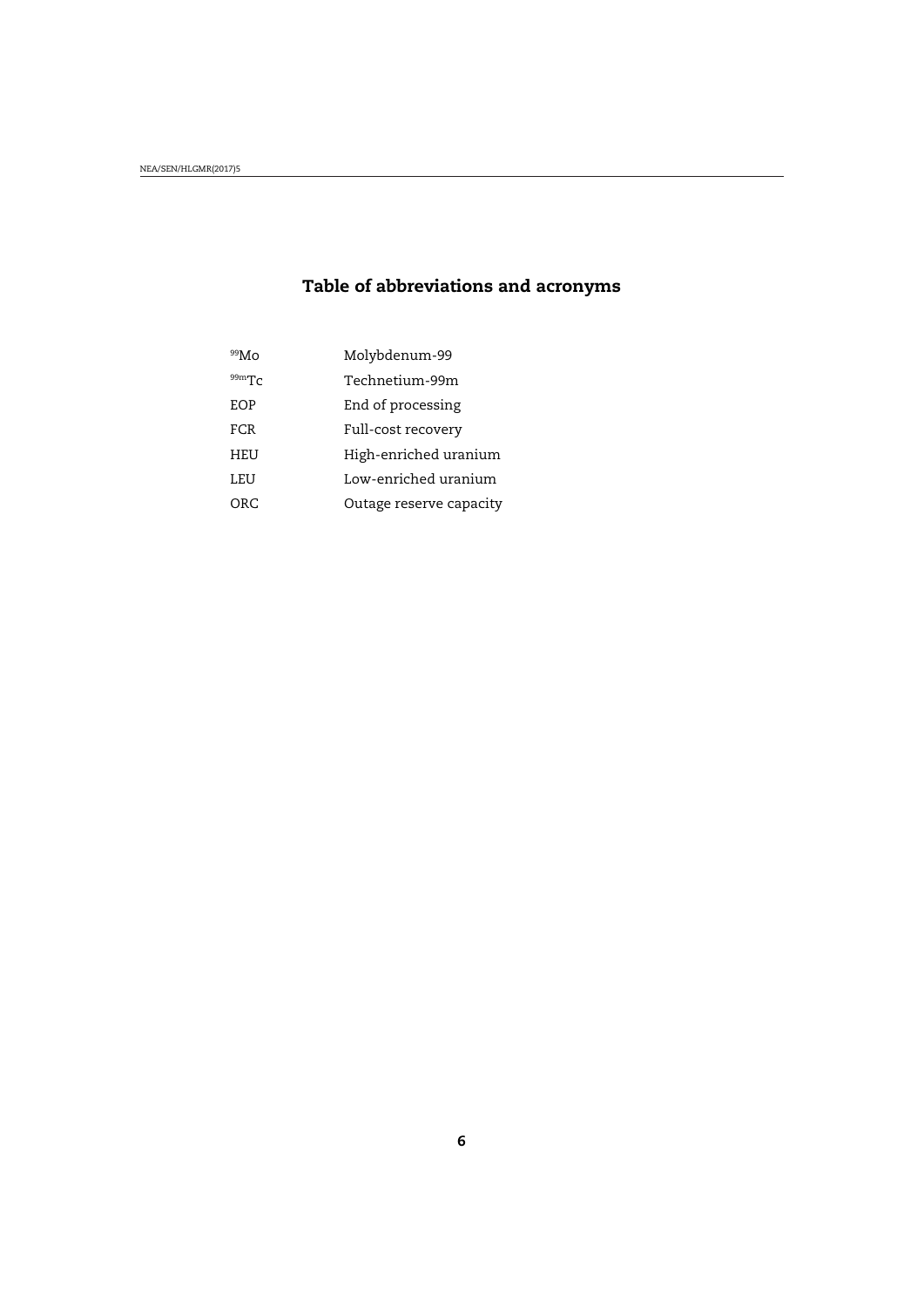# **Executive summary**

<span id="page-5-0"></span>This self-assessment is the third review of the implementation of the Nuclear Energy Agency (NEA) High-level Group on the security of supply of Medical Radioisotopes (HLG-MR) policy principles by the supply chain and governments. It is based on information supplied by a wide variety of stakeholders and the NEA appreciates the willingness of the majority of stakeholders to provide useful information.

The overall results are similar to those from the first and second self-assessments, showing continued but slow progress towards implementing the six HLG-MR policy principles and in particular, principles 1 and 2 – full-cost recovery (FCR) and outage reserve capacity (ORC). Much of the experience since the medical isotope supply crisis period of 2009-2010 has shown that short-term commercial considerations (e.g. increasing or retaining market share) continue to be valued above long-term sustainability, resulting in unhealthy competition and inefficient market outcomes.

The governments represented on the HLG-MR originally agreed to a deadline of June 2014 for full implementation of the policy principles, and that deadline was missed. Following the second self-assessment report made in 2014, it was agreed that voluntary commitments had not resulted in sufficiently effective actions being taken towards implementing the policy approach and it was proposed that governments take more direct action.

The action chosen was to prepare a Joint Declaration recognising that an unsustainable economic structure threatened the reliability of the <sup>99</sup>Mo/<sup>99m</sup>Tc supply chain, and that global action to move to FCR was necessary to ensure the economic sustainability necessary for the long-term secure supply of medical isotopes. The Joint Declaration provided a co-ordinated political commitment by countries involved in the production and use of medical radioisotopes to help bring about the necessary changes across the whole supply chain in a timely and effective manner. The Joint Declaration was made on 17 December 2014 with the formal adherence of 11 countries and with the adherence of a further three countries during early 2015. The Joint Declaration signatories are Australia, Belgium, Canada, France, Germany, Japan, Korea, the Netherlands, Poland, the Russian Federation, South Africa, Spain, the United Kingdom and the United States.

In the period since the second self-assessment, the supply chain has faced a number of important challenges to irradiation and processing capacity. The OSIRIS reactor, which had a weekly irradiation capacity equivalent to 27% of weekly world demand, ended operation in late 2015; the irradiation and processing capacity equivalent to 52% of weekly world demand derived from the National Research Universal (NRU) reactor in Canada moved to a "hot standby" mode from October 2016; the BR-2 reactor which has the highest weekly irradiation capacity of any reactor, had an extended planned maintenance period from mid-2015 until mid-2016.

Despite these challenges, supply was successfully maintained during the whole period. This was achieved by combining stepwise increases in baseload capacity at a number of points in the existing supply chain and with detailed planning of operating schedules and outage periods at individual facilities. This planning was successfully coordinated through the Association of Isotope Producers and Equipment Suppliers (AIPES) Reactor and Isotope Working Group. Successful supply performance, during an extended period of identified challenges, demonstrates some of the progress that has been made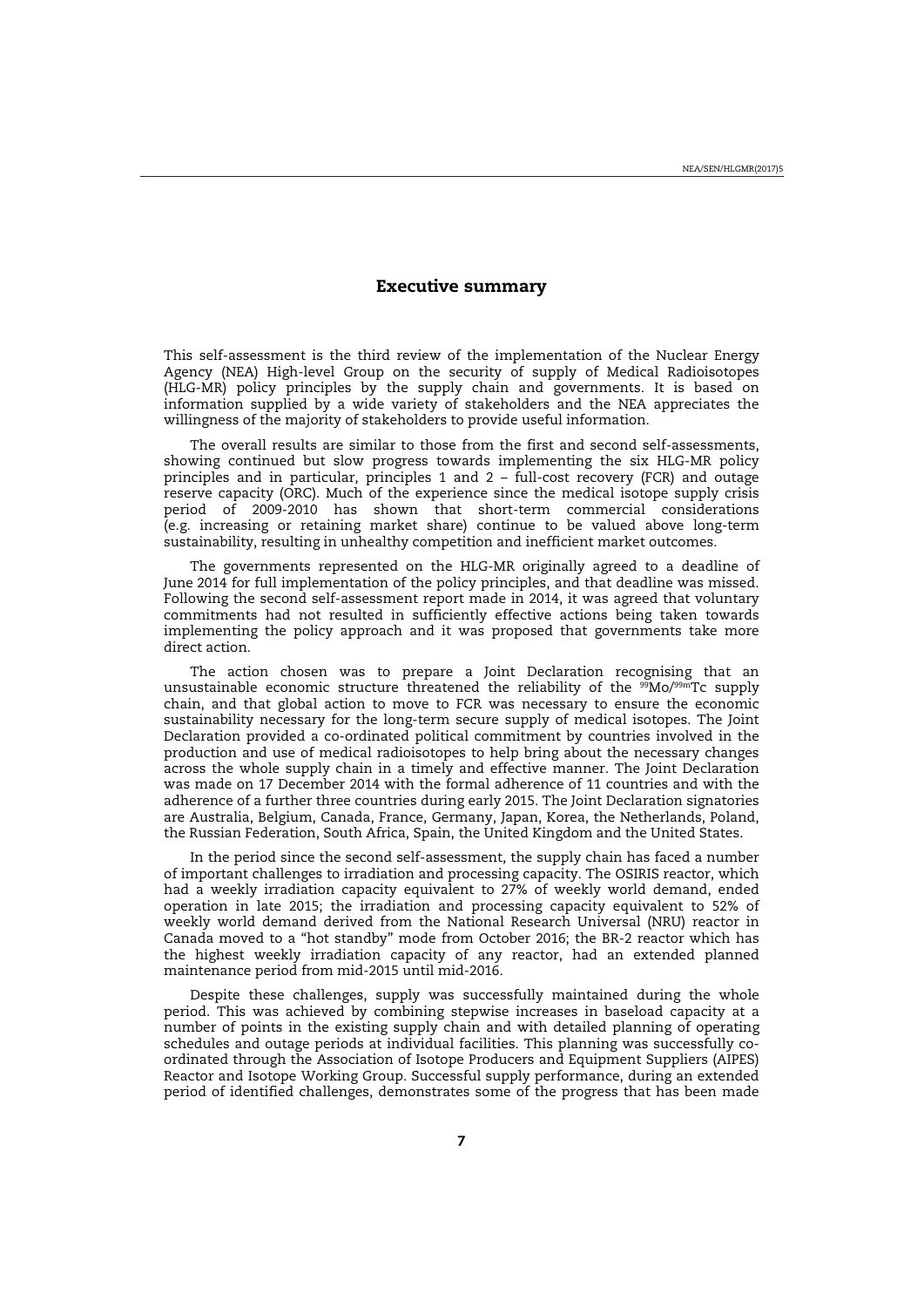by the supply chain. The third self-assessment has demonstrated that supply chain participants recognise the need to fully implement FCR and also to hold sufficient ORC in order to ensure security of supply. They also recognise that this ORC must be paid for by the whole supply chain to ensure its availability and readiness.

However, progress towards full implementation of FCR has been hampered in a number of ways. In the third self-assessment, all steps in the supply chain reported a substantial increase in base costs associated with operating their businesses; these were at levels well above inflation. Some increases came from the direct effect of FCR implementation higher up the supply chain. There were also important increases to costs for other reasons; in particular, improvements to the resilience of facilities to natural events (post Fukushima) and increases in physical and other security measures (in response to terrorist risks). These together with the continued move towards the use of low-enriched uranium (LEU) targets for production, an externality that adds costs, reduces process efficiency and increases waste, have increased the total cost burden on the supply chain.

Most supply chain participants have reported that important price increases have been achieved for their final products, but that the substantial cost increases experienced reduced the effective rate of progress made towards achieving FCR. An exception has been reported at the generator manufacturer step of the supply chain, where a number of manufactures have been able to make only limited, or in some cases, no price increases during the whole period from 2012 to end 2015. Most generator manufacturers reported substantial cost increases, but clear divergence was seen between generator manufacturers that could achieve important price increases and those that could not. The inability of some generator manufacturers to increase price in some markets reflects the continued high level of competition in some markets; but perhaps more importantly, it reflects important markets where there has been little or no change in the levels of reimbursement for multiple years for the medical isotope component of nuclear imaging procedures.

The development of this report has been long and painstaking and was hampered by a slow response rate to the self-assessment questionnaires. The NEA advised that a selfassessment report would only be worthwhile if there was a substantial level of response from stakeholders. This was discussed in detail with HLG-MR participants during both HLG-MR meetings held in 2016 and commitment was finally made to provide the level of information requested. Some targets were agreed for minimum acceptable response levels and eventually those targets were met for all self-assessment categories, with the exception of government healthcare responses, which remained below the agreed threshold. The slow and limited response from government healthcare is a clear indication of insufficient engagement from that group of stakeholders. The responses that were received from government healthcare frequently identified that the sufficiency of reimbursement for medical isotopes in their country had not, or could not be assessed. Only a limited number of countries were able to report that they had made positive steps towards analysing and then providing support to the market through adjusting healthcare policy and reimbursement arrangements, suggesting that lessons can be learnt from best practice in this area.

The supply chain has worked well to successfully manage supply despite a net reduction in total production capacity at both the irradiator level and the processor level. FCR has not yet been fully implemented because backpressure (e.g. a refusal to accept higher prices) within the supply chain continues to block the level of price increase needed to achieve FCR. At this time, the backpressure effect is particularly focused at the generator manufacturer level of the supply chain, where input costs are increasing, but the ability to pass on those costs is often blocked by a combination of competitive pressure and intransigence towards reimbursement policy. The generator manufacturers naturally transfer the effect of that blockage back up the supply chain by resisting price change.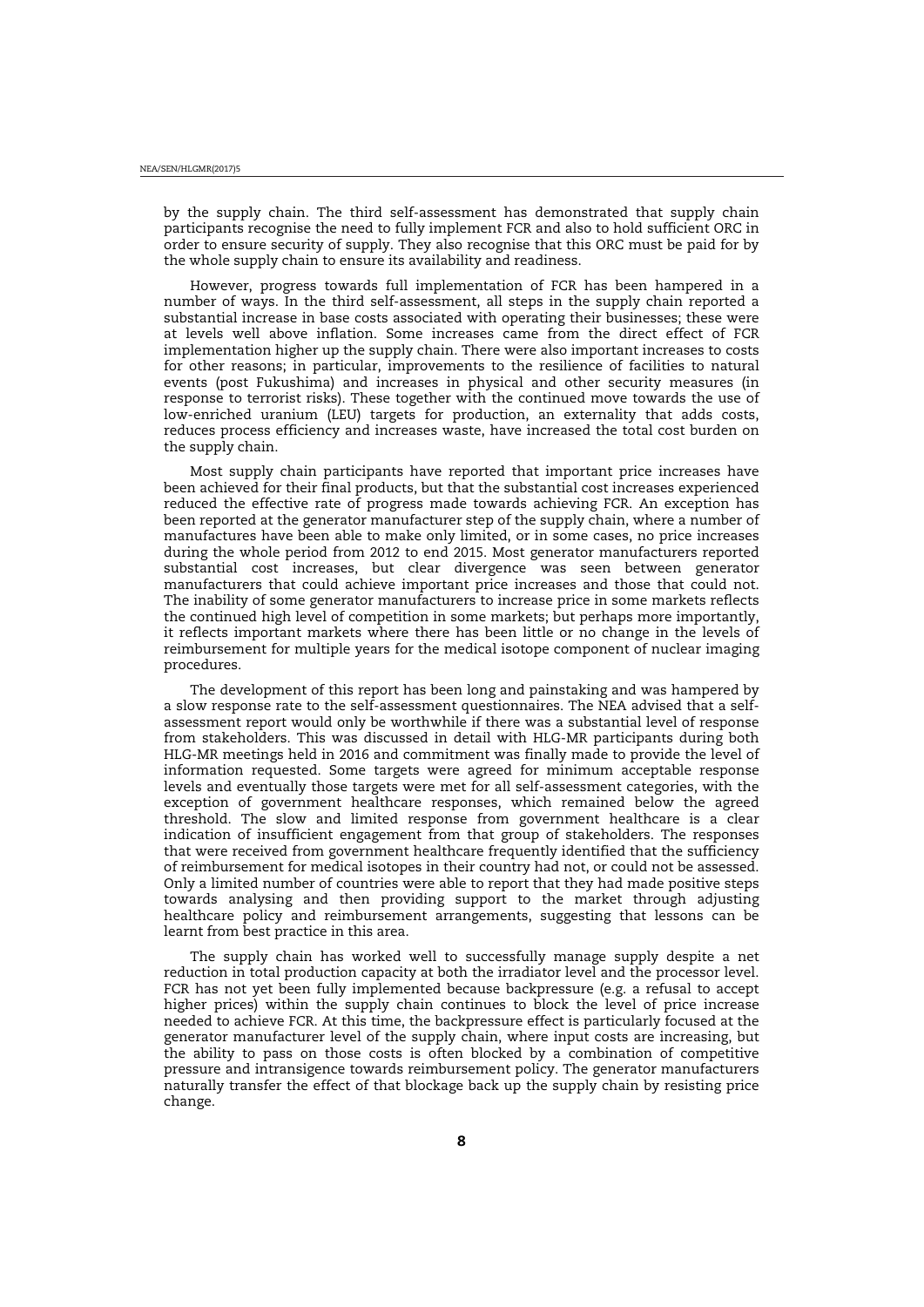The coverage and level of paid ORC in the supply chain has increased, but some participants still do not receive full, or in cases, any ORC payments; this is despite those same participants being called upon to provide back-up services. The need for fully paid ORC is nearly universally recognised by the market participants, but application is neither consistent nor universal. When the need and value of ORC is not correctly recognised, then that holding of reserve capacity is unrewarded. When holding reserve capacity is unrewarded, it is at risk of being viewed as being excess capacity with resulting negative market feedback effects.

It seems remarkable that unpaid excess capacity can exist within a market that is viewed by many stakeholders as being at risk of supply default and where the whole industry is expected by stakeholders to collaborate on detailed planning and scheduling efforts. Stakeholders also expect the market participants to quickly take emergency response actions to mitigate anticipated supply risks at their own cost. There is a reasonable expectation from the healthcare community and their patients for the continuous availability of medical imaging agents. However, this can only be assured by reaching an economically sustainable market structure that holds adequate levels of paid ORC that is being fully funded by reimbursement.

As FCR has not yet been achieved, it remains necessary for some individual governments to continue to provide support to supply chain organisations that are essentially underfunded. Some governments continue to take this burden of support from a perceived obligation to maintain security of supply and to ensure that it is done in a safe and secure way. It is not done from a desire to subsidise healthcare in other countries, which is the unintended outcome. The market remains economically unsustainable; progress towards FCR implementation continues and governments are reducing and removing direct support to the supply chain where possible, but implementation of a hard time point for ending that support has not been a practical option, as it would have led directly to organisational failures and supply disruption. It is essential that all supply chain participants continue to press on towards achieving FCR implementation as quickly as possible, but this will only be achievable when some of the backpressure present in the commercial supply chain is reduced by governments taking steps to adjust healthcare policy.

The data collected in this self-assessment indicates that there is still some way to go to achieve FCR implementation. However, the data also identifies that the total increase necessary to stabilise supply is low compared to the total cost and the value of the medical procedures that depend upon them. While the HLG-MR six policy principles remain unfulfilled, particularly while FCR is not fully implemented and some ORC provision remains unpaid, the world supply of  $^{99}\text{Mo}/^{99\text{m}}$ Tc will remain economically unsustainable. In the short term, supply remains dependent upon the goodwill of a limited number of governments that feel obliged to support the financial shortfall. This is risky for all stakeholders, as that goodwill may be lost at any time and many of the present production facilities are quite old, requiring regular investment in maintenance.

Supply has been stabilised by the actions of existing supply chain participants and the continued support of some governments. Many of the technical problems that led to the 2009-2010 supply crisis period have been solved and alternative technologies have demonstrated their ability to successfully produce <sup>99</sup>Mo/<sup>99m</sup>Tc. However, those technologies have yet to be successfully brought to market and project delays have been frequent. The market remains economically unsustainable, so new supply projects, whether conventional or using alternative technologies, risk further delay or cancellation due to the prevailing negative economic conditions.

In a normal functioning market, there is a critical price level beneath which no commercially operating organisation would normally go. The market for the supply of 99Mo/99mTc continues to operate substantially below such a critical price level. Indeed, the market has never experienced a sustained period when it has operated above it. For the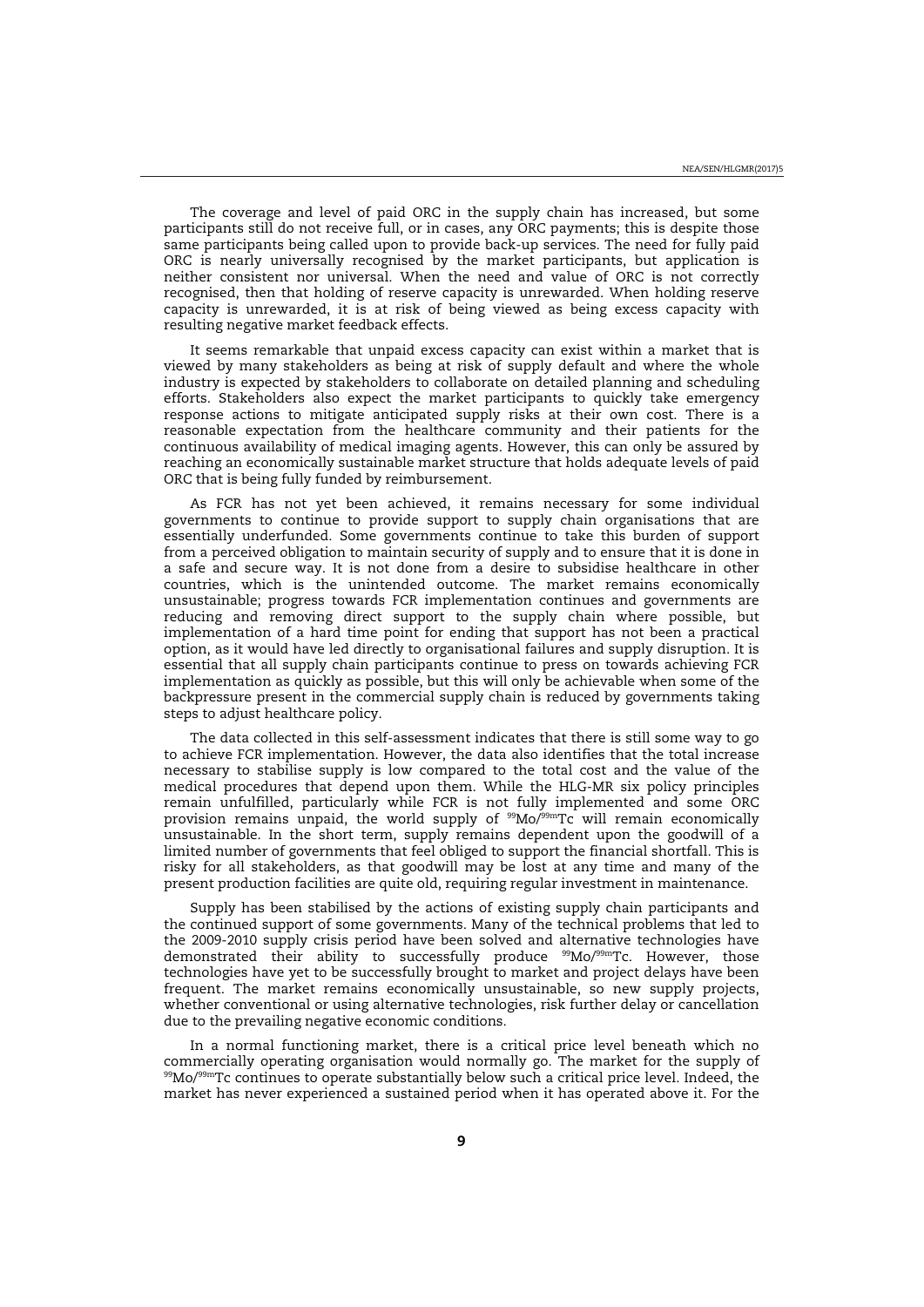#### NEA/SEN/HLGMR(2017)5

 $99Mo/99mTc$  market to become sustainable, market pricing must rise above this critical price level at all points in the supply chain and be able to stay above it. Once that situation has been reached and stabilised, the market will have the opportunity to then function properly under normal market constraints.

Despite delays and some project cancellations, there remains a substantial list of potential new supply projects. It is arguable that the successful deployment of all the known projects would result in a significant level of overcapacity, a level well above the likely medium-term market demand. The successful deployment of some additional capacity is essential to replace aging infrastructure, but the market remains economically unsustainable and on some "life support". The market must complete the transition to an economically sustainable model, either by achieving FCR implementation, or by the successful introduction of new capacity that has a substantially lower unit cost base.

The work of the HLG-MR, its stakeholders and the supply chain has contributed much towards addressing and overcoming the challenges. However, much still remains to be done globally to secure the supply of medical radioisotopes in the long term. The remaining government support for <sup>99</sup>Mo production must end and appropriate reimbursement rates for medical isotopes must be ensured. Voluntary commitments even following the Joint Declaration have not resulted in sufficiently effective actions towards implementing the HLG-MR policy approach and there is a need for governments to take further direct action. More broadly, governments should redefine the "social contract" with the medical isotope industry and help it move to economic sustainability, through appropriate incentives and effective regulation.

The same general conclusion was made in both the first and second self-assessment reports, which underlines the slow rate of progress being made and the intransigence of some market players and some stakeholders towards helping ensure that the market become sustainable. This intransigence risks sending negative signals to potential investors in future commercially-based production and therefore jeopardises the longterm security of supply by potentially perpetuating below-full-cost-recovery prices in the market.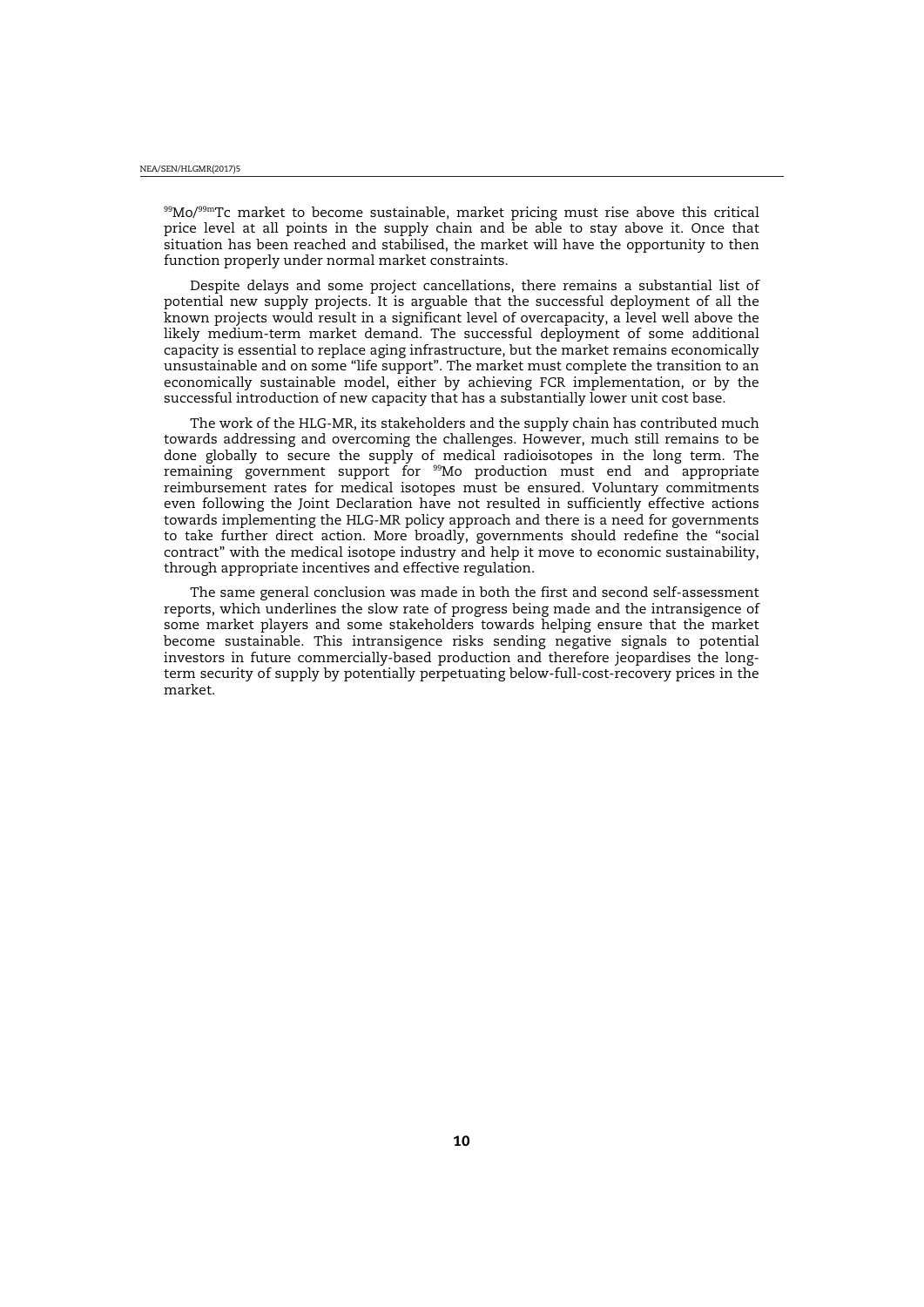# *Chapter 1***. Introduction**

<span id="page-9-0"></span>At the request of its member countries, the Nuclear Energy Agency (NEA) became involved in global efforts to ensure a secure supply of  $99M\text{o}/99mTc$ . Since June 2009, the NEA and its High-level Group on the security of supply of Medical Radioisotopes (HLG-MR) examined the issues that led to supply shortages and developed a policy approach, including six principles and supporting recommendations to address those issues. The governments of HLG-MR member countries agreed to implement the policy approach, within three years of its adoption, i.e. by June 2014, however this initial target was not achieved due to slow implementation of full-cost recovery (FCR), continuing high levels of market competition, back pressure against price increases in the supply chain and only limited progress with implementing change to reimbursement policy.

In the second and the third mandate of the HLG-MR (2011-2013 and 2013-2015), the NEA Secretariat undertook two reviews of the 99Mo/99mTc supply chain, based on input from key supply chain participants, with a focus on full-cost recovery, outage reserve capacity (ORC) and governments' role in the market. The results from those selfassessments were published as reports in 2012 and 2014, respectively. In its fourth mandate (2015-2017), the HLG-MR has continued to evaluate progress towards the implementation of the six policy principles and encouraged governments and supply chain participants to take actions for ensuring secure supply of <sup>99</sup>Mo/<sup>99m</sup>Tc through developing an economically sustainable market structure.

This report provides analysis of information from the third self-assessment by supply chain participants and governments about the progress made towards the implementation of the HLG-MR policy approach, with comparisons with the earlier selfassessments and discussion about the present market condition.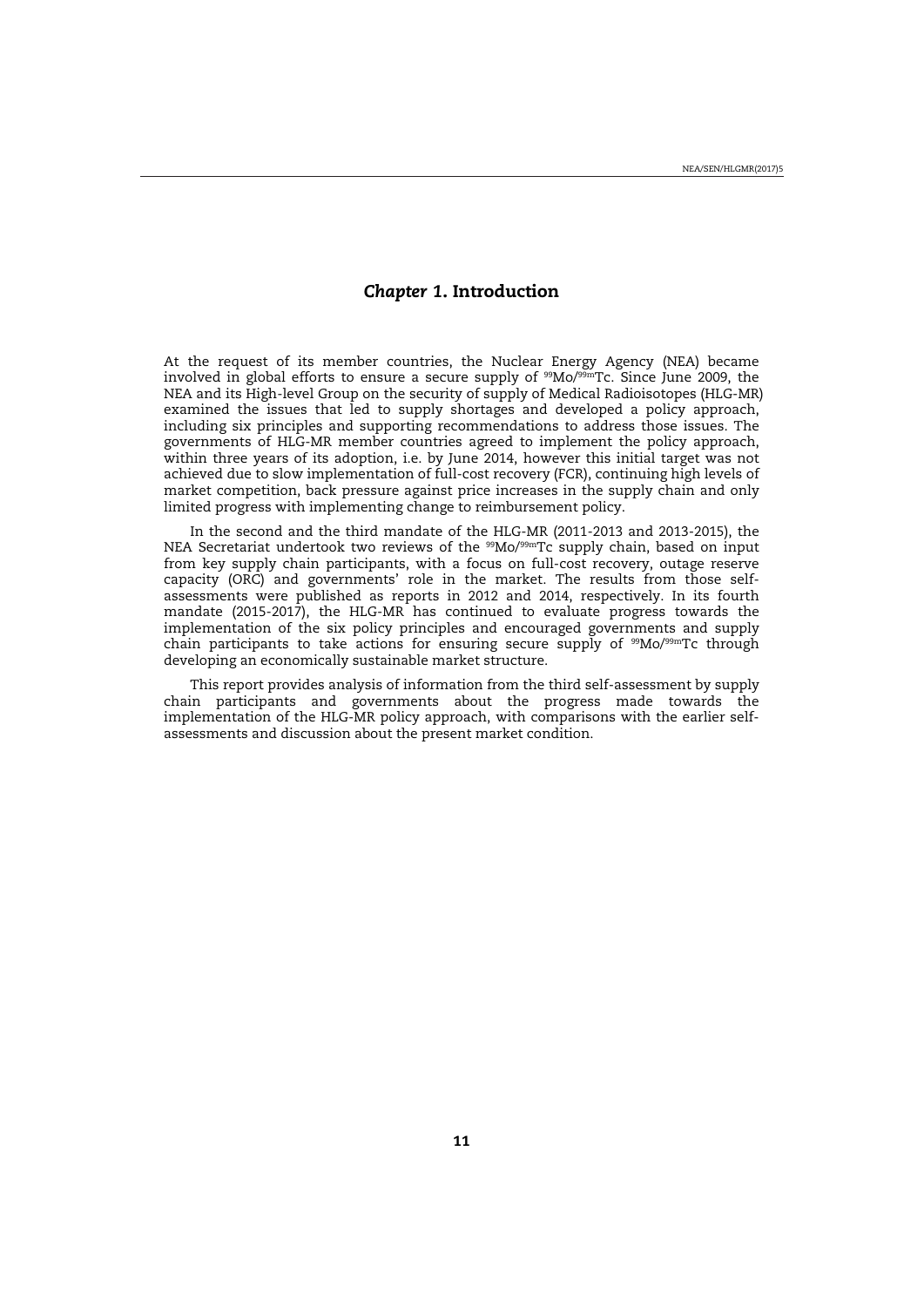# *Chapter 2***. Objectives and methodology**

#### <span id="page-10-0"></span>**Objectives**

In June 2011, the High-level Group on the security of supply of Medical Radioisotopes (HLG-MR) released a six-principle policy approach to move the molybdenum-99 ( $^{99}$ Mo) and technetium-99m  $(99m)$ Tc) supply chain to a sustainable economic basis and to help ensure the security of supply.

As a direct action to implement Principle 6, in 2015-2016, the NEA has conducted a third self-assessment of the 99Mo/99mTc supply chain. The main objective of the third selfassessment is to evaluate progress made by supply chain participants with the implementation of HLG-MR policy principles. There is comparison with the first and second self-assessments made in 2012 and 2014 respectively and it reports on the functioning of the 99Mo/99mTc supply chain and the progress made towards establishing an economically sustainable market. The self-assessment report is essential to determine if and to what extent the HLG-MR policy approach is being implemented, the main focus is on full-cost recovery (FCR), outage reserve capacity (ORC) and governments' role in the market.

The report serves as a "monitoring mechanism" to help ensure that the HLG-MR policy approach succeeds; all stakeholders need to have confidence that the actions they are taking are being matched by all other players. This report identifies supply chain participants who have implemented or are making good progress towards full implementation of the policy approach, compared to the earlier self-assessments. It also notes those who are not making significant progress, any that have yet to start and those who are not engaging with the process. Where the report identifies that the HLG-MR policy approach is not being implemented as agreed, the HLG-MR member countries should examine the issues and agree on appropriate steps to address the issues.

#### **Methodology**

The NEA Secretariat obtained information from key supply chain participants and governments using a self-assessment approach. Supply chain participants were asked to fill out a questionnaire tailored to their place or role in the  $99M_0/99mTc$  supply chain. The questionnaires from the second self-assessment were modified to gain some semiquantitative information about the degree of progress made in the period from 2012 to 2015 and also to assess the confidence that generator manufacturers had about the level of ORC held in the supply chain. The blank questionnaire formats, which are available from the NEA Secretariat upon request, were designed to determine the commitment and actions of the participants in implementing the HLG-MR policy principles. In addition, they were designed to seek a balance between soliciting potentially confidential information and the need for the NEA to have sufficient and accurate information. Where required, the NEA followed up with responders to request more information or to clarify submitted information.

The self-assessment questionnaires also provided an opportunity for supply chain participants and governments to share their views and observations concerning general performance aspects of the <sup>99</sup>Mo/<sup>99m</sup>Tc market and the progress (or not) of the market in the implementation of the six policy principles. Some individual observations and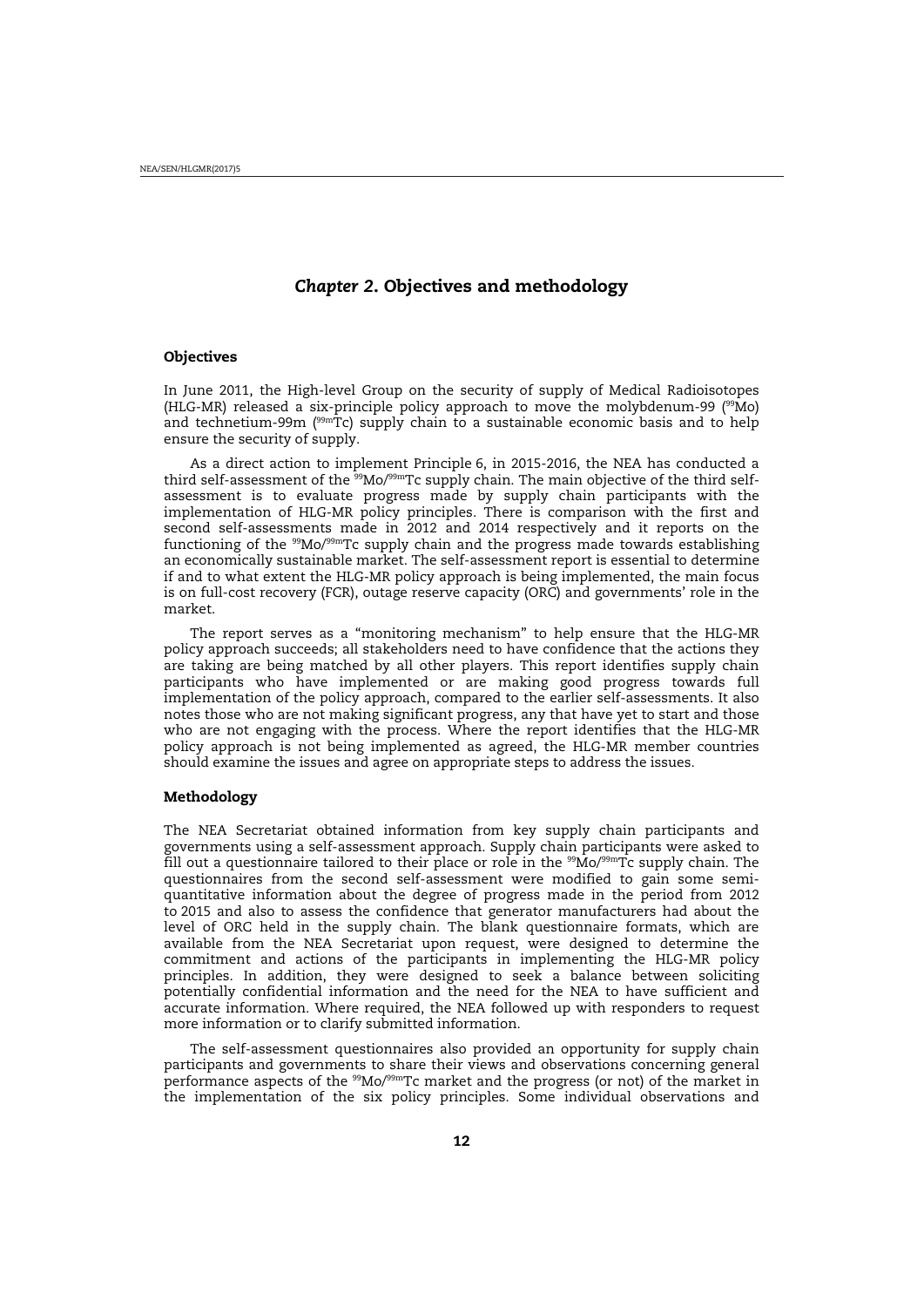<span id="page-11-0"></span>recommendations from that exercise are reported in an anonymised fashion (see Annex 2 of the report).

## **Reporting of results**

Similar to the earlier self-assessments, the third self-assessment report shows results for each key individual supply chain step using progress indicators for FCR and ORC. This enables individual data confidentiality to be maintained, while providing important information and maintaining consistency for comparison with the earlier selfassessments. The progress indicators used had the following classifications:

- Fully implemented
- Significant progress made
- Some progress made
- x Not started

The NEA Secretariat was concerned that the use of the classification group "Significant progress made" used in the first two self-assessment reports did not leave enough scope for assessing further important progress that had been made by market participants, but still fell short of that HLG-MR principle being "Fully implemented". The NEA Secretariat investigated the possible adjustment of the classifications but concluded that the introduction of additional categories made the clear reporting of change more difficult. In this regard, this self-assessment report considers that the classification group "Significant progress made", as used in the previous self-assessment reports, contained a relatively wide bandwidth of actual progress made towards full implementation.

An example of the progress indicators is presented in Figure 2.1 below.

# **Figure 2.1. Example of progress indicators**

# **Progress towards ensuring a long-term reliable supply of 99Mo/99mTc**

**Company/organisation name:** Processor A

**Full-cost recovery:** Significant progress made

#### **Comments:**

Processor A's suppliers of irradiation services have taken significant steps to implement FCR by increasing prices. Processor A has accepted these actions and has worked with its clients to inform them of the related cost increases for their bulk <sup>99</sup>Mo. They have fully communicated to their clients the reasons for the price increases. Processor A needs to continue the progress to FCR by fully paying for the waste management costs from 99Mo production at their facility; some government funding received currently goes to dealing with waste from <sup>99</sup>Mo production.

**Outage reserve capacity:** Not started

#### **Comments:**

Processor A currently does not source or pay for ORC from its suppliers. They need to increase efforts by sourcing and paying for this capacity to help ensure a reliable supply.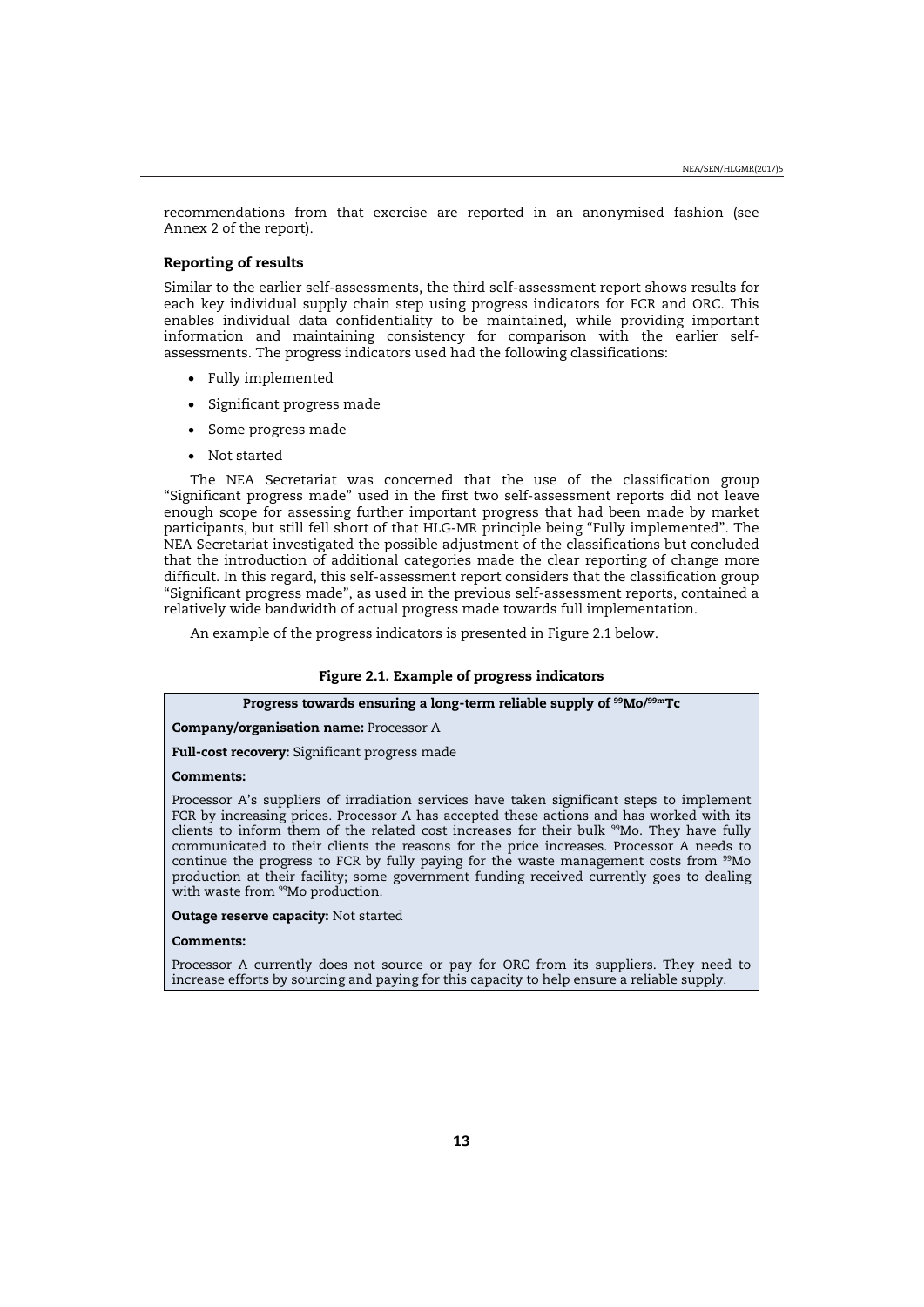The evaluation of the above indicators inevitably has a degree of subjectivity, which is difficult to eliminate, given that each supply chain participant is at an almost unique stage of implementation. Each supply chain participant has been assigned an indicator that is closest to the actual progress made by them based on the information they provided in their self-assessment questionnaire. The NEA has not made any independent evaluation of the assessments reflected in the progress indicators except through followup conversations for clarification.

Like the second self-assessment, this report includes waste management costs in assessing progress towards FCR, as more information was provided by the supply chain. Hence these costs are considered in the development of progress indicators for individual supply chain participants.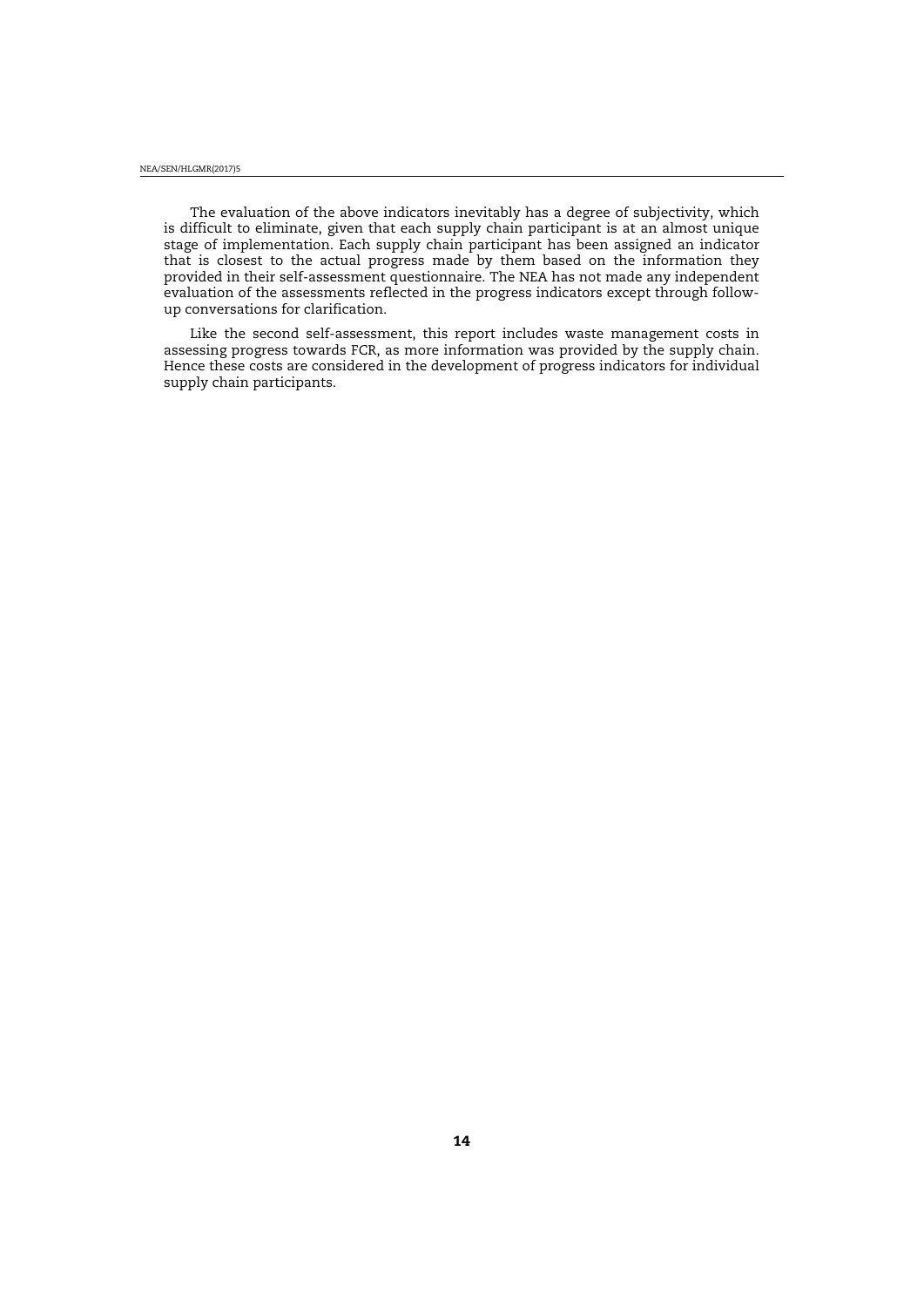## *Chapter 3***. Questionnaire responses**

<span id="page-13-0"></span>In November 2015, the NEA started the process of sending self-assessment questionnaires to all major supply chain participants – nuclear research reactor operators (irradiators), processors, generator manufacturers and governments.

During the initial phases of the third self-assessment process, questionnaires were also sent to the final end-user steps of the supply chain, these included nuclear pharmacies, societies representing nuclear medicine professionals and industry associations representing organisations active in the fields of nuclear medicine and/or medical imaging. Unfortunately, adequate response rates could not be achieved in the end-user steps by the time of the publication of this report, so they are not included, but may be reported separately at a later date.

By place/role in the global supply chain, the NEA surveyed:

- $\bullet$  32 ministries/departments in 17 governments<sup>1</sup>
- 11 reactor operators (irradiators)
- 7 processors

• 10 generator manufacturers

Of the 51 total responses, 24 came from governments or through their delegates from government-owned entities, 1 from the ESA, 11 from irradiators, 6 from processors and 9 from generator manufacturers.

Table 3.2 below shows a breakdown of questionnaire responses and response rates by supply chain participant group, including a comparison with the results in the second self-assessment in 2014. Annex 1 shows a list of all the entities that were sent selfassessment questionnaires, indicating the ones who responded and the ones who did not.

In total, for the steps in the supply chain from irradiator to generator manufacturer, 28 questionnaires were sent and 25 were completed and returned, for an overall response rate of 89%; there was also one partial response.

|                             | <b>Number of</b><br>responses<br>(2016) | <b>Number of</b><br>responses<br>(2014) | <b>Response</b><br>rate (in %,<br>2016) | <b>Response</b><br>rate (in %,<br>2014) |
|-----------------------------|-----------------------------------------|-----------------------------------------|-----------------------------------------|-----------------------------------------|
| Governments (Economics)     | 13                                      | 10                                      | 81%                                     | 91%                                     |
| Governments (Health Policy) |                                         | 8                                       | 69%                                     | 62%                                     |
| Reactor operators           |                                         | 12                                      | 100%                                    | 100%                                    |
| <b>Processors</b>           | 6                                       |                                         | 86%                                     | 88%                                     |
| Generator manufacturers     | 9                                       |                                         | 90%                                     | 88%                                     |

| Table 3.2. Responses and response rates by supply chain participant group |  |  |  |
|---------------------------------------------------------------------------|--|--|--|
|---------------------------------------------------------------------------|--|--|--|

<sup>1.</sup> In the first self-assessment, only one questionnaire was sent to governments. This time, as for the second self-assessment, targeted questionnaires were sent separately to government ministries responsible for economics/research reactors and for health policy.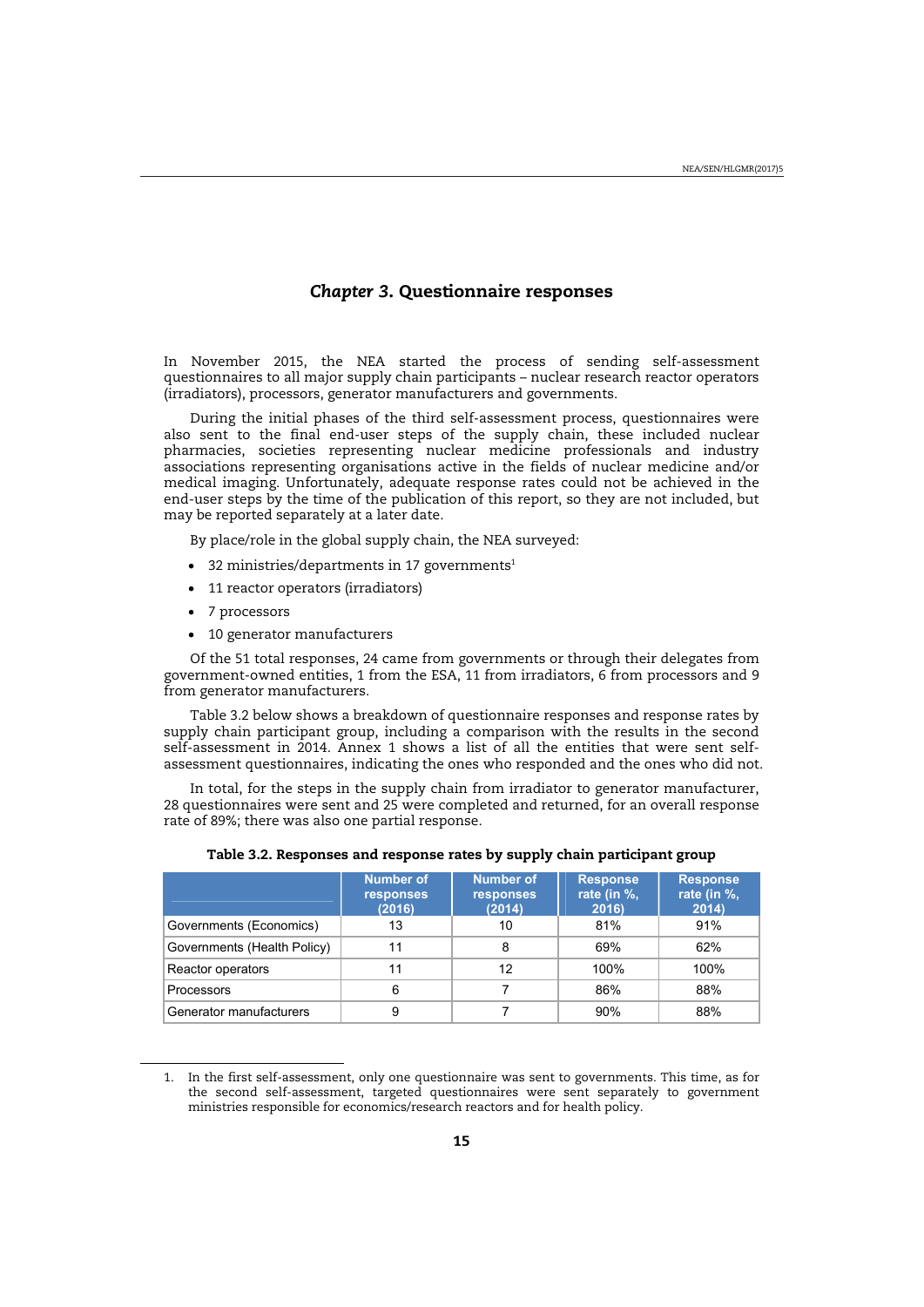The final response rates at each level were similar to those in the second selfassessment. The conclusions drawn in this report are broadly representative of each supply chain level and the global market overall and are therefore broadly comparable with the second self-assessment.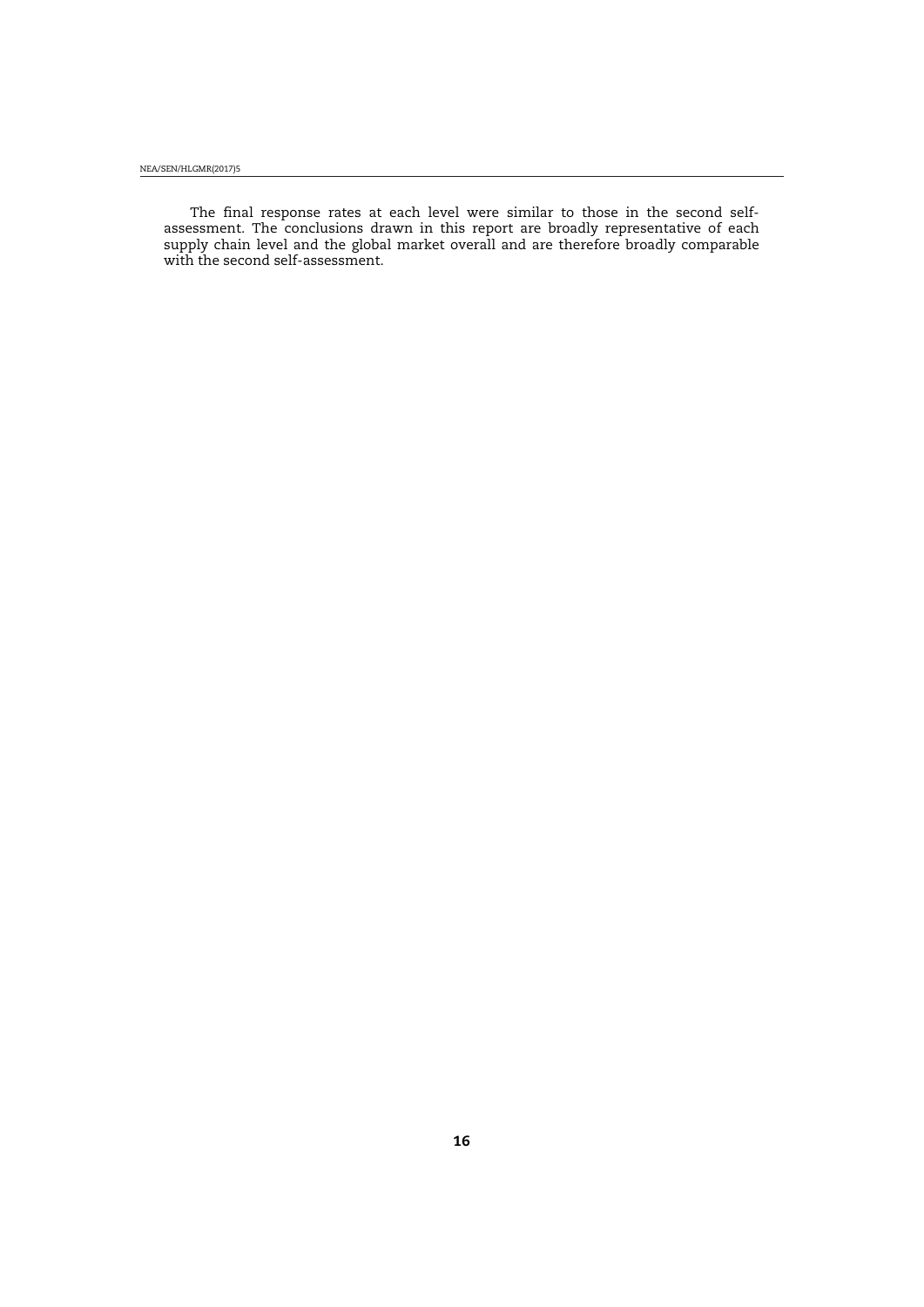# *Chapter 4***. Main findings**

<span id="page-15-0"></span>The self-assessment results and analysis in this report are based on information provided directly by supply chain participants and have not been verified independently. The main findings of this report are given in the following subsections.

#### **Full-cost recovery – Irradiators**

Progress towards implementing full-cost recovery (FCR) by irradiators has continued at a slow pace since the second self-assessment, but only the irradiators that are wholly integrated with a processor (e.g. Australia and South Africa) have fully implemented FCR. The percentage of irradiator capacity classified as "Fully implemented" has increased to 19% in 2016 from 14% in 2014; this is due to an increase in services available from irradiators already fully implementing FCR and partly due to a reduction in total irradiation capacity. Progress has been made in other classifications, with "Significant progress made" now reported at 74% of the total world irradiator capacity, up from 53% in 2014. In total, 93% (up from 67% in 2014) of all existing irradiator capacity has made significant progress or has fully implemented FCR by 2016. The remaining 7% of irradiator capacity has made some progress and no irradiators remain classified as having not started the process.

During the past two years increased recovery for operational costs related to <sup>99</sup>Mo production has been reported by all irradiators through higher prices, but all have also reported substantial cost increases well above inflation levels during the same period. The increase in their cost base has been associated with essential maintenance, safety related activities and low-enriched uranium (LEU) conversion. These increased costs have played an important role in partially offsetting the progress made towards achieving FCR.

In some cases capital, decommissioning and waste management costs are still being subsidised by governments. However, in most cases the subsidy is due to a perceived obligation by the government to keep facilities safe and operational and is not being made from a direct desire to subsidise the actual production of medical isotopes. Government subsidies are being reduced and in all cases, irradiators are instructed to achieve FCR from the market, but there continue to be economic barriers to implement FCR in all cases.

It should be noted that the total normal available weekly irradiator capacity reported for 2016 at 26 600 six-day Ci  $^{99}$ Mo per week EOP is slightly lower (5.9%) than the level reported in 2014. This is due to the end of operation of the OSIRIS reactor (France) and the end of routine supply from the National Research Universal (NRU) reactor (Canada). The relatively low level of total reduction reflects a counterbalancing increase in capacity introduced by some of the remaining irradiators and the addition of some irradiation capacity from the Russian Federation.

The irradiators were each asked to estimate their progress made towards achieving FCR in terms of the percentage of FCR pricing achieved at the end of 2015. The irradiators that reported represent more than 70% of the irradiation capacity used by the market in normal operating periods and could be split into two groups, those that were already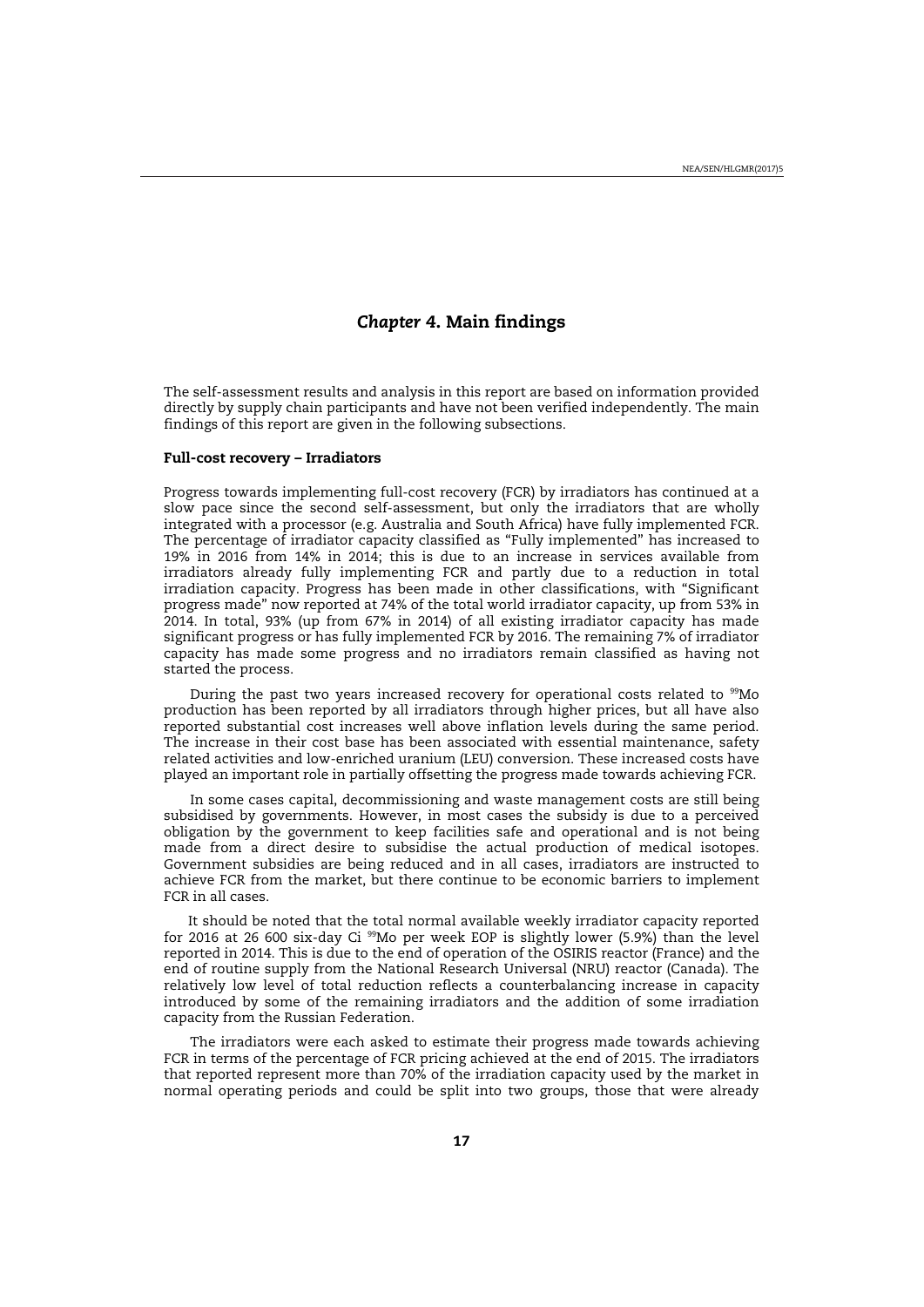<span id="page-16-0"></span>achieving FCR and the others that reported a level of FCR achievement ranging between only 45% and 70%. When the data was weight-averaged based on known typical levels of facility utilisation, the two groups combined showed an overall average FCR achievement of around 70%. This data indicates that there is still a substantial way to go before 100% FCR pricing can be achieved at the irradiator level of the supply chain, but also indicates that the level of change needed to achieve that should not be insurmountable.

Table 4.1. shows the progress by irradiators in implementing FCR expressed in terms of their normal available weekly capacity, as shown in the latest NEA report: *2017 Medical Isotopes Supply Review: 99Mo/99mTc Market Demand and Production Capacity Projection 2017-2022 (*NEA, 2017). The values are compared to those from the earlier self-assessments in 2014 and 2012 (respective figures shown in brackets). Capacity that has been lost since the 2014 self-assessment report is shown in the bottom row of the table.

| <b>Progress indicator</b>    | <b>Number of</b><br>irradiators, 2016<br>(2014/2012) | <b>Normal available</b><br>capacity in 6-day Ci<br>99Mo/week EOP,<br>2016 (2014/2012) | <b>Share of total normal</b><br>available capacity in %.<br>2016 (2014/2012) <sup>1</sup> |
|------------------------------|------------------------------------------------------|---------------------------------------------------------------------------------------|-------------------------------------------------------------------------------------------|
| Fully implemented            | 2(2/2)                                               | 5 150 (4 000/4 000)                                                                   | 19% (14%/15%)                                                                             |
| Significant progress<br>made | 4(3/3)                                               | 19 700 (14 880/13 680)                                                                | 74% (53%/50%)                                                                             |
| Some progress made           | 3(2/0)                                               | 1750 (7480/0)                                                                         | 7 % (26%/0%)                                                                              |
| Not started                  | 0(2/4)                                               | 0(1900/9800)                                                                          | 0% (7%/36%)                                                                               |
| Total                        | 9(9/9)                                               | 26 600 (28 260/27 480)                                                                |                                                                                           |
| <b>Stopped Operation</b>     | 2                                                    | 7-080                                                                                 |                                                                                           |

**Table 4.1. FCR implementation at irradiators by normal available weekly capacity** 

1. Total normal available capacity is the sum of all normal available capacities of producing irradiators. Shares may not add to 100% due to rounding.

#### **Full-cost recovery – Processors**

At the processor level in the supply chain, there is a mixed picture. As is the case with irradiators, it is only the processors that are wholly integrated with an irradiator (e.g. Australia and South Africa) that have fully implemented FCR. The percentage of total processing capacity available that is classified as "Fully implemented" has actually reduced to 33% in 2016 from 52% in 2014. This is due to the exit from routine supply of the Canadian processing capacity that was associated with the NRU reactor and that had claimed FCR implementation. While this was technically correct, the NRU reactor that supported that processing capacity was itself not FCR compliant, so this could be considered as being "phantom" full implementation. Another important factor is the processor in the "No response" classification which substantially increased its capacity; as a result, the "No response" classification has increased to 32% in 2016 from 21% of all capacity in 2014.

As a result, the change in total processing capacity that is reported as "Fully implemented" in 2016 compared to 2014 is perturbed. It would be very useful if the significant level of capacity that has not responded could be correctly attributed. However, it should be noted that the irradiators that supply that processor have reported that they are not achieving FCR, so if the processor did report full implementation of FCR pricing, then it would be a "phantom" claim for the total supply chain to that point.

Like irradiators, the processor step in the chain also saw a loss of important processing capacity since 2014 (Atomic Energy of Canada Limited/Nordion capacity – on hot standby since end October 2016). This has been partially compensated by increases in capacity by some remaining supply chain participants and by the addition of some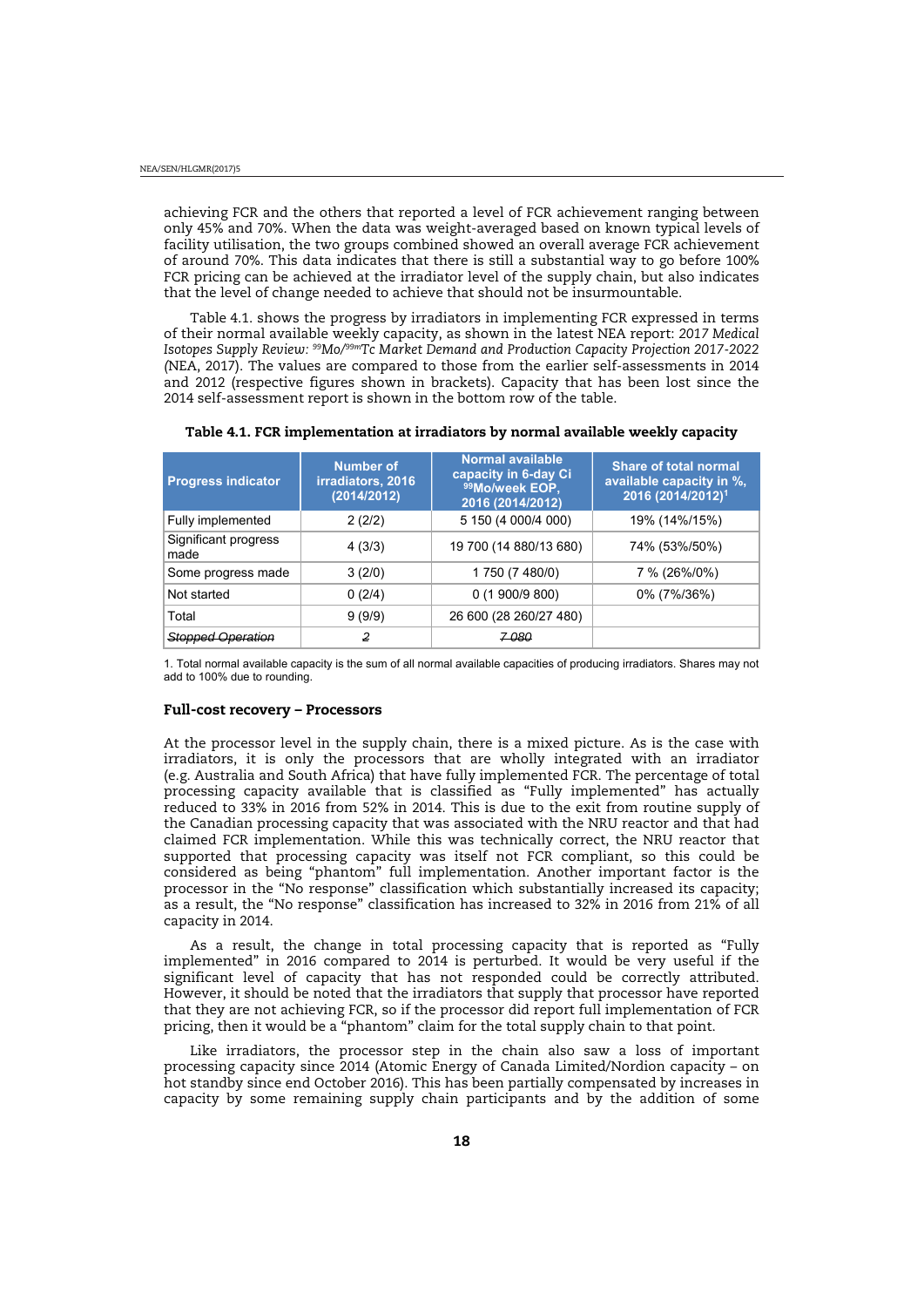<span id="page-17-0"></span>processing capacity in the Russian Federation. As a result, the total normally available weekly processing capacity reported for 2016 at 15 400 six-day Ci <sup>99</sup>Mo per week EOP is 7.1% lower than the equivalent level reported in 2014. Overall, it can be concluded that there has been some change in balance at the processor level, but the degree of FCR implementation has not changed substantially, with the growth of the "No response" classification having a confounding effect upon the numbers.

The processors that did respond, all indicated that they had experienced important cost increases within their operations, some directly related to the increase in prices received from irradiators associated with attempts to achieve FCR, but there were also important and substantial additional costs reported with regard to LEU conversion activities, investments, maintenance and increased physical security. The processors that responded all reported important increases to price levels for their products, but those increases were often lower in magnitude than the level of increase in costs that they had experienced. This suggests that many processors may have been margin squeezed during the period. They reported substantial resistance to price increases from the generator manufactures and from the downstream market in general.

Table 4.2 presents the progress made by processors in implementing FCR, expressed in terms of their stated operational capacity, as reported in the latest NEA*: 2017 Medical Isotopes Supply Review: 99Mo/99mTc Market Demand and Production Capacity Projection 2017-2022 (*NEA, 2017) report*.* The values are compared to those from the earlier self-assessments. Capacity that has become unavailable since the 2014 self-assessment report is shown in the bottom row of the table.

| <b>Progress indicator</b>    | <b>Number of</b><br>processors, 2016<br>(2014/2012) | <b>Normal available</b><br>capacity in<br>6-day Ci <sup>99</sup> Mo/week EOP,<br>2016 (2014/2012) | <b>Share of total normal</b><br>available capacity in %.<br>2016 (2014/2012) <sup>1</sup> |
|------------------------------|-----------------------------------------------------|---------------------------------------------------------------------------------------------------|-------------------------------------------------------------------------------------------|
| Fully implemented            | 2(3/3)                                              | 5 150 (8 680/11 200)                                                                              | 33% (52%/62%)                                                                             |
| Significant progress<br>made | 1(1/1)                                              | 3 500 (3 500/2 500)                                                                               | 23% (21%/14%)                                                                             |
| Some progress made           | 3(0/0)                                              | 1 750 (0/0)                                                                                       | 11% (0%/0%)                                                                               |
| Not started                  | 0(1/1)                                              | 0(900/900)                                                                                        | 0% (5%/5%)                                                                                |
| No response                  | 1(1/1)                                              | 5 000 (3 500/3 500)                                                                               | 32% (21%/19%)                                                                             |
| Total                        | 7 (6/6)                                             | 15 400 (16 580/18 100)                                                                            |                                                                                           |
| <del>Stopped Operation</del> | -1                                                  | 4680                                                                                              |                                                                                           |

**Table 4.2. FCR implementation at processors by normal available weekly capacity** 

1. Shares may not add to 100% due to rounding.

#### **Outage reserve capacity – Irradiators**

Progress towards implementing outage reserve capacity (ORC) by irradiators has improved since the second self-assessment. The percentage of irradiator capacity classified as "Fully implemented" for paid ORC has increased to 60% from 42% in 2014. However, only a limited amount of capacity now remains in the "Significant progress made" category; this is reported at only 5% of the total irradiator capacity, down from 10% in 2014. In total, 65% of all existing irradiator capacity (up from 52% in 2014) has made significant progress or has fully implemented ORC.

Although there has been some progress, it is a concern that one major irradiator remains in the category "Some progress made" and two irradiators still have made no progress, although for different reasons. One irradiator holds the capability of providing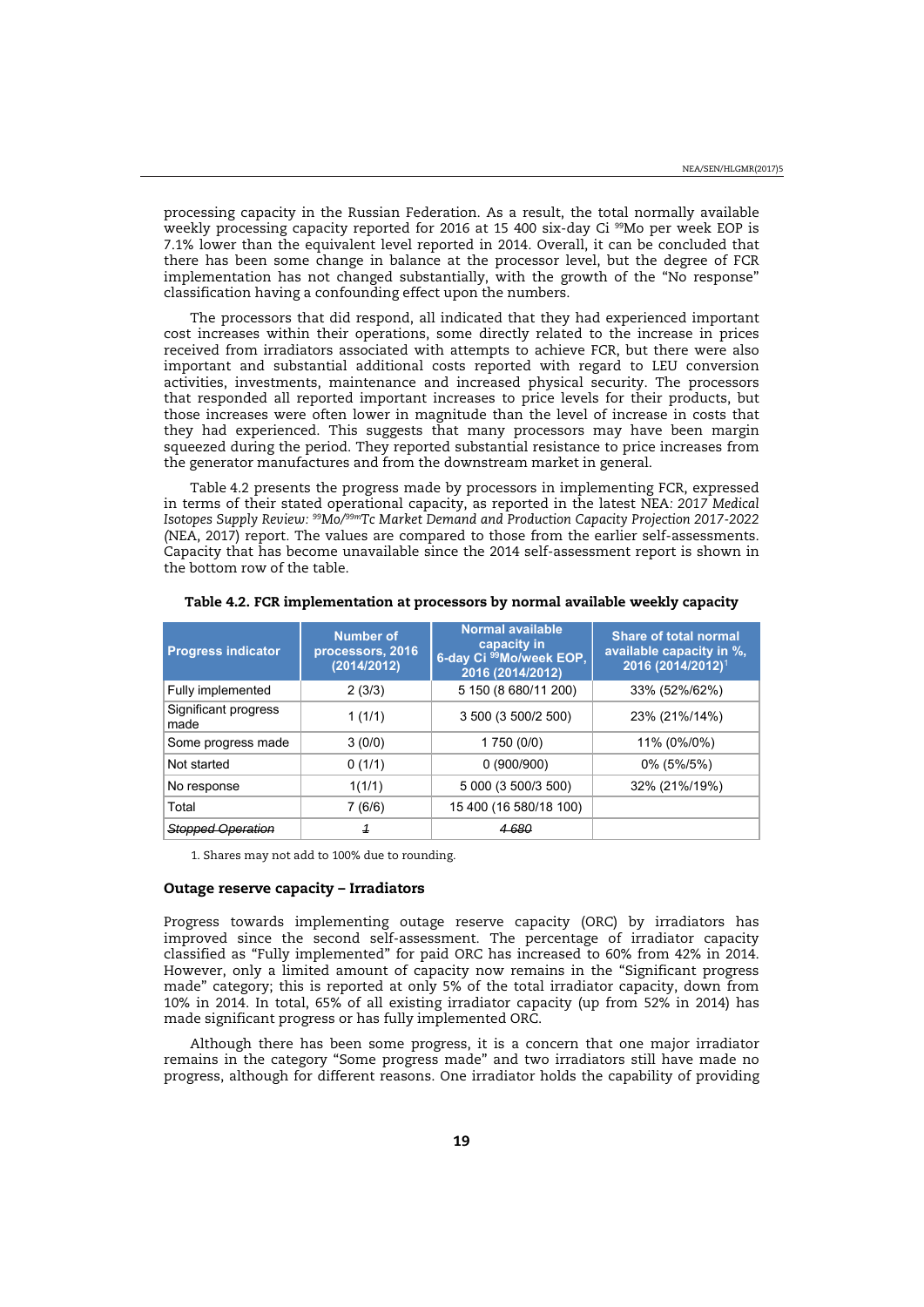<span id="page-18-0"></span>ORC services, but is still not paid for holding the service; while the other is geographically isolated and unable to offer ORC services.

The progress with the provision of paid ORC services at the irradiator level reflects an increased recognition by the industry of the need to pay for ORC services, in particular at the irradiator level of the supply chain. This move has been supported by increases in overall irradiation capacity from those historically providing ORC services and the exit from the supply chain of two irradiators that were historically not providing paid ORC services.

Table 4.3 shows the progress by irradiators, expressed in terms of their normal available capacity, as reported in the latest NEA: *2017 Medical Isotopes Supply Review: 99Mo/99mTc Market Demand and Production Capacity Projection 2017-2022 (*NEA, 2017) report*.*

| Table 4.3. ORC implementation at producing irradiators by normal available weekly |  |
|-----------------------------------------------------------------------------------|--|
| capacity                                                                          |  |

| <b>Progress indicator</b>    | Number of<br>irradiators, 2016<br>(2014/2012) | <b>Normal available</b><br>capacity in<br>6-day Ci <sup>99</sup> Mo/week<br>EOP.<br>2016 (2014/2012) | <b>Share of total normal</b><br>available capacity in %.<br>2016 (2014/2012) <sup>1</sup> |
|------------------------------|-----------------------------------------------|------------------------------------------------------------------------------------------------------|-------------------------------------------------------------------------------------------|
| Fully implemented            | 4(3/3)                                        | 15 950 (11 800/11 800)                                                                               | 60% (42%/43%)                                                                             |
| Significant progress<br>made | 2(1/0)                                        | 1 350 (2 800/0)                                                                                      | 5% (10%/0%)                                                                               |
| Some progress made           | 1(1/2)                                        | 6 200 (4 680/7 480)                                                                                  | 23% (17%/27%)                                                                             |
| Not started                  | 2(4/4)                                        | 3 100 (8 980/8 200)                                                                                  | 12% (32%/30%)                                                                             |
| Total                        | 9(9/9)                                        | 26 600 (28 260/27 480)                                                                               |                                                                                           |
| Stopped Operation            | 2                                             | 7.080                                                                                                |                                                                                           |

1. Shares may not add to 100% due to rounding.

#### **Outage reserve capacity – Processors**

Some progress can also be reported with regard to holding paid ORC at the processor level of the supply chain. In 2016, 65% of the processing capacity is reported as having made significant progress or having fully implemented ORC, up from 45% in 2014. However, the improvement is substantially due to the increase in capacity of existing processors that were already holding paid ORC and from the exit from service of processors who were not holding paid ORC.

As with FCR implementation, a substantial quantity and an increased percentage of overall processing capacity (32%) is now classified as "No response" concerning ORC implementation. This increases the uncertainty of the overall progress towards ORC implementation. It would be very useful if this significant level of capacity be correctly attributed, as it is understood that the processor does hold some paid ORC. On the positive side, only one small processor has not started with paid ORC implementation, and this is due to geographic location.

Table 4.4 presents the progress made by processors in implementing ORC, expressed in terms of their stated weekly capacity, as reported in the latest NEA: 2017 Medical Isotopes Supply Review: 99Mo/99mTc Market Demand and Production Capacity Projection 2017-2022 *(*NEA, 2017) report.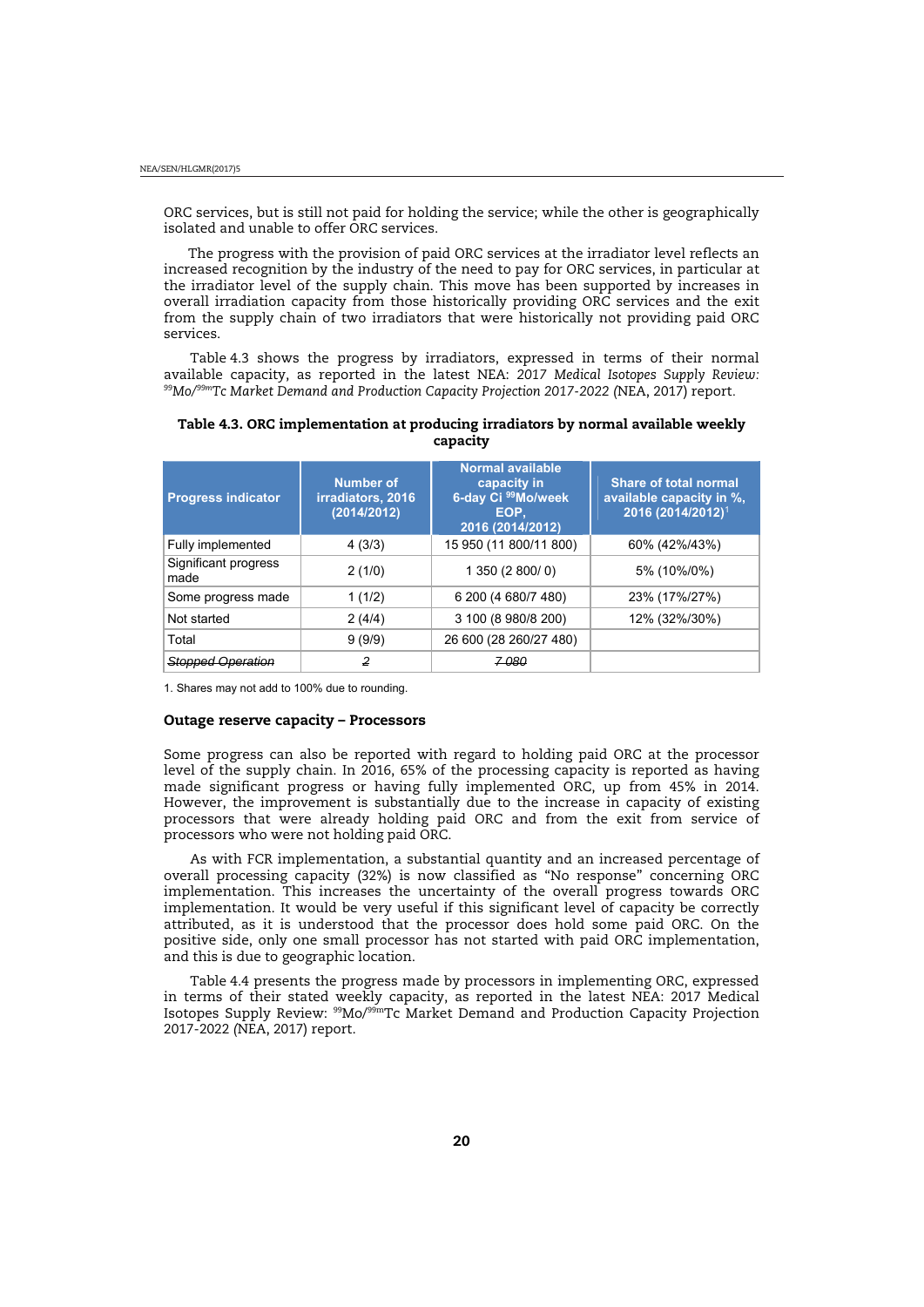| <b>Progress indicator</b>    | <b>Number of</b><br>processors 2016<br>(2014/2012) | Normal available capacity<br>6-day Ci 99Mo/week EOP<br>2016 (2014/2012) | <b>Share of total normal</b><br>available capacity in %,<br>2016 (2014/2012) |
|------------------------------|----------------------------------------------------|-------------------------------------------------------------------------|------------------------------------------------------------------------------|
| Fully implemented            | 3(3/2)                                             | 8 650 (7 500/4 000)                                                     | 56% (45%/22%)                                                                |
| Significant progress<br>made | 2(0/1)                                             | 1 350 (0/2 500)                                                         | 9% (0%/14%)                                                                  |
| Some progress made           | 0(0/0)                                             | 0(0/0)                                                                  | $0\%$ (0%/0%)                                                                |
| Not started                  | 1(2/2)                                             | 400 (5 580/8 100)                                                       | 3% (34%/45%)                                                                 |
| No response                  | 1(1/1)                                             | 5 000 (3 500/3 500)                                                     | 32% (21%/19%)                                                                |
| Total                        | 7(6/6)                                             | 15 400 (16 580/18 100)                                                  |                                                                              |
| Stopped Operation            |                                                    | 4 680                                                                   |                                                                              |

# <span id="page-19-0"></span>**Table 4.4. ORC implementation at producing processors by normal available weekly capacity**

1. Shares may not add to 100% due to rounding.

#### **Generator manufacturers**

There was a very good level of response to the third self-assessment at the generator manufacturer level, showing their strong involvement in the work of the HLG-MR. Almost all generator manufacturers who responded reported substantial cost increases from their bulk 99Mo suppliers, the processors. A common theme in the generator manufacturer responses was the strong competition in the market, which made it challenging to increase the prices of generators supplied to nuclear pharmacies and to hospitals. As commercial entities, generator manufacturers are expected to fully recover their costs of production plus a profit. However, to the extent that below-full-costrecovery prices are still passed down the supply chain from irradiators receiving some financial support, most generator manufacturers still do not pay the "true" FCR cost of bulk 99Mo.

Nonetheless, almost all generator manufacturers that responded indicated substantial price increases in the cost of bulk 99Mo from their suppliers. They also reported on average that they had achieved important price increases for the supply of their products. But at a detailed level, it was clear that generator manufacturers fell into two different subcategories: a group that indicated they had been able to make important price increases and a group that indicated they had been able to make little, or in some cases, no price increase during the whole period of 2012 to 2015. Analysis showed that both groups had experienced similar overall levels of cost increase during the same period; indicating that the degree of cost increase experienced by the generator manufacturer did not correlate with their ability to achieve higher prices with their own customers. In all cases, the degree of cost increase was reported as higher than the degree of price increase recovered, indicating that many generator manufacturers may have been cost squeezed in recent years and only some had been able to pass on some of the cost increases they had experienced.

It is interesting to note that the actual level of paid ORC that is being held by processors is unclear at the generator manufacturer level of the supply chain. Generator manufacturers were asked to comment upon their confidence level that their supplier was holding adequate levels of paid ORC, with a 7-point range starting with one being very low confidence and seven being very high. The results of this survey showed an almost flat level of response across the whole range (see Table 4.5).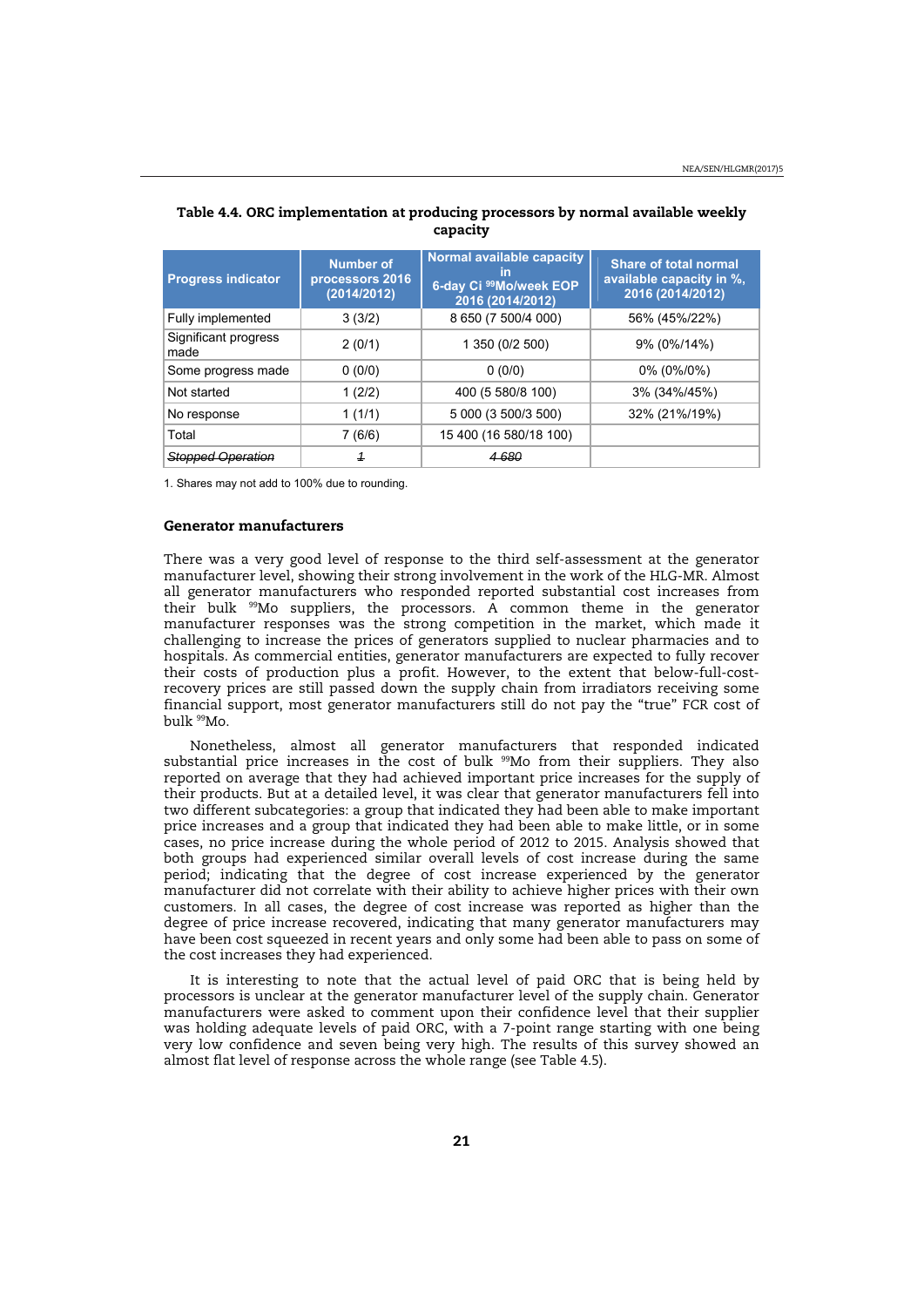

<span id="page-20-0"></span>

The underlying message was that the confidence that generator manufacturers had in their supplier holding adequate levels of paid ORC was directly linked to the communication that they experienced. This was combined with any first-hand experience they had of their supplier's responsiveness when supply was challenged. Generator manufacturers who were connected to integrated supply chains where the level of held ORC was clearly communicated had the highest confidence levels. More remote customers that relied on suppliers that did not clearly communicate or perhaps demonstrate their commitment to holding paid ORC had the lowest levels of confidence.

If all generator manufacturers had a high level of confidence that their suppliers were holding an adequate level of paid ORC, then this would be an improvement upon the present situation. If generator manufacturers have low confidence in the level of held ORC in their supply chain, then they are unlikely to value it correctly, or be prepared to pay for it. If all generator manufacturers had a high level of confidence in the level of paid ORC that their suppliers held, it would be more likely that the ORC would be valued correctly.

Fully implementing appropriate levels of paid ORC capacity, clearly communicating and demonstrating its provision, recognising it is full cost and accepting the need to transfer those costs down the supply chain are all vital steps to ensuring future economic sustainability. This would also underpin market confidence in the security of supply.

When ORC is not adequately held or sufficiently financed, the underfunded reserve production capacity that remains available acts in the market as a downward competitive pressure that works against achieving FCR implementation. Holding correctly valued ORC and paying for it is an essential component of achieving FCR. FCR without sufficient paid ORC does not cover all of the essential costs of ensuring an economically sustainable supply.

#### **Governments' role in the 99Mo/99mTc market**

Governments are involved in the global  $^{99}$ Mo/ $^{99m}$ Tc supply chain, initially by some continued support at the irradiator and processor steps and in particular concerning healthcare policy and reimbursement at the end-user step. Most <sup>99</sup>Mo supply chain participants in-between are commercial, for-profit entities.

Although governments have continued to reduce their support for  $99$ Mo irradiators, much remains to be done to achieve full implementation of FCR. Despite real progress since the adoption of the HLG-MR policy principles, some governments have indicated that they remain obliged to provide support to maintain <sup>99</sup>Mo production. While it is a government's prerogative to fund basic research, commercial <sup>99</sup>Mo production at every step of the global supply chain should comply with the principle of FCR to avoid market distortion. The principle of "user pays" has been agreed by the HLG-MR members and the cessation of third party support of the healthcare systems of other countries must be achieved to ensure a long-term, economically sustainable market structure.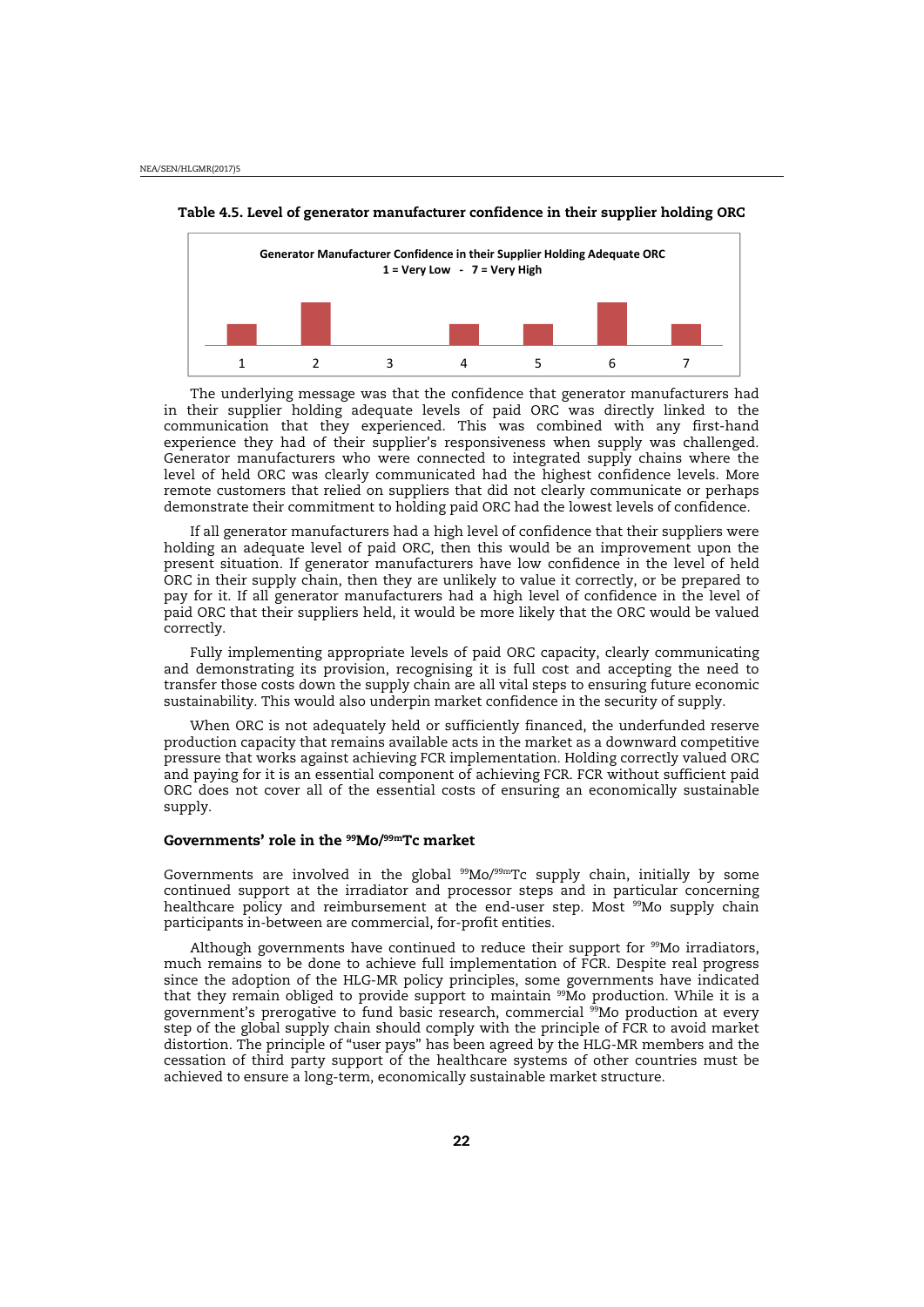<span id="page-21-0"></span>Tables 4.6 and 4.7 below show the level of government support for <sup>99</sup>Mo production at existing irradiators and the intended level of government support for future <sup>99</sup>Mo/<sup>99m</sup>Tc production projects. This is based on information from the supply chain and the NEA's understanding of announcements by various countries. The level of government support is classified on a three-level scale used to describe the degree of government support for future <sup>99</sup>Mo production – "no subsidy", "partial subsidy" and "full subsidy". "No subsidy" includes cases where a government provides support (e.g. through a loan) that must be fully repaid at a commercial rate over time. The data is expressed in terms of normal irradiation capacity per week, as reported in the latest NEA: *2017 Medical Isotopes Supply Review: 99Mo/99mTc Market Demand and Production Capacity Projection 2017-2022 (*NEA, 2017) report*.*

Table 4.6 shows little change in 2016 compared to the situation reported in 2014. Unfortunately, it is not possible to compare the level of partial subsidy being provided. Therefore the table hides the fact that governments have, in general, been steadily reducing the actual level of support for <sup>99</sup>Mo production at the existing irradiators.

| <b>Level of government support</b> | Number of irradiators,<br>2016 (2014/2012) | Normal available irradiation<br>capacity<br>in 6-day Ci <sup>99</sup> Mo/week,<br>2016 (2014/2012) |
|------------------------------------|--------------------------------------------|----------------------------------------------------------------------------------------------------|
| Full subsidy                       | 0(0/0)                                     | 0(0/0)                                                                                             |
| Partial subsidy                    | 7(7/7)                                     | 21 450 (24 260/23 480)                                                                             |
| No subsidy                         | 2(2/2)                                     | 5 150 (4 000/4 000)                                                                                |

**Table 4.6. Level of government support for 99Mo production at existing irradiators** 

Table 4.7 shows a more positive situation; the number of projects likely to be operational by 2022 that are fully subsidised has reduced to zero and only one project remains as anticipating a partial subsidy. The total numbers of projects and also, their total anticipated production capacity reported in Table 4.6, have substantially reduced. This is partly due to a time window (ending in 2022) being introduced in this analysis; this is in line with the most recent NEA demand and capacity projections. Additionally a number of substantial time delays have been announced for some potentially government-subsidised projects, taking them outside of the 2022 time window.

Despite the decrease, the total anticipated capacity reported in Table 4.6 remains at a very substantial level of 21 850 six-day Ci 99Mo per week of normal operation. This represents potential additional capacity of more than 240% of the present level of market demand. Whether all, or even any, of these projects actually reach maturity cannot be predicted, but the data indicates that the vast majority of new irradiator capacity that is likely to be introduced into service in the period up until 2022 will not rely upon government subsidy.

While this is a positive signal, the continued need for some governments to support the present irradiators because of their lack of ability to achieve FCR remains a concern. This raises the question of the ability of new irradiators operating without support, to be able to sustainably enter the market while the present market conditions prevail.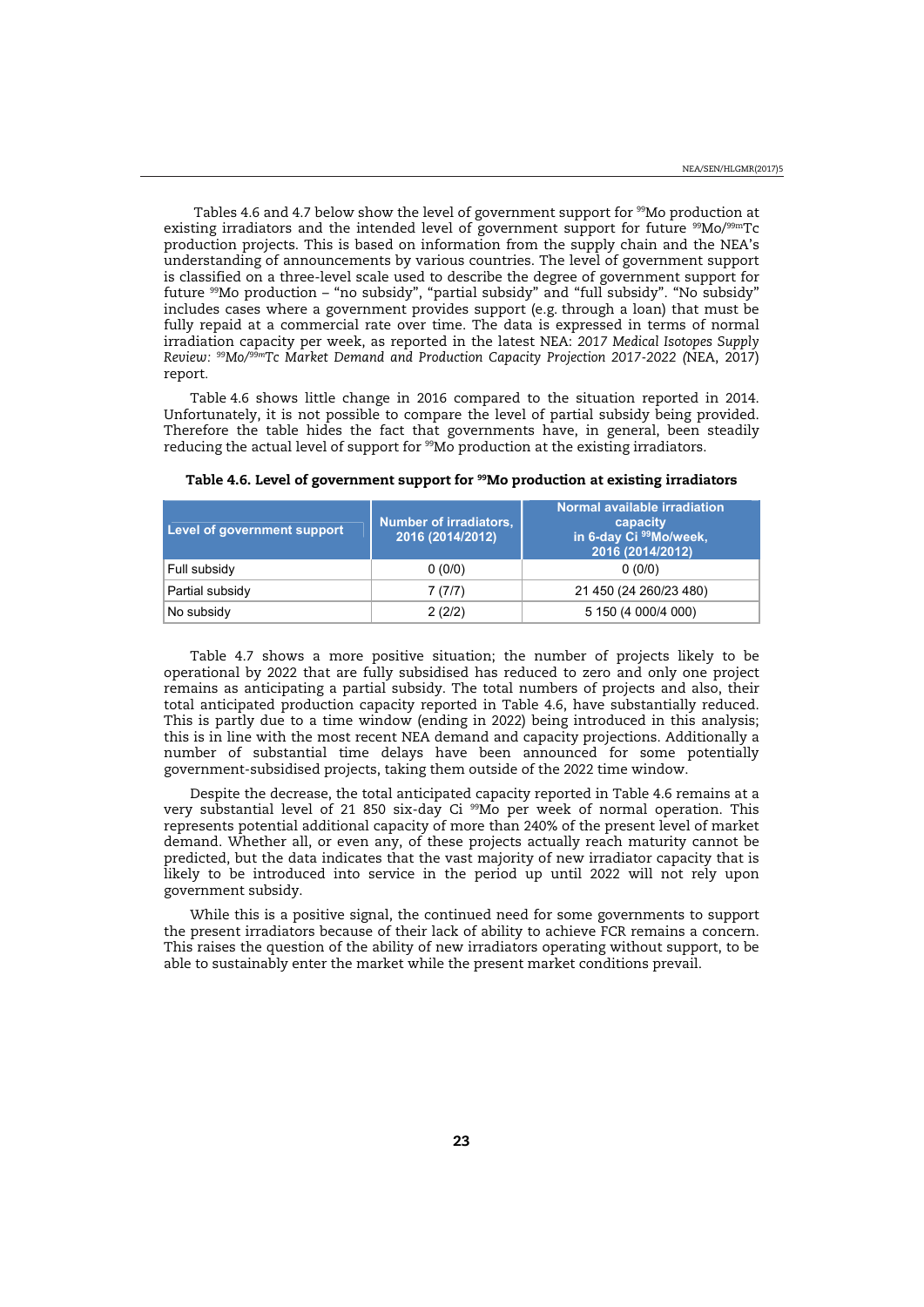| Level of intended government<br>support | Number of<br>new/replacement<br>99Mo/99mTc projects<br>2016 (2014) | <b>Potential anticipated production</b><br>capacity per week in 6-day Ci<br>99Mo/week<br>2016 (2014) |
|-----------------------------------------|--------------------------------------------------------------------|------------------------------------------------------------------------------------------------------|
| Full subsidy                            | 0(4)                                                               | 0(6500)                                                                                              |
| Partial subsidy                         | 1(2)                                                               | 2 500 (1 300)                                                                                        |
| No subsidy <sup>1</sup>                 | 9(11)                                                              | 21 850 (32 000)                                                                                      |

#### <span id="page-22-0"></span>**Table 4.7. Level of intended government support for 99Mo/99mTc production, irradiation projects under development in 2017 with market launch by 2022**

1. May include government loans or other support to be paid back by the  $99Mo/99mTc$  producer.

#### *Progress by region*

In Australia and South Africa, FCR and ORC have already been implemented and the role of governments in 99Mo production clearly defined as being at arm's length. They are also the only major producers who have fully or substantially converted to the use of LEU targets.

In Canada, the federal government has supported the development of alternative technologies, focusing on the development of domestic, non-reactor-based technologies for future supply. With the implementation in October 2016 of the decision to cease routine 99Mo production at the NRU reactor, the Canadian government has taken an important step in stopping their financial support of <sup>99</sup>Mo production and also in moving away from the use of highly enriched uranium (HEU) targets.

The United States and Europe account for approximately two-thirds of the global 99Mo/99mTc demand, with the United States as the largest consumer, while Europe is the largest global producer. Both have important leadership responsibilities in the effort to implement the HLG-MR policy principles.

The United States has provided substantial support to facilitate initial development efforts for alternative production technologies on a 50%-50% cost-share basis up to a USD 25 million limit per project. They have also taken actions to encourage both FCR and LEU conversion in the supply chain through the introduction of an additional payment of USD 10 per dose in the United States for the specific use of non-HEU based 99Mo (HCPCS code Q9969). They have also financially supported projects to convert from HEU to LEU targets. While good progress is being made in the conversion to LEU targets, the level of take-up of the HCPCS code Q9969 initiative has so far been slow, only at low levels and as such has not substantially changed local market dynamics.

In Europe, while the establishment of the European Observatory on the Supply of Medical Radioisotopes is in recognition of the importance of securing the supply of  $99$ Mo/ $99m$ Tc, concerted actions to investigate the European market structure and the coordinated implementation the HLG-MR policy principles have been slow, recent actions at the European Union level have led to some new initiatives planned to start in 2017. The supply from Europe has a specific challenge; it is an integrated network, with multiple irradiators supplying multiple processors, and those processors along with non-European processors supplying multiple generator manufacturers both inside and outside of Europe. This network approach supports security of supply through multisourcing but also results in some overall net redundancy in irradiation capacity within Europe that has inherent problems. When any redundancy of irradiation capacity is not correctly valued and not fully paid for as ORC, it potentially remains available in the market as excess capacity; presently, this seems to occur even in periods of apparent supply vulnerability. New irradiator capacity planned for introduction in Europe has indicated that it will be on a FCR basis.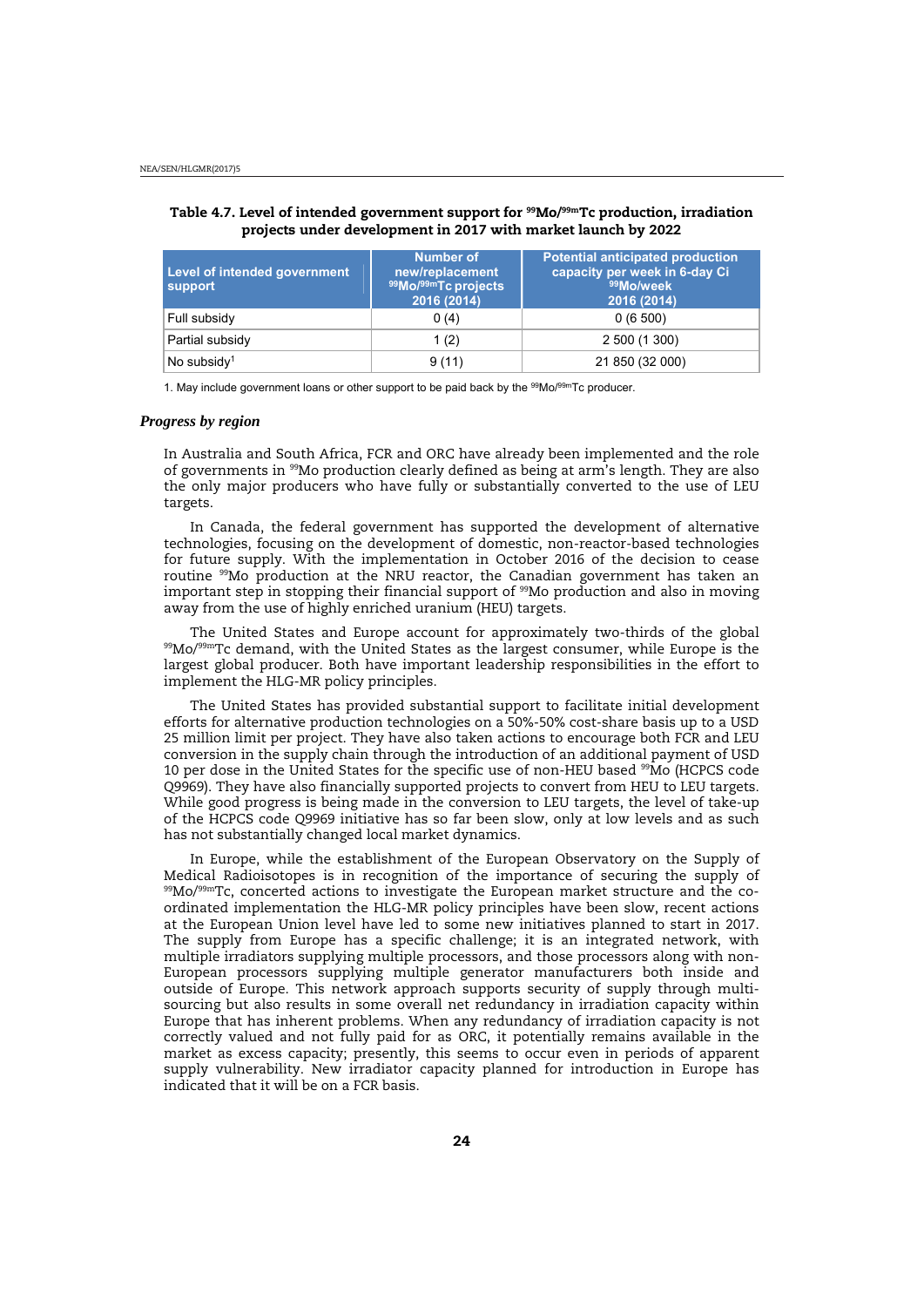<span id="page-23-0"></span>In South America, governments are moving towards implementation of FCR as they understand that achieving FCR is essential for ensuring an economically sustainable market. But some support remains, with the intention to move to FCR for future 99Mo production projects, or otherwise to restrict production projects to only supply the domestic market. Asia is moving in a similar direction, with the clear understanding that new 99Mo production capacity needs to be established on a FCR basis from the start. In both cases, potential new sources of production need to participate in the provision of paid ORC services. This is a challenge that is well-recognised, although geographic considerations will influence the way in which potential new producers may be able to participate in providing and using paid ORC services.

Where future producers intend to become part of the global supply chain, government subsidy would not be consistent with the HLG-MR policy principles and would potentially exacerbate the existing unsustainable economic situation in the global supply chain. Subsidy by governments of new capacity would not be supporting their own industry; they would be actually subsidising the healthcare budgets in other countries while potentially destabilising the overall sustainability of the supply chain.

#### **The current state of the 99Mo/99mTc market**

The continued effective, co-operative actions taken by the supply chain under the umbrella of the Association of Imaging Producers and Equipment Suppliers (AIPES) have successfully managed the supply of medical radioisotopes in the period since the second self-assessment. This has been achieved despite a number of challenges from the extended planned outages of some important facilities and also occasional unplanned outages. During that period, some existing supply chain members increased capacity in a number of stepwise measures and those increases mitigated the planned end of routine production of <sup>99</sup>Mo at the NRU reactor (Canada) and the end of operation of the OSIRIS reactor (France).

Australia has already managed the first steps of a very effective transition programme to increase processing capacity from their existing facilities from a capacity of 1 000 six-day Ci 99Mo/week to 2 150 six-day Ci 99Mo/week. Australia is also making an important and significant investment in new processing capacity that will unlock existing additional irradiation capacity at the OPAL reactor, with an anticipated total capacity of 3 500 six-day Ci 99Mo/week by early 2018. However, Australia is faced with the prospect of introducing the new capacity based on a higher unit cost needed to pay for the substantial investment; this may challenge their existing position as a supplier that has achieved FCR.

Alternative technologies for  $99M<sub>0</sub>/99mTc$  production have progressed, with the further addition of potential new projects. However, while the technical aspects of a number of different technologies have been well-demonstrated and <sup>99</sup>Mo/<sup>99</sup>mTc can clearly be produced by these alternative approaches, supply has not yet materialised and their economic sustainability therefore remains undemonstrated. Many alternative technology projects and also some large-scale conventional technology projects have suffered from project delays, some of a multi-year duration. The continued delay of projects is a concern, as the lack of an economically sustainable market structure may be a contributing factor in some cases.

In the medium term, the bulk of the <sup>99</sup>Mo supplied to the market will most probably remain based on a network of research reactors providing irradiation services. The technical promise of alternative 99Mo/99mTc production technologies remains good, but whether they will be widely deployed on an economically sustainable basis remains to be seen. Whether based on conventional or alternative technology, it is essential that any new/replacement capacity is based on FCR principles to avoid subsidised capacity distorting the market. The entry of new supplies of subsidised product would risk driving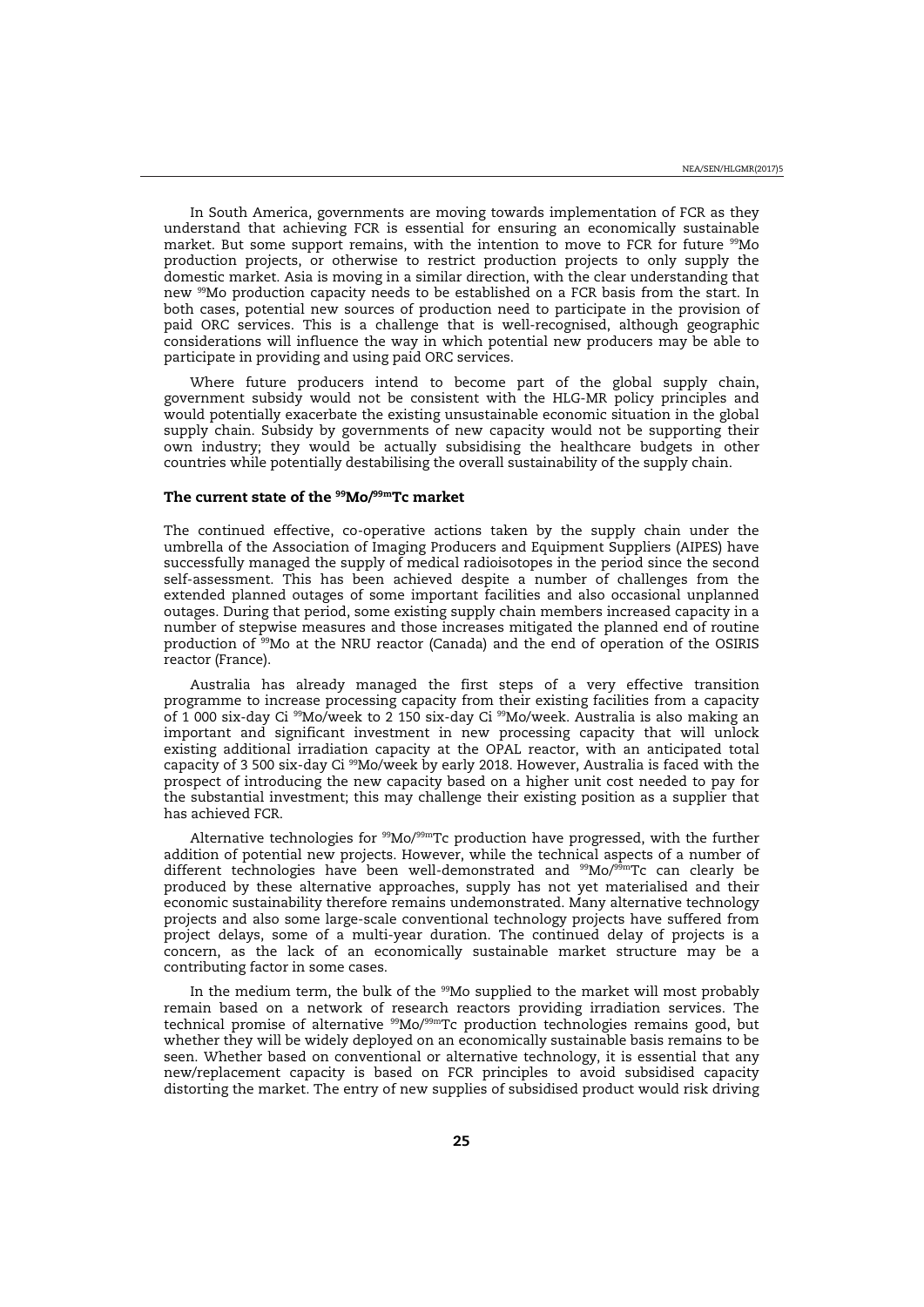down market prices to levels where some existing reliable FCR compliant producers may be forced to exit the market. This would be a negative market outcome.

The attempt to transition to FCR while in parallel moving to convert to using LEU targets for 99Mo production has compounded the economic difficulties for some supply chain participants, with the externality of LEU conversion leading to additional costs and reduced overall efficiency of processes. As the LEU conversion process is an externality, some temporary government support to those supply chain participants would be consistent with the HLG-MR principles; however, only the United States (US) government has taken concrete actions to date to directly recognise the importance of non-HEU supply.

There have been positive moves with increased levels of paid ORC since the second self-assessment and it is within networks established to improve security of supply that the full recognition of the need to pay for ORC is most important. However, market expectation to pay directly for ORC effectively stops at the processor level in the supply chain. The processors recognise the need for holding paid ORC in order to be able to guarantee supply 52 weeks of the year; but processors report that they remain unable to separately charge generator manufacturers for the efforts and costs incurred in holding ORC. From the generator manufacturer onwards in the supply chain, the sequential customers all assume that their suppliers will hold sufficient essential ORC. However, in most cases those customers continue to expect their suppliers to absorb all of the costs for holding the ORC within their own cost structure and do not pay separately for ORC provision.

The network approach by definition introduces direct competition at every step of the supply chain, i.e. competition at the irradiator step to supply the processors, competition at the processor step to supply generator manufacturers and competition at the generator step to supply nuclear pharmacies, hospitals and clinics. In some markets, competition also exists between the users of generators, in particular in markets where commercial nuclear pharmacies compete to provide individual patient doses. The additive competitive pressures of the network approach can act as strong resistance to the implementation of FCR as it acts in an additive way through each step of the supply chain. This is especially the case in markets where the final reimbursement mechanisms and rates are not at the level necessary to support an economically sustainable service. For this reason, it is essential that governments take the responsibility to monitor and understand their local market structure and the cost pressures in their areas of jurisdiction and implement appropriate policy to move to an economically sustainable market structure.

In the second self-assessment, end users report higher prices from their suppliers over the preceding period without corresponding increase in reimbursement; this situation was again frequently reported in the third self-assessment. There has been no substantial breakthrough yet with regard to achieving durable reimbursement levels that are able to support an economically sustainable supply chain.

Much of the experience since the 2009-2010 supply crisis has shown that short-term commercial market share considerations have been more highly valued by some supply chain participants than achieving long-term sustainable supply conditions. Short-term gain often being put ahead of the long-term interests of security of supply for patients is an inefficient market outcome. It also has the risk of sending negative signals to potential investors in future commercially-based projects and jeopardises long-term security of supply by perpetuating below FCR pricing. If capacity that would otherwise be unsustainable is maintained by subsidy, it potentially blocks the market entry of more cost effective sustainable supplies; if this occurs, it would be a negative market outcome.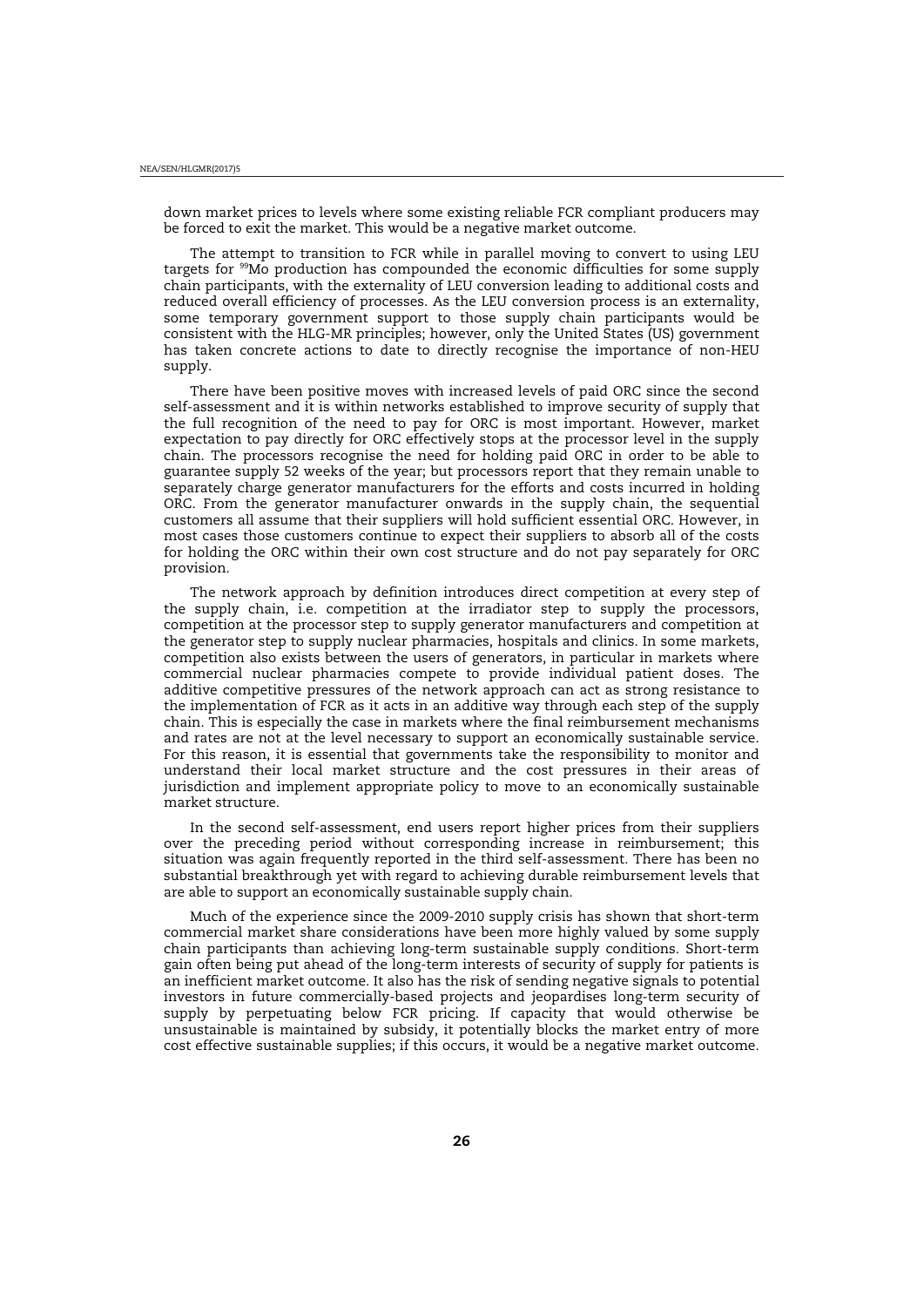# *Chapter 5***. Country assessment**

<span id="page-25-0"></span>This chapter presents a brief profile of each country with major, current or future, irradiating or processing facilities. The countries are described according to their place in the global 99Mo/99mTc supply chain and the progress they have made in implementing fullcost recovery (FCR) and outage reserve capacity (ORC) overall and since the second selfassessment in 2014 in particular. The chapter also assesses the role of individual governments in helping the supply chain move towards long-term economic sustainability by withdrawing subsidies for  $^{99}$ Mo production and ensuring appropriate reimbursement for 99mTc used in nuclear medicine procedures.

In countries with operating reactors, the country section includes a brief description of the reactor, its production in a normal week of operation, and the percentage of global demand for 99Mo to which this production is equivalent. Global demand is estimated at approximately 9000 six-day curies  $EOP<sup>1</sup>$  per week. It should be noted that reactors irradiate targets for <sup>99</sup>Mo production in cycles of several weeks each, followed by downtime. Therefore, the production volumes in this report should not be considered as weekly averages or attributed to a particular year of operation. For example, if a reactor produces 900 six-day curies per week, it is estimated to provide 10% of global demand in the week when it is operating, although not 10% of the average weekly global demand, because it does not irradiate targets every week of the year.

Given that the most significant changes for economic sustainability need to occur upstream, only organisations involved at the irradiator and processor level are assessed by the NEA on their progress towards implementing the HLG-MR policy approach, using indicators for FCR and ORC. A "report card" is then created for each country assessing the degree of progress made on FCR and ORC services provided by the organisations there. Other important aspects of the local supply chain including government actions and domestic generator manufacture are discussed where relevant.

# **Argentina 2016**

Argentina is a regional supplier of 99Mo in South America with plans to become a global supplier in the coming years. The country's RA-3 reactor and processing plant produce 350-400 six-day curies EOP in a normal week of operation. The RA-3 reactor uses lowenriched uranium (LEU) for both fuel and targets. The reactor and associated processing facilities are operated by the Argentine National Commission of Atomic Energy (CNEA). CNEA, a governmental institution, manages the supply of medical radioisotopes in domestic and regional markets. It is vertically integrated with target manufacture, target irradiation and bulk 99Mo production. Argentina is one of two manufacturers of LEU targets for 99Mo irradiations in the world. Due to the geographic location, neither the reactor nor the processing facilities provide ORC services to the global supply chain.

The RA-3 reactor and processing facilities receive some direct government support for 99Mo production, mostly directed to the CNEA Waste Management Division. The government also provides capital funding for refurbishment and infrastructure needs. Notwithstanding the financial support, CNEA has moved towards implementing FCR and

<sup>1.</sup> At the end of processing (EOP) of irradiated targets.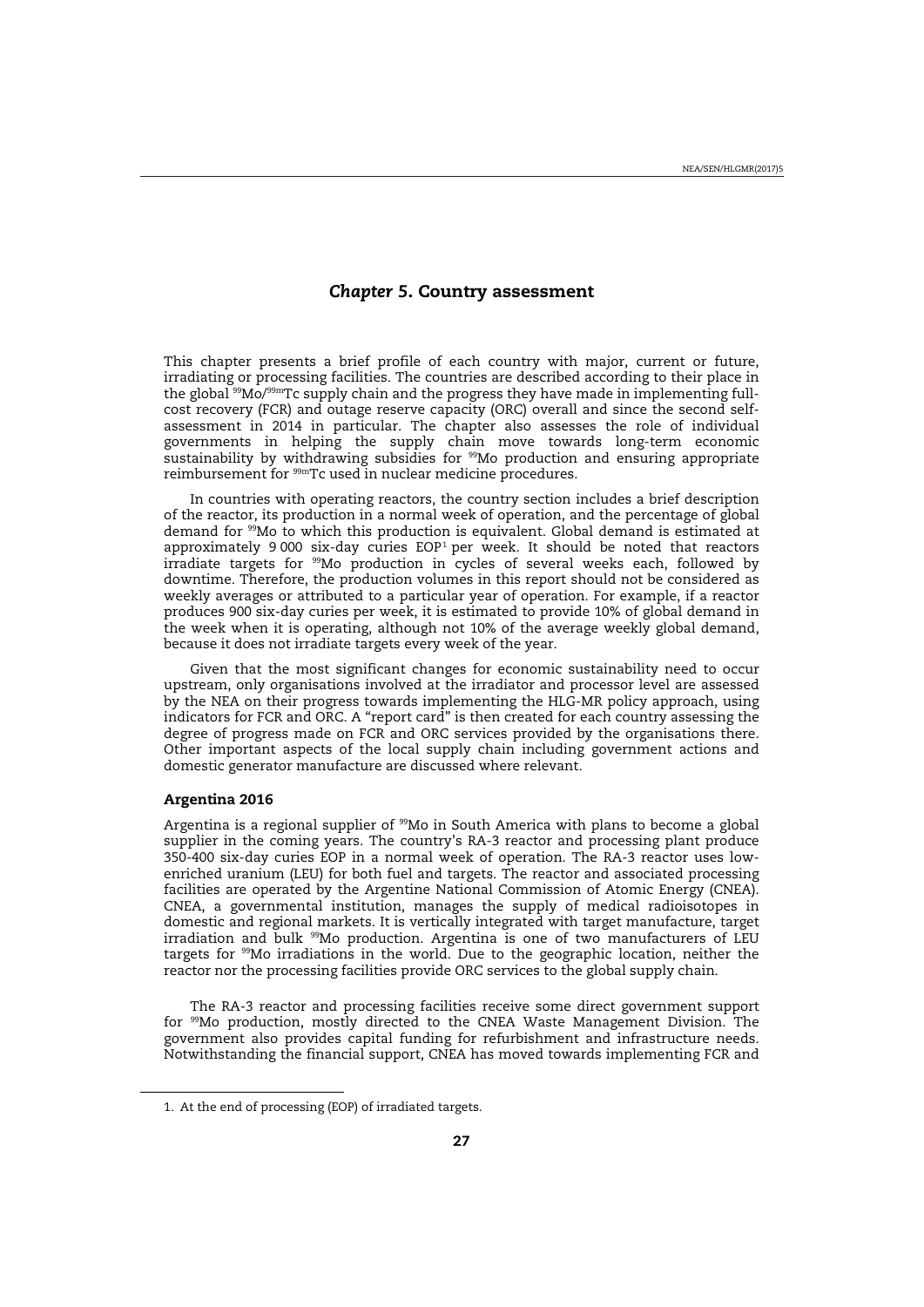<span id="page-26-0"></span>has reported significant increases in the price of bulk <sup>99</sup>Mo driven by higher input costs for both irradiation services and processing operations. This is a specific move towards FCR implementation, but the process is not yet fully achieved. Waste from <sup>99</sup>Mo production is managed by CNEA but remains funded by the Argentine government.

Argentina is planning to build a new reactor (RA-10) and processing facilities, which are intended to irradiate LEU targets for 99Mo production, with a capacity of 2 500 six-day curies per week when operating; this would make the country an important global producer. Commissioning is scheduled for 2020; the new 99Mo production infrastructure is being designed and built with government financial support. Argentina has domestic competencies in the design and building of this infrastructure and already exports that technology in a commercial way.

Based on CNEA's responses, the organisation has taken steps to implement the HLG-MR policy principles and appears to be in a transitional stage in the process. The government continues to play a prominent role in the  $\frac{99}{90}$ Mo/ $\frac{99}{90}$ mTc supply chain in Argentina, primarily through direct funding, however, the need to move to FCR is recognised. At present, Argentina largely produces for its domestic market, with small exports to South American countries, and has limited impact globally. However, the direct support for the construction of the new RA-10 reactor and processing plant can only be in line with the HLG-MR policy principles when FCR is fully implemented for the existing facilities and production from the new facilities are launched on a FCR basis.

Argentina's progress report indicators are presented in the box below.

| Progress towards ensuring a long-term reliable supply of <sup>99</sup> Mo/ <sup>99m</sup> Tc |
|----------------------------------------------------------------------------------------------|
|----------------------------------------------------------------------------------------------|

**Company/organisation name:** CNEA – Argentina (irradiator and processor)

#### **Full-cost recovery:** Progress made

#### **Comments:**

CNEA has started to address the issue of FCR for irradiation services and bulk  $99M$ o production and has introduced aspects of FCR methodology and has substantially increased prices. Some direct government support is received, mainly for capital expenditures and waste management. The planned, new reactor (RA-10) and processing facilities will be fully funded by the government, so FCR methodology needs to be implemented if product from the new facilities is to be sold into the global market.

Important progress has been made since the second self-assessment in 2014.

**Outage reserve capacity:** The geographic location does not presently allow ORC services to be provided

#### **Comments:**

CNEA is not presently in a position to provide ORC services to the global supply chain. When the new facilities become operational, Argentina could become a regionally significant supplier and should consider entering into back-up ORC agreements with other parties.

#### **Australia 2016**

Australia is an important and growing global supplier of irradiation services and bulk 99Mo. In Australia, irradiation, bulk <sup>99</sup>Mo production and generator manufacture are vertically integrated. The Australian Nuclear Science and Technology Organisation (ANSTO) operates the OPAL multipurpose reactor that uses LEU for both fuel and targets. ANSTO has recently completed an upgrade of its existing processing facility to increase production capacity to more than 2 000 six-day curies EOP in a normal week of operation, doubling its previous output. ANSTO is also building a new <sup>99</sup>Mo processing facility with a total production capacity of 3 500 six-day curies EOP per normal week of operation. When completed, Australia's overall 99Mo production capacity will rise to represent about 30% of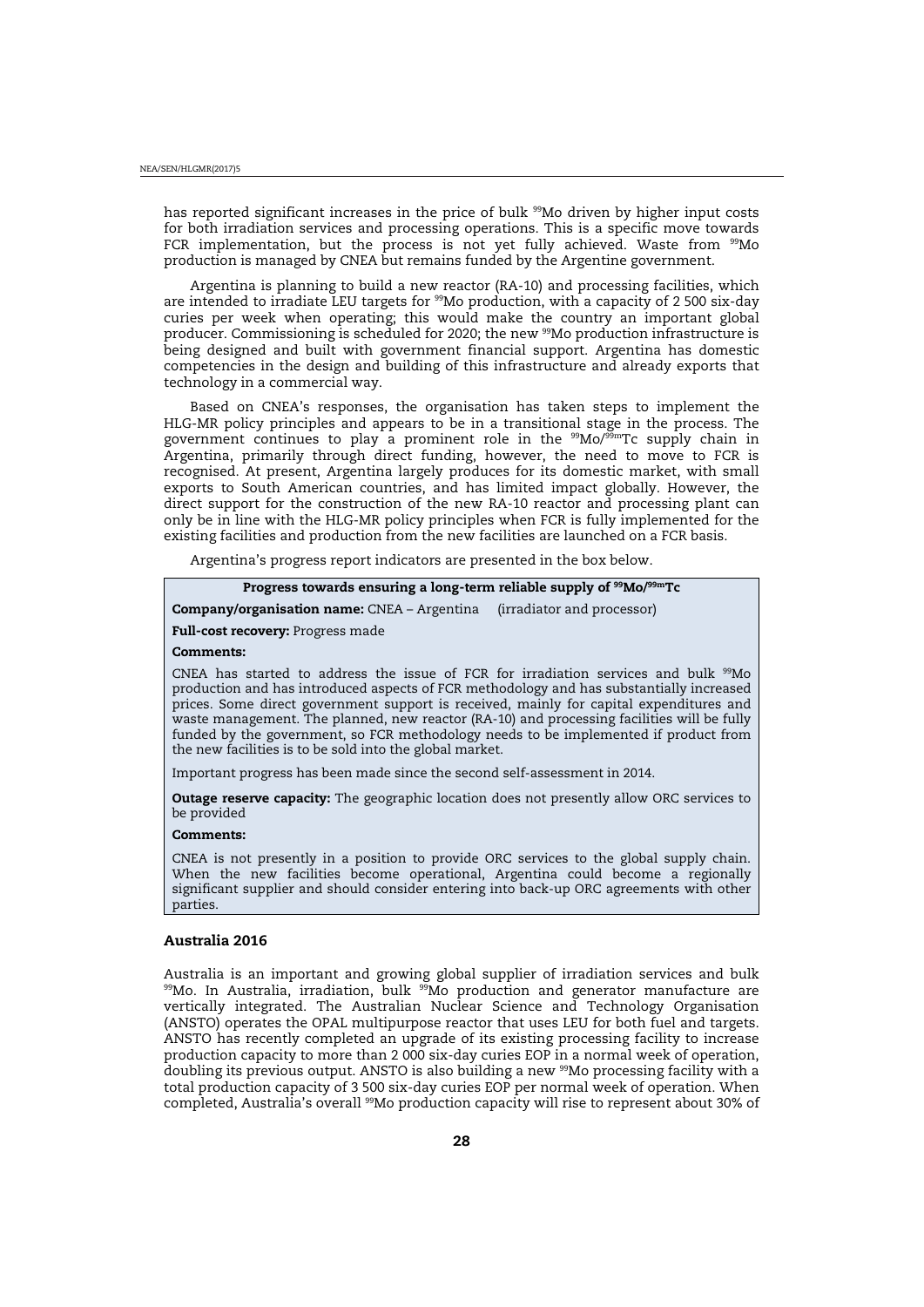<span id="page-27-0"></span>global demand. OPAL is the newest reactor in the worldwide supply network and despite its geographical distance from major markets already plays an important role in the global supply chain. Although ANSTO is a government agency, its 99Mo production activities are commercialised and based on full-cost recovery principles. On completion of the Mo-99 processing facility, the additional significant investments made by the government will be fully included in their FCR approach. Furthermore, ANSTO is bound by the Australian government's competitive neutrality policy.

ANSTO has a reciprocal commercial agreement in place with NTP Radioisotopes in South Africa for the provision of ORC services which are charged at commercial rates.

At the generator point of the supply chain, ANSTO has seen modest cost increases and has achieved modest price increases for the supply of generators. Australia operates an overall fee-for-service policy for the reimbursement of nuclear medicine procedures, which do not specifically identify the costs associated with the medical isotopes that are used.

The Australian government has provided ANSTO with an equity injection for the construction of the new 99Mo processing facility and a co-located Synroc waste treatment plant to condition the waste from processing into a form which will be stable over geological time periods. Apart from the initial equity injection, which must be repaid in full over time, government provides no financial support to the <sup>99</sup>Mo production activities.

Australia's progress report indicators are presented in the box below.

# **Progress towards ensuring a long-term reliable supply of 99Mo/99mTc**

**Company/organisation name:** ANSTO – Australia (irradiator, processor and generator manufacturer)

#### **Full-cost recovery:** Fully implemented

#### **Comments:**

ANSTO applies FCR pricing principles (including the cost of treatment and final disposal of wastes, as well as future decommissioning costs of the manufacturing plant) to its production from existing plant (irradiation services, bulk <sup>99</sup>Mo production and generator manufacturing operations). ANSTO also intends to apply FCR to all production from the new plant which is due to start production in the latter half of 2017. At present, in advance of establishment of a new national radioactive waste storage and disposal facility, pricing includes waste and decommissioning estimates which will be adjusted as planning for the facility is developed.

There has been no change in policy since 2014.

**Outage reserve capacity:** Fully implemented

#### **Comments:**

ANSTO has made arrangements for the provision of ORC and charges market rates for its availability and maintenance, based on its FCR methodology. The increase in capacity from Australia will allow the possibility of providing additional ORC services to the global market at the processor level.

#### **Belgium 2016**

Belgium is an important supplier in the world market for bulk  $^{99}$ Mo, with both irradiation and processing facilities. However, there is no  $^{99}$ Mo/ $^{99m}$ Tc generator production, so all bulk <sup>99</sup>Mo is exported and then reimported as finished generators for use in Belgian clinics and hospitals. The BR-2 reactor in Belgium has the highest normal weekly available capacity for 99Mo irradiations and can produce up to 7 800 six-day curies EOP in a typical week of operation, which represents greater than 85% of the normal global weekly demand. The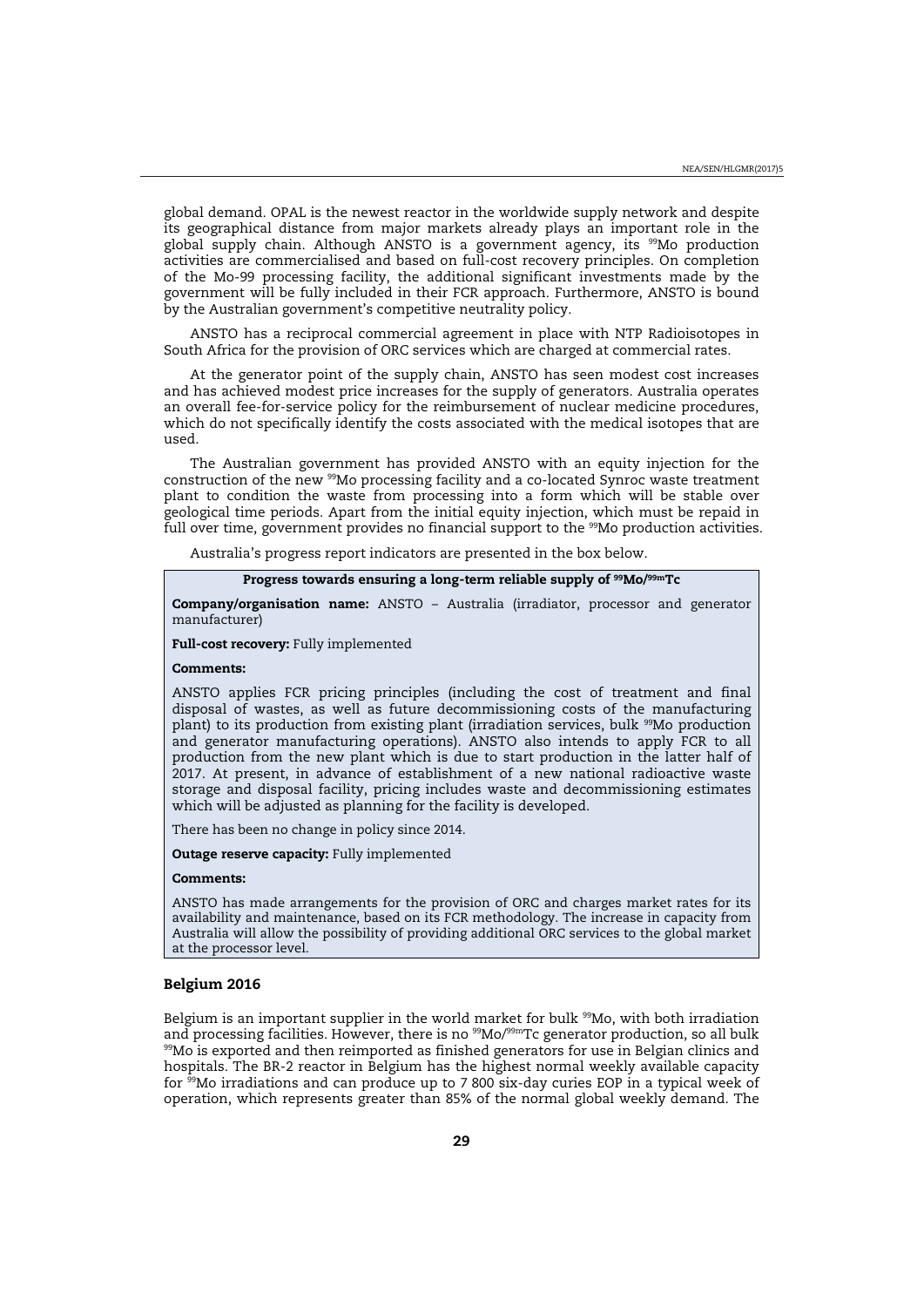reactor has undergone a number of major refurbishments, the most recent of which was completed in July 2016. The reactor returned to service on schedule after a 16 month absence with the capability of operating more irradiation cycles per year and able to operate until at least 2026. It is proposed that the BR-2 will be replaced at the end of its operating life by a new, multipurpose reactor system (MYRRHA), which is in the design stage.

The Belgian Nuclear Research Centre SCK-CEN operates the BR-2 with highly enriched uranium (HEU) fuel and presently irradiates HEU targets. SCK-CEN is actively working towards the timely conversion of the BR-2 fuel to LEU and the processes needed to allow the irradiation of LEU targets are well progressed; the first pilot production batch has been irradiated and shipped in 2016 and the first commercial LEU target irradiations are anticipated in 2017. The BR-2 irradiates targets for processing at the Institute for Radioelements (IRE) in Belgium and Mallinckrodt (now part of Curium) in the Netherlands.

IRE operates an important processing facility, with irradiation services presently provided by three different reactors. IRE can process up to 3 500 six-day curies EOP in a typical week of operation, which represents greater than 35% of the normal global weekly demand. IRE presently processes HEU targets and is well advanced in a programme to convert completely to LEU targets, utilising a refurbished processing line that can be run in parallel with the existing HEU production line allowing conversion without a capacity reduction. The conversion programme to LEU targets has been partially subsidised by the Belgian and the United States governments.

SCK-CEN has its own FCR methodology in place and has taken major steps towards implementing FCR pricing, inclusive refurbishment and decommissioning costs. However, due to resistance from the downstream supply chain, some important steps are still to be taken to complete FCR implementation. It is not known when FCR for all cost elements can be achieved. SCK-CEN has indicated that it receives important levels of ORC payment (take or pay arrangements) from its customers.

IRE operates on a FCR basis, within the boundaries of being supplied by reactors that have not yet fully achieved FCR. IRE has identified that it has experienced substantial cost increase in recent years and anticipates that cost increases will continue in future years. Positive progress has been reported in increasing prices for bulk <sup>99</sup>Mo to enable FCR to be achieved, but overall cost pressures have increased at the processor point in the supply chain. IRE provides substantial ORC payments to all of its irradiators and is committed to maintaining adequate ORC coverage through diversified supply and also through back-up contracts held with other processors. However, direct ORC costs are reported as being impossible to transfer down the supply chain and have to be absorbed within operational overheads.

The Belgian government provides partial financial support for capital costs and complete support for decommissioning and waste management costs for IRE. Following the 2016 terrorist attacks IRE has also received exceptional Belgian government support for the provision of increased physical protection of its site. The Belgian government is committed to ensuring that appropriate nuclear security and non-proliferation measures are in place.

At the end-user level, Belgium implemented new legislation in 2015 that separates reimbursement for the 99mTc isotope from the rest of the medical diagnostic procedure. This process will increase the transparency of costs for 99mTc and allow the more accurate assessment of the effects of FCR implementation and how it should influence reimbursement decisions. The process of collecting and analysing data from this change in policy is taking place now, but it remains too early to make a detailed assessment of the impact of this action.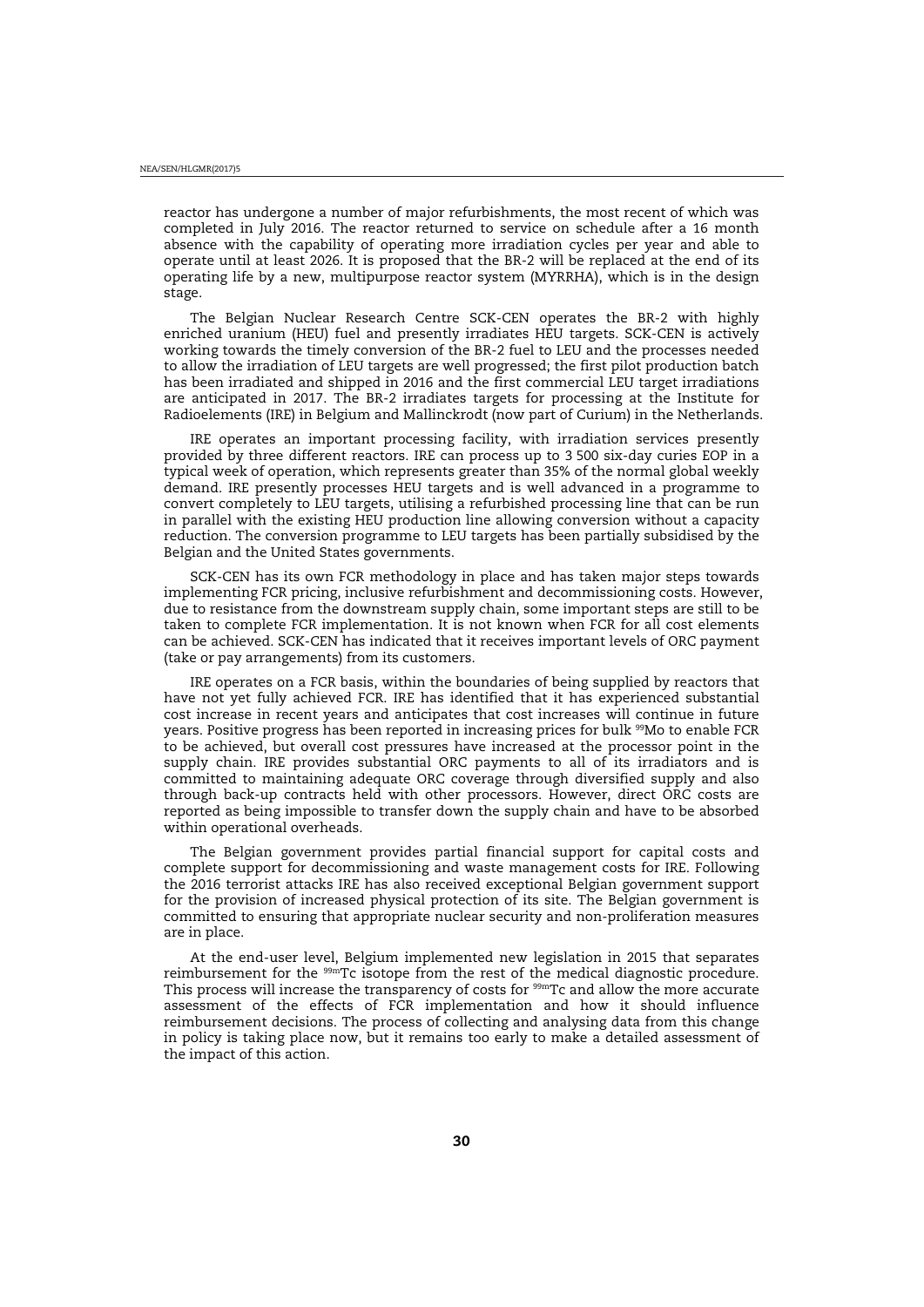<span id="page-29-0"></span>Belgian's progress report indicators are presented in the box below.

#### **Progress towards ensuring a long-term reliable supply of 99Mo/99mTc**

**Company/organisation name:** SCK-CEN – Belgium (irradiator)

**Full-cost recovery:** Further progress made

#### **Comments:**

SCK-CEN has a FCR methodology in place which is implemented at the BR-2 reactor for the provision of irradiation services. For the <sup>99</sup>Mo production irradiation services all major cost elements, inclusive the refurbishment and decommissioning costs, are being included in the pricing. However, some important steps still need to be taken to complete FCR implementation. SCK-CEN did not provide detailed information about cost or price changes for 99Mo-related services since 2012.

Some progress made since the second self-assessment in 2014.

**Outage reserve capacity:** Fully implemented

#### **Comments:**

SCK-CEN is providing ORC services to processors and recovers the full costs associated with this service.

**Company/organisation name:** IRE – Belgium (processor)

**Full-cost recovery:** Further progress made

# **Comments:**

IRE has experienced important price increases for irradiation services and costs from LEU conversion activities and has increased its own prices for bulk  $^{99}$ Mo supply despite resistance from the supply chain further downstream. IRE is moving towards the implementation of full-cost recovery, partly through higher efficiency of its operations, but still needs to include the full waste management costs. IRE still continues to receive some subsidy support from governments for LEU conversion and some exceptional support for essential upgrades and security.

Further progress made since the second self-assessment in 2014.

**Outage reserve capacity:** Fully implemented

#### **Comments:**

IRE is paying to maintain ORC at several reactors. IRE also has ORC back-up agreements with other processors to provide/receive product in the event of an unexpected or extended reactor shutdown.

#### **Brazil 2016**

Brazil is essentially a closed market with a universal public healthcare policy and is involved downstream in the <sup>99</sup>Mo/<sup>99m</sup>Tc supply chain, purchasing bulk <sup>99</sup>Mo from processors on the international market and manufacturing  $\frac{99 \text{m}}{20}$  generators for domestic hospitals and clinics. The country is applying a FCR methodology at the generator manufacturer level of the supply chain and has experienced substantial upward pressure on bulk 99Mo prices in recent years resulting in 99Mo/99mTc generator price increases.

The Brazilian Nuclear Energy Commission (CNEN) has a monopoly on the manufacture of <sup>99m</sup>Tc generators for the Brazilian market and the Ministry of Health is responsible for reimbursement policy for isotopes within the public health system. The overall provision of Brazilian healthcare is 75% public; however, the provision of nuclear medicine services is different, with only 30% being by public provision and the majority, 70% provision, being from the private sector. The strong regulation of the country's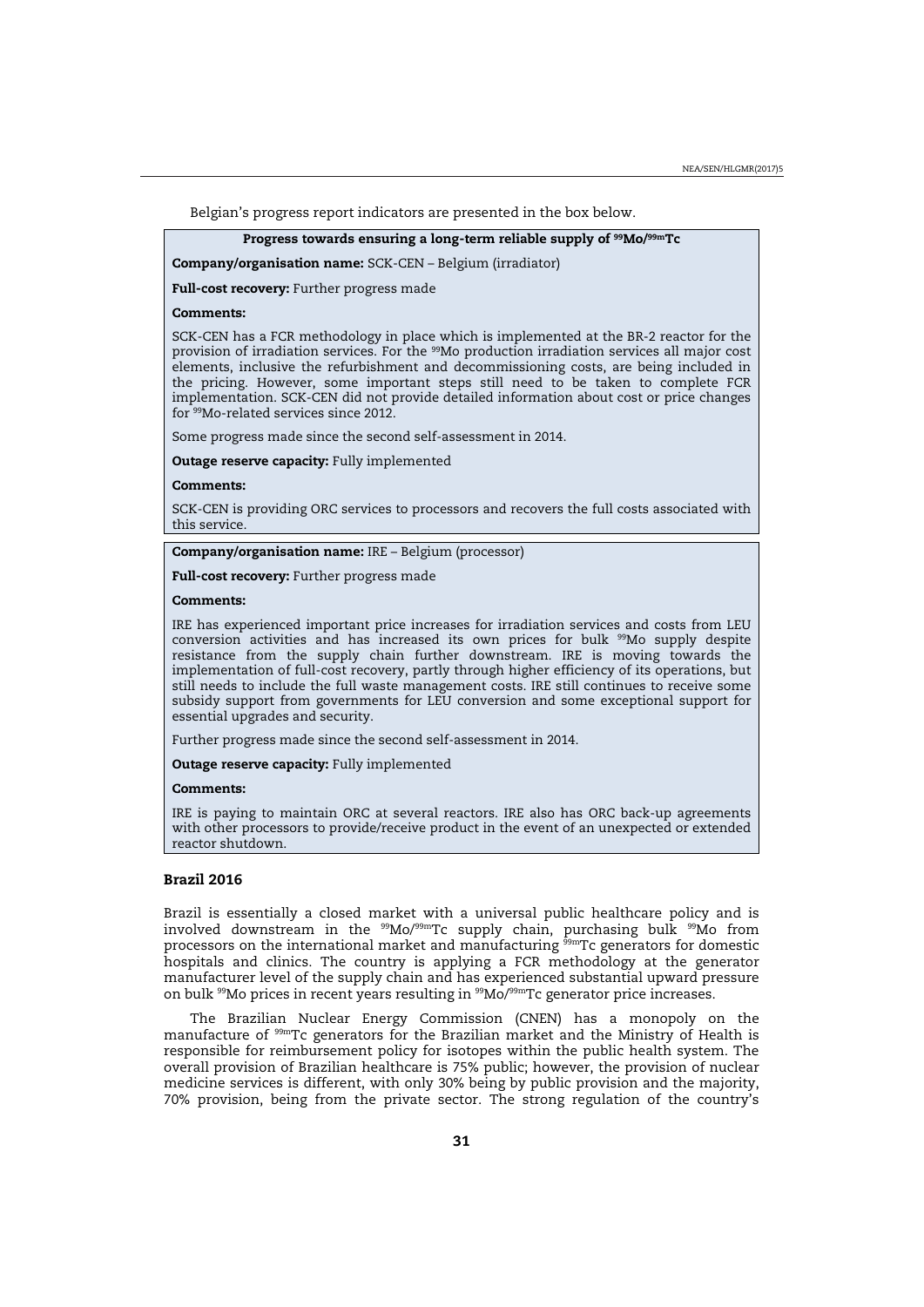<span id="page-30-0"></span>health care systems, including reimbursement policies, creates a barrier to timely reviews and adjustments of 99mTc isotope reimbursement rates.

To improve control over its domestic supply of <sup>99</sup>Mo/<sup>99m</sup>Tc, Brazil is working on a project to build a new reactor and 99Mo processing facility, to ensure that the country can largely meet its own demand. The new proposed <sup>99</sup>Mo production capacity of 1 000 sixday curies EOP per normal production week would meet domestic demand for most of the calendar year; at present commissioning is not scheduled until after 2021. The project would be fully funded by the Brazilian government, but Brazil does not presently plan to export bulk <sup>99</sup>Mo to other countries, with the priority focused on meeting its own demand, which is projected to grow over time. In the event that Brazil decided to sell bulk <sup>99</sup>Mo to other countries, it would be essential that FCR pricing policies were followed in order to ensure that Brazilian subsidised production did not distort the global market. Even though Brazil may become self-sufficient in  $^{99}$ Mo supply in the future, it will need to develop new ORC agreements with other suppliers in order to ensure continuity of supply through the whole year and to manage any unplanned events.

#### **Canada 2016**

As planned, Atomic Energy of Canada Limited's (AECL's) National Research Universal (NRU) reactor, operated by Canadian Nuclear Laboratories (CNL), ceased routine production of <sup>99</sup>Mo at the end of October 2016. While the NRU had historically been one of the world's largest irradiators of (HEU) targets for <sup>99</sup>Mo production, the reactor's contribution to total global irradiation had diminished significantly as a result of the Government of Canada's 2010 plan to help transition away from publicly-subsidised 99Mo production to a more diversified and market-driven global supply chain. The Government of Canada has supported the extension of the NRU operations for other purposes from 1 November 2016 until 31 March 2018, while maintaining the capacity to produce 99Mo in the event of a significant global shortage that could not otherwise be mitigated. The processing capability and capacity at AECL and Nordion Inc. facilities will also remain available as part of the contingency during that period.

The Canadian government supports the policy objective of FCR and intends to apply it to non-reactor-based isotope production in Canada going forward. In preparation for this, the Government of Canada has supported the development of alternative technologies for the production of  $99M$ o and technetium-99m  $(99mTc)$  – specifically, linear accelerators and cyclotrons – with a view to providing a more distributed, market-driven supply chain. In the case of cyclotrons, <sup>99m</sup>Tc is produced directly, which, given its short half-life, would only be useful for domestic supply to locations close to the cyclotron. Linear accelerator production of 99Mo would provide for diversity and redundancy in the supply chain. The Canadian government intends for future non-reactor-based isotope production to be non-HEU based, fully commercial and with no government participation in production.

Nordion, the commercial company previously involved in the supply of  $99M$ o from the NRU, has been actively developing a new project for the supply of  $\frac{99}{900}$  from an LEU target source, in co-operation with General Atomics and the MURR reactor. The project is anticipated to provide 3 200 six-day curies 99Mo EOP in a normal week of operation starting in 2019. This project would be LEU based, utilise the existing processing facilities at the Nordion site and will be supplied on a FCR basis.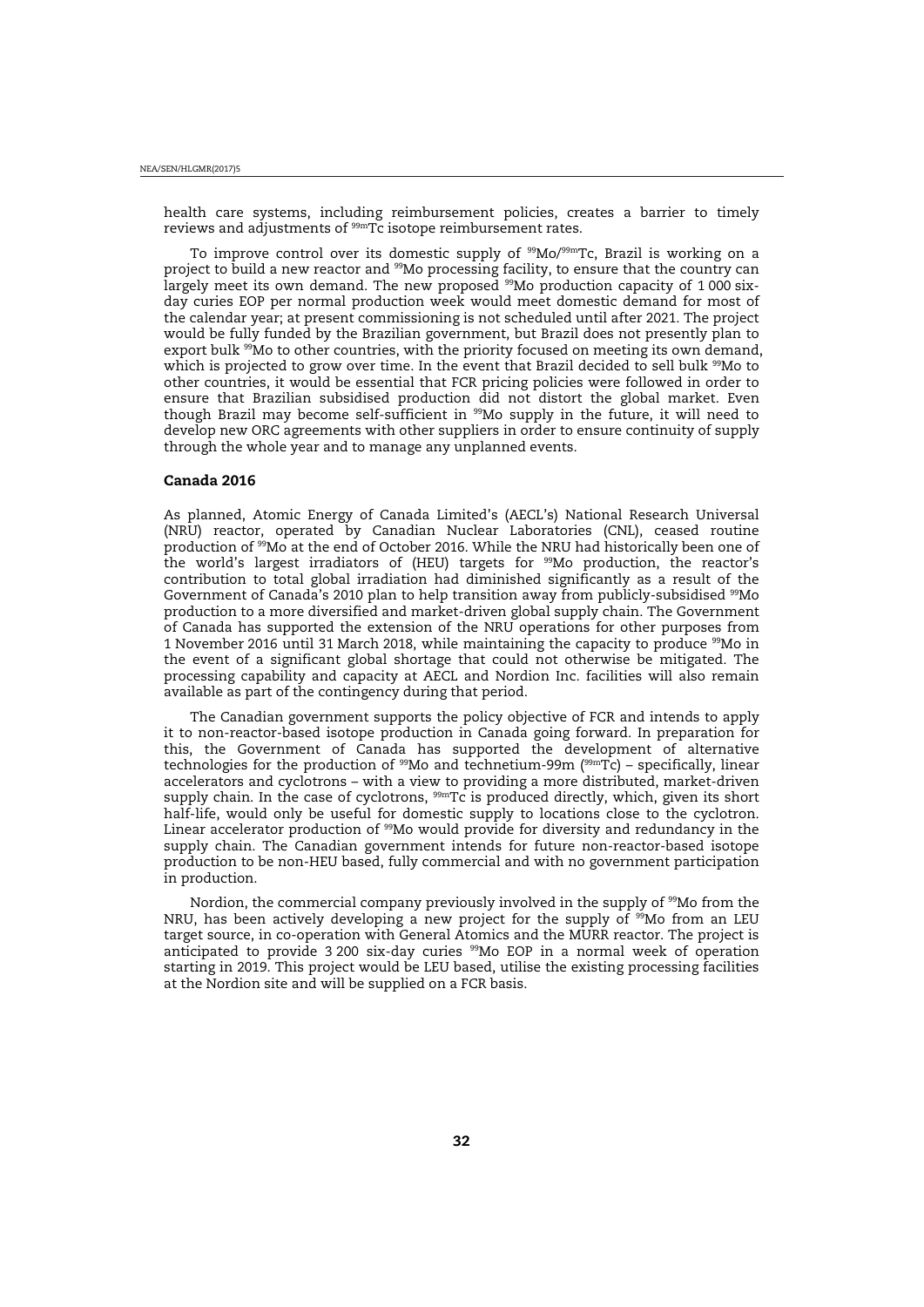<span id="page-31-0"></span>Canada's progress report indicators are presented in the box below.

#### **Progress towards ensuring a long-term reliable supply of 99Mo/99mTc**

**Company/organisation name:** AECL – Canada (former irradiator)

**Full-cost recovery:** NRU no longer in routine production.

#### **Comments:**

The Government of Canada has supported the development of alternative technologies for medical radioisotope production, which are expected to operate on a FCR basis post-2017.

Routine non-FCR based production has ceased.

**Outage reserve capacity:** No longer in service

**Comments:** 

None.

**Company/organisation name:** Nordion – Canada (processor on hot standby)

**Full-cost recovery:** Not presently in routine production

#### **Comments:**

As a commercial entity, Nordion was fully recovering its costs of bulk  $99M$ o production. Nordion is developing a new project for the supply of 99Mo from an LEU target source, in cooperation with General Atomics and the MURR reactor and future supply will be on a FCR basis. Future waste management costs will be the subject of new commercial agreements.

Not presently in routine production.

**Outage reserve capacity:** None

#### **Comments:**

Nordion will need to consider ORC within the boundaries of their new project.

#### **Czech Republic 2016**

The Czech Republic is an established participant in the global  $99Mo/99mTc$  supply chain. The LVR-15 reactor is commercially operated by the Nuclear Research Centre Rež and has irradiated (HEU) targets for isotope production since 2010 and is fully ready to convert to the irradiation of LEU targets. The reactor now has an irradiation capacity of 3 000 six-day curies EOP per week and has been typically producing more than 10% of global demand on an annualised basis. The reactor also routinely provides significant ORC, which is paid by the processor.

The LVR-15 has made good progress towards implementing FCR and anticipates achieving FCR inclusive of waste management by 2018. The LVR-15 does not receive financial support from the Czech Republic government for 99Mo production. The Czech Republic government has actively worked on preparing for FCR by implementing changes in the reimbursement mechanism in their country and reimbursement rates have been substantially increased.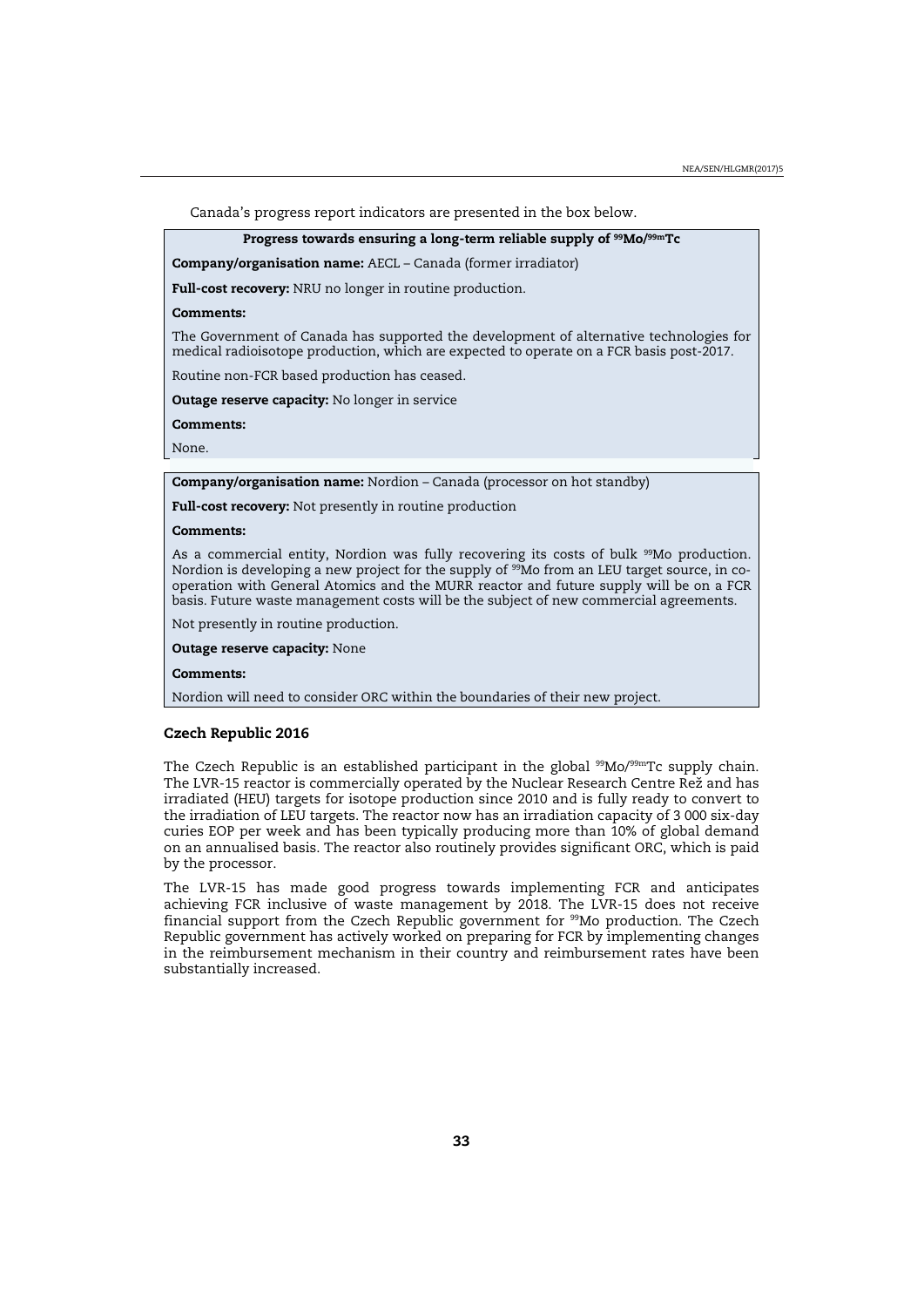<span id="page-32-0"></span>The Czech Republic's progress report indicators are presented in the box below.

**Progress towards ensuring a long-term reliable supply of 99Mo/99mTc** 

**Company/organisation name: ěež** – Czech Republic (Irradiator)

**Full-cost recovery:** Important progress made

#### **Comments:**

The LVR-15 has implemented its own full-cost recovery methodology for  $99M$ o irradiations and currently recovers a substantial portion of  $99M$ o production costs from  $99M$ o revenues, with contracts in place to achieve FCR pricing by 2018. However, these costs do not recover capital costs. Target waste management is a responsibility of their customers; reactor operational waste will be covered when FCR is fully implemented.

Important progress made since 2014.

**Outage reserve capacity:** Fully implemented

**Comments:** 

The LVR-15 now provides ORC, which is fully paid for on a routine basis.

#### **France 2016**

France has been an important supplier of irradiated (HEU) targets for  $99$ Mo production through its OSIRIS reactor, which typically produced 5 to 10% of global demand on an annualised basis when in operation. The OSIRIS reactor ended operations in late 2015 and the reactor will be decommissioned. During recent years of operation OSIRIS also provided some ORC that was partially paid for by the processor.

The Commissariat à l'énergie atomique et aux énergies alternatives (CEA), is in the process of constructing a new, multipurpose reactor (Jules Horowitz – JHR) that will be capable of irradiating (LEU) targets for  $99$ Mo production. The construction of the JHR is financially supported by the French government. It is the intention to provide  $99$ Mo irradiation services on a fully FCR basis.

France still plays an important role in the global supply chain with the production of  $99mTc$  generators by the organisation IBA Molecular, performed on a commercial basis. France also plays an important role in the global supply chain with the production of targets by the commercial organisation CERCA.

The French government have taken no actions with regards to assessing or adjusting reimbursement for <sup>99m</sup>Tc based radiopharmaceuticals.

France's progress report indicators are presented in the box below.

| Progress towards ensuring a long-term reliable supply of <sup>99</sup> Mo/ <sup>99</sup> mTc                                                                      |  |  |
|-------------------------------------------------------------------------------------------------------------------------------------------------------------------|--|--|
| <b>Company/organisation name:</b> CEA – France (irradiator)                                                                                                       |  |  |
| <b>Full-cost recovery:</b> No longer in service                                                                                                                   |  |  |
| Comments:                                                                                                                                                         |  |  |
| The French government is supporting the construction of the JHR reactor.                                                                                          |  |  |
| Irradiation services will be provided on a FCR basis.                                                                                                             |  |  |
| <b>Outage reserve capacity:</b> No longer in service                                                                                                              |  |  |
| <b>Comments:</b>                                                                                                                                                  |  |  |
| The OSIRIS reactor provided some ORC that was partially paid for by the processor. The<br>provision of ORC services are planned at the JHR on a commercial basis. |  |  |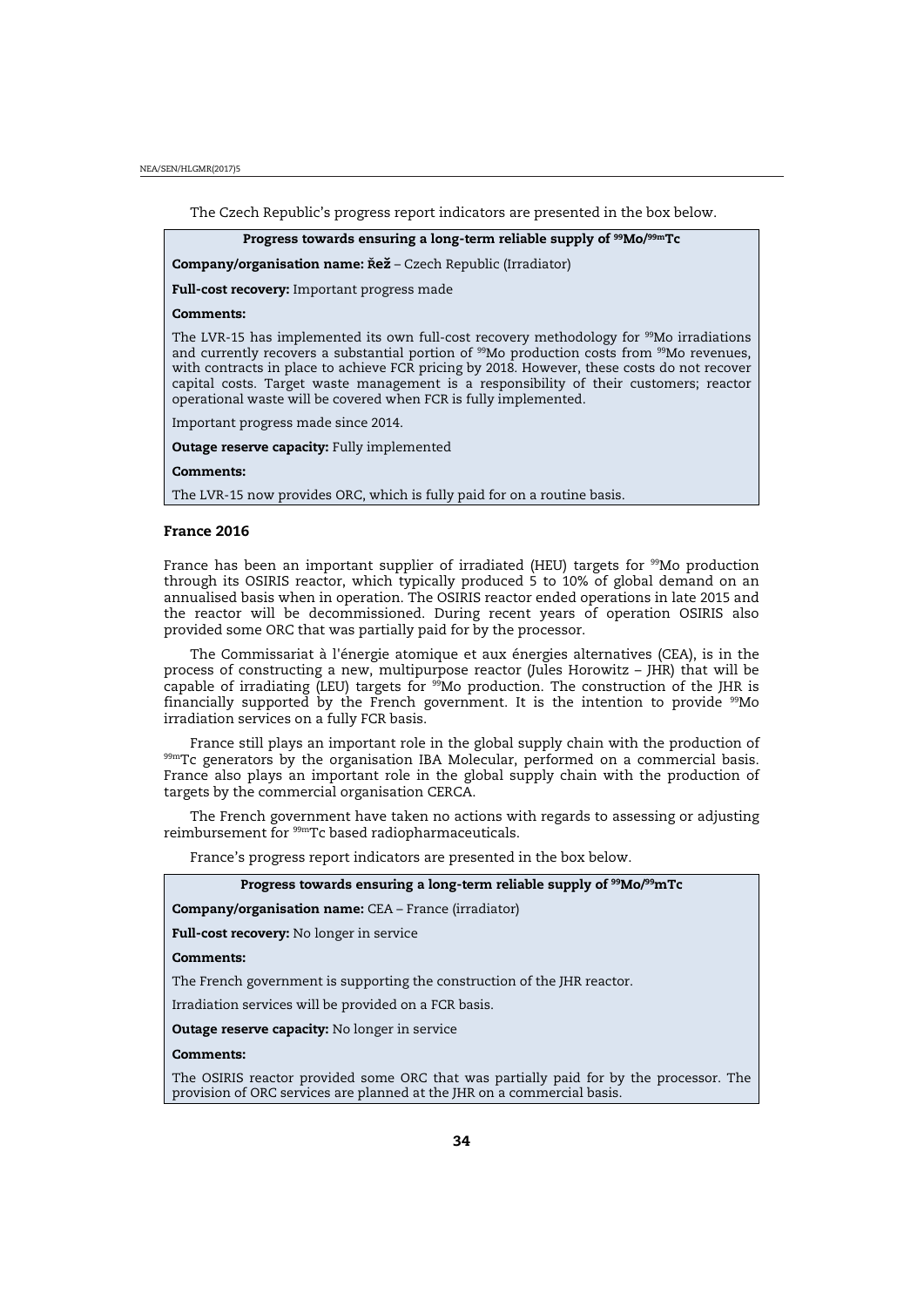#### <span id="page-33-0"></span>**Germany**

Germany is not currently producing  $99M$ o, but is planning to join the global supply chain as an irradiator in mid-2019, irradiating LEU targets to be processed elsewhere in Europe. The FRM II research reactor at the Technische Universität München (TUM) is being modified to accommodate LEU target irradiation and is estimated to be able to produce approximately 2 100 six-day curies EOP in a normal week of operation when operational.

Limited financial support for research and development activities related to future 99Mo production has been provided by the German federal government and the Free State of Bavaria. The investment costs for the production facility will be made from the TUM operational budget and fully recovered through the implementation of FCR for all <sup>99</sup>Mo production, including also the provision of any ORC services.

#### **Japan 2016**

Japan participates in the  $99Mo/99mTc$  supply chain as a manufacturer of both generators and unit doses of <sup>99m</sup>Tc based radiopharmaceuticals to be used directly at hospitals. The country does not have a reactor used for target irradiation for 99Mo production or a processing facility but has considered a number of alternative technology approaches to produce material domestically. Japan does not have control over the upstream activities of the supply chain and is largely a price-taker for 99Mo produced elsewhere. The Japanese government and the Japan Radioisotope Association meet periodically to discuss global 99Mo/99mTc market conditions and their implications for Japanese manufacturers, hospitals and patients.

The two Japanese manufacturers are commercial organisations that operate on a FCR basis and have reported substantial increases in the cost of bulk <sup>99</sup>Mo material in the last few years. During the same period there have been no increases in the reimbursement rates for 99mTc based radiopharmaceuticals and all cost increases have had to be absorbed by the commercial organisations. Mainly due to its geography, Japan is vulnerable to unplanned producer outages that disrupt supply. Higher costs, concerns about security of supply and cost pressures have driven efficiency actions along with changes to medical practice that have contributed to a continuing decline in the demand for  $99\text{Mo}/99\text{Te}$  in Japan over recent years.

#### **Korea 2016**

Korea does not have bulk  $99M$ o production capabilities, but it is a producer of  $99M$ o/ $99m$ Tc generators for the local area market and is dependent on the global market for supply as a price-taker. To resolve this dependency on outside sources of supply and with increasing costs for bulk  $99M$ o, the Korean government decided to start building new  $99M$ o production infrastructure. The Kijang Research Reactor (KJRR), with both a reactor and a processing facility, will use domestic competencies they have in the design and build of nuclear facilities. Korea intends to be initially a domestic, then later a global <sup>99</sup>Mo producer. Preparations are underway for the construction of the new infrastructure and it is expected to be commissioned in 2021.

The most recent plans are to initially produce about 400 six-day Ci/week EOP in a normal week of operation, which is approximately 4-5% of global demand, with a progressive increase in capacity planned at a later stage.

The Korean government is providing financial support for the construction of the new reactor and processing plant, and has indicated that it will manage the operation of the reactor. A decision on whether the government or a private company will operate the processing plant has not yet been made. The Korean government fully supports the six HLG-MR policy principles and intends to implement them for the new facilities.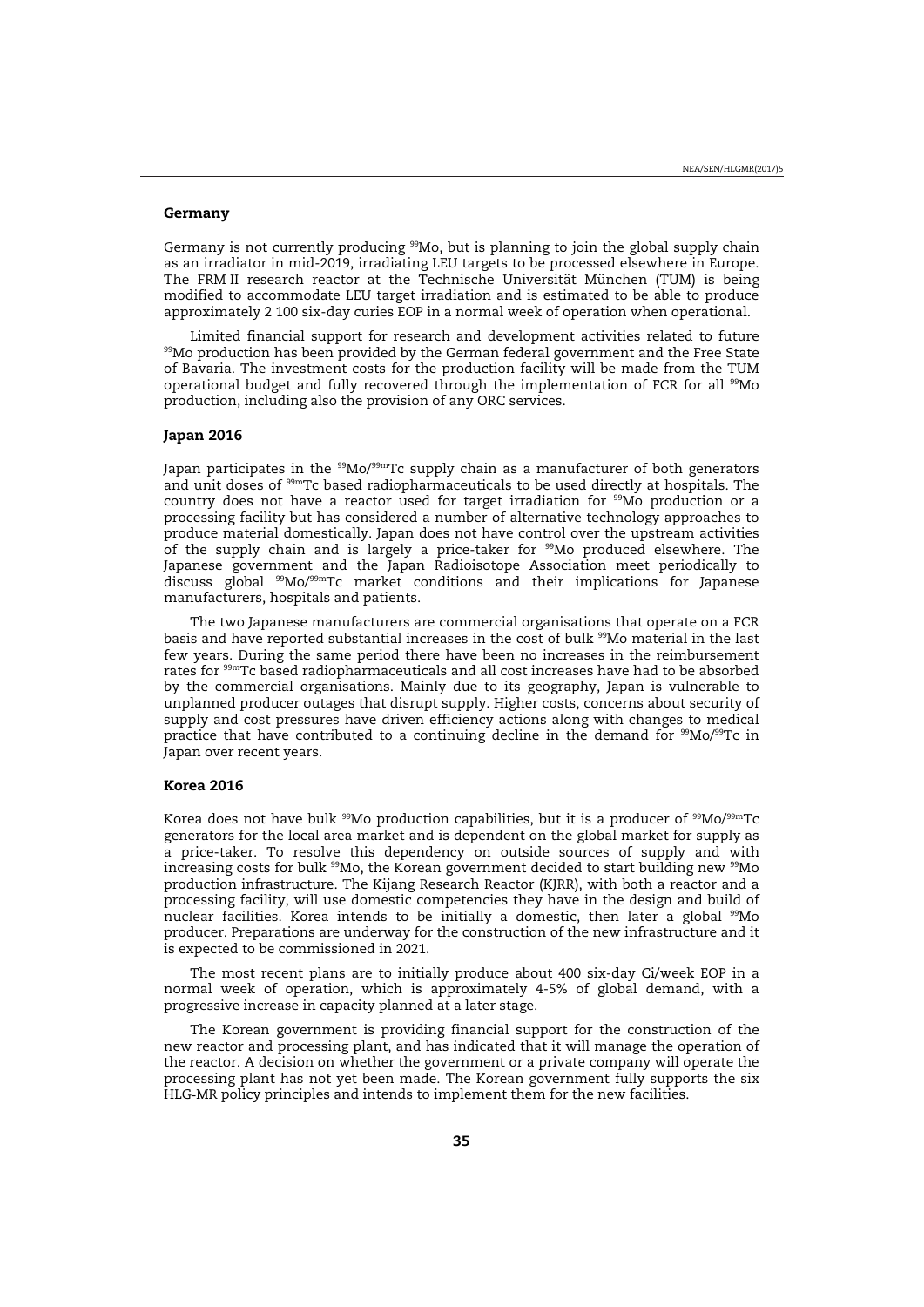<span id="page-34-0"></span>The Korean government has indicated that it intends to provide ORC services to the global supply chain. Given Korea's geographical location, a realistic approach could be to provide reciprocal ORC services with other processors, as Korea will require ORC services itself for the periods when the new reactor would be under maintenance.

The Korean generator manufacturer has reported substantial recent price increases for bulk  $99M$ o supply, and as a price-taker, the Korean reimbursement rates for  $99m$ Tc based imaging studies have been partially adjusted.

The Korean government is currently carrying out studies to develop policy, including considering the implications for reimbursement rates, for the application of FCR and ORC principles for KJRR based on the NEA FCR methodology.

#### **Netherlands 2016**

The Netherlands is an important supplier in the world market for bulk  $99M$ o, playing important roles as target irradiator, processor and <sup>99</sup>Mo/<sup>99m</sup>Tc generator producer and distributor to nuclear pharmacies and hospitals. However, although the Netherlands has the full supply chain, the chain is only partially integrated. The HFR research reactor in Petten is owned by the European Commission but separately operated by the Nuclear Research and Consultancy Group (NRG) and has increased normal available capacity to produce up to 6 200 six-day curies 99Mo EOP in a normal week of operation, which represents a capacity of more than 65% of global demand.

The HFR uses LEU fuel but still presently irradiates HEU targets, which are supplied to two processors, Curium and IRE, for the production of bulk <sup>99</sup>Mo. NRG is completing the activities needed to convert to using LEU targets for irradiations for both processors, with conversion anticipated to start in 2017. NRG is also responsible for waste management from the extraction and purification of 99Mo that takes place by Curium in the Netherlands. It handles short-term storage, monitoring and transportation to the Dutch national organisation that manages radioactive waste – COVRA. For these services, NRG receives compensation. However, it does not fully recover its costs. For example, certain waste management support services are not fully paid for.

Following major outages in recent years, NRG has conducted a thorough cost review of reactor operations. The full costs of future reactor operations have been identified, and these are allocated to specific activities such as  $99M$ o production. NRG has not yet implemented its FCR methodology for 99Mo production but has estimated how far it has progressed in completing transition to FCR, or when that may be completed. The HFR has reserve capacity available, albeit a small amount relative to its total available irradiation capacity. Much of this is not 'true' ORC, but results from operational flexibility. NRG receives some payments for ORC, but only a portion of the costs are recovered.

The Dutch government together with the French government provides support funding for the general operation of the HFR through a Supplementary Programme, this funding is for non-isotope activities and does not subsidise the production of bulk <sup>99</sup>Mo. However the Dutch government has separately provided support with an EUR 82 million loan to NRG staged over a 10-year period to 2024, to allow a lifetime extension programme to be implemented for the HFR. The loan is based on market conforming interest rates and risk surcharges that must be repaid during the term of the loan. The Dutch government fully supports the HLG-MR 6-principles, but feels obliged to support NRG to ensure operational stability during a period of transition and increased costs. NRG has substantially increased prices for the irradiation services provided and anticipates further important price increases to be implemented.

Curium, a commercial company with majority activities in the US, operates a  $^{99}$ Mo processing facility on the same site as NRG. The processing facility is owned by the Energieonderzoek Centrum Nederland (ECN) and operated by Curium under a long-term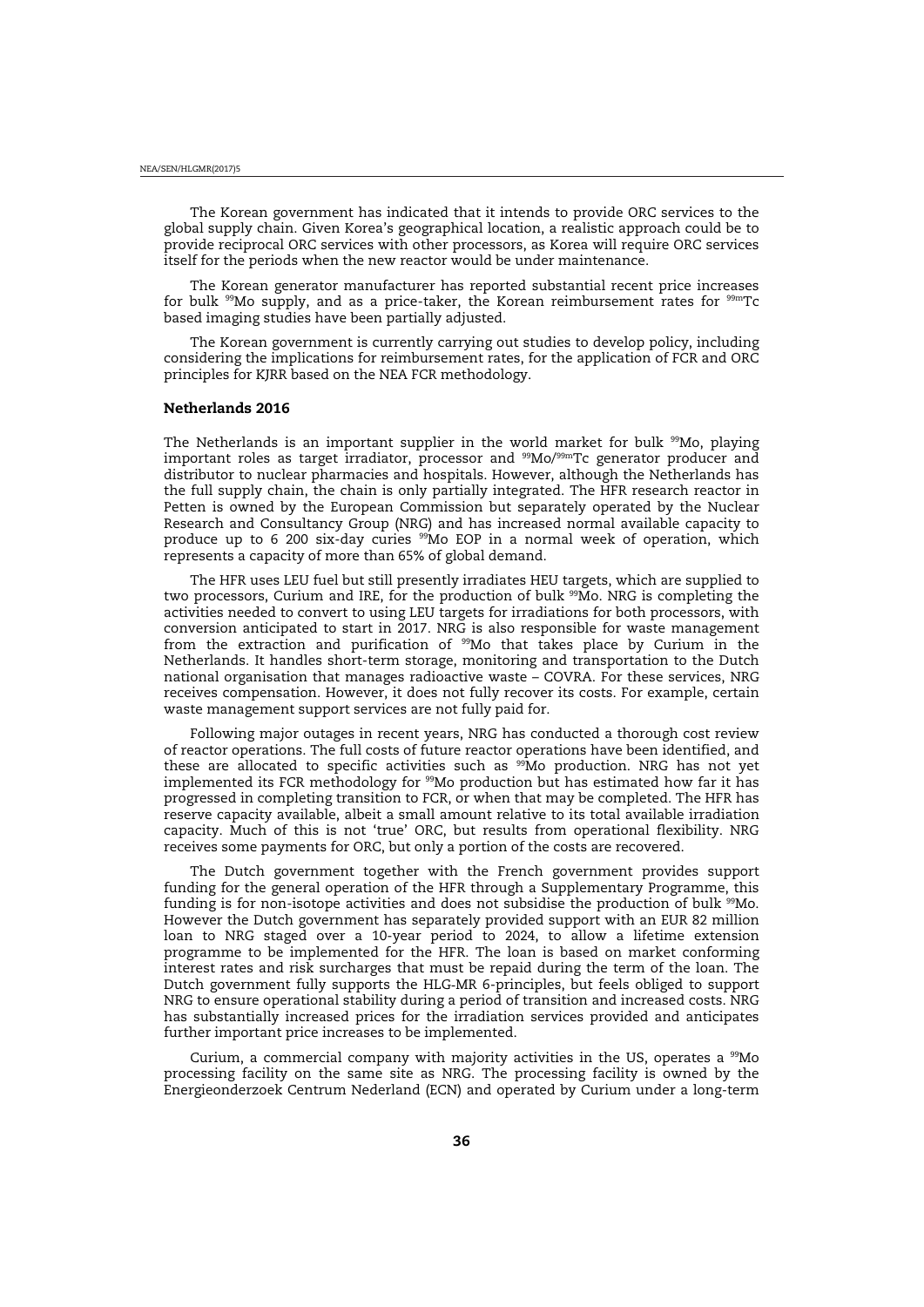contract. Curium processes HEU targets irradiated in the HFR and two other reactors in Europe. Curium are well advanced in a programme to convert completely to LEU targets and are in the process of increasing processing capacity up to 5 000 six-day curies  $\frac{95}{9}$ Mo EOP in a normal week of operation, which represents more than 60% of global demand. Curium has received some financial support from US government for the LEU conversion programme, but no financial support from Dutch government. In addition to processing bulk <sup>99</sup>Mo, Curium also manufactures <sup>99m</sup>Tc generators in the Netherlands and ships bulk quantities of <sup>99</sup>Mo to the US for the production of <sup>99m</sup>Tc generators in their US production facility for the North American market and they also sell some bulk <sup>99</sup>Mo radiochemical to the open market. Mallinckrodt (now part of Curium) did not respond to the  $3<sup>rd</sup>$  Self-Assessment but operates as a commercial entity that fully recovers its costs in normal operation, although the processing operation is presently supplied by reactors that have not yet fully achieved FCR.

The Netherland's progress report indicators are presented in the boxes below.

#### **Progress towards ensuring a long-term reliable supply of 99Mo/99mTc**

#### **Company/organisation name:** NRG – Netherlands (irradiator)

**Full-cost recovery:** Significant progress made

#### **Comments:**

NRG has identified its full <sup>99</sup>Mo-specific costs at the HFR reactor, and has allocated the common costs to specific services such as 99Mo irradiations. NRG plans to implement FCR but has no fixed timescale for full implementation. It has been increasing its prices and is communicating the reasons to its customers.

Some progress has been made since the second self-assessment in 2014.

**Outage reserve capacity:** Some progress made

#### **Comments:**

NRG holds ORC capacity when irradiation positions are not fully utilised by processors (not 'true' outage reserve capacity, but rather operational flexibility). However, the costs of this service are only partially paid for.

#### No change since 2014.

Downstream, the Dutch government is not directly involved in setting reimbursement rates for medical diagnostics. Data provided indicates that there has been a minor increase in the overall reimbursement level of imaging procedures in the period since 2012. Reimbursement in the Dutch healthcare system is on a bundled 'per procedure' basis, where reimbursement payments are made between medical insurance companies and hospitals, while 99mTc generator price agreements are made between the hospitals and the generator manufacturers. This makes it difficult to directly identify the cost and value of the radioisotope. Hospitals have some freedom to allocate the reimbursement resources they receive to the different components of a medical diagnostic procedure, including the radioisotope.

The Dutch government addressed the security of supply of medical isotopes and the implementation of full-cost recovery during the EU-Presidency in the first half of 2016, resulting in a research project that will be carried out by the European Commission. The study will, among other aspects, investigate the reimbursement systems in EU member states.

In the long term, the HFR is planned to be replaced by a new reactor, PALLAS, which is anticipated to start irradiating targets for  $99$ Mo production around 2024. It is the objective of the Dutch government and the PALLAS organisation to irradiate targets for <sup>99</sup>Mo production on a FCR commercial basis.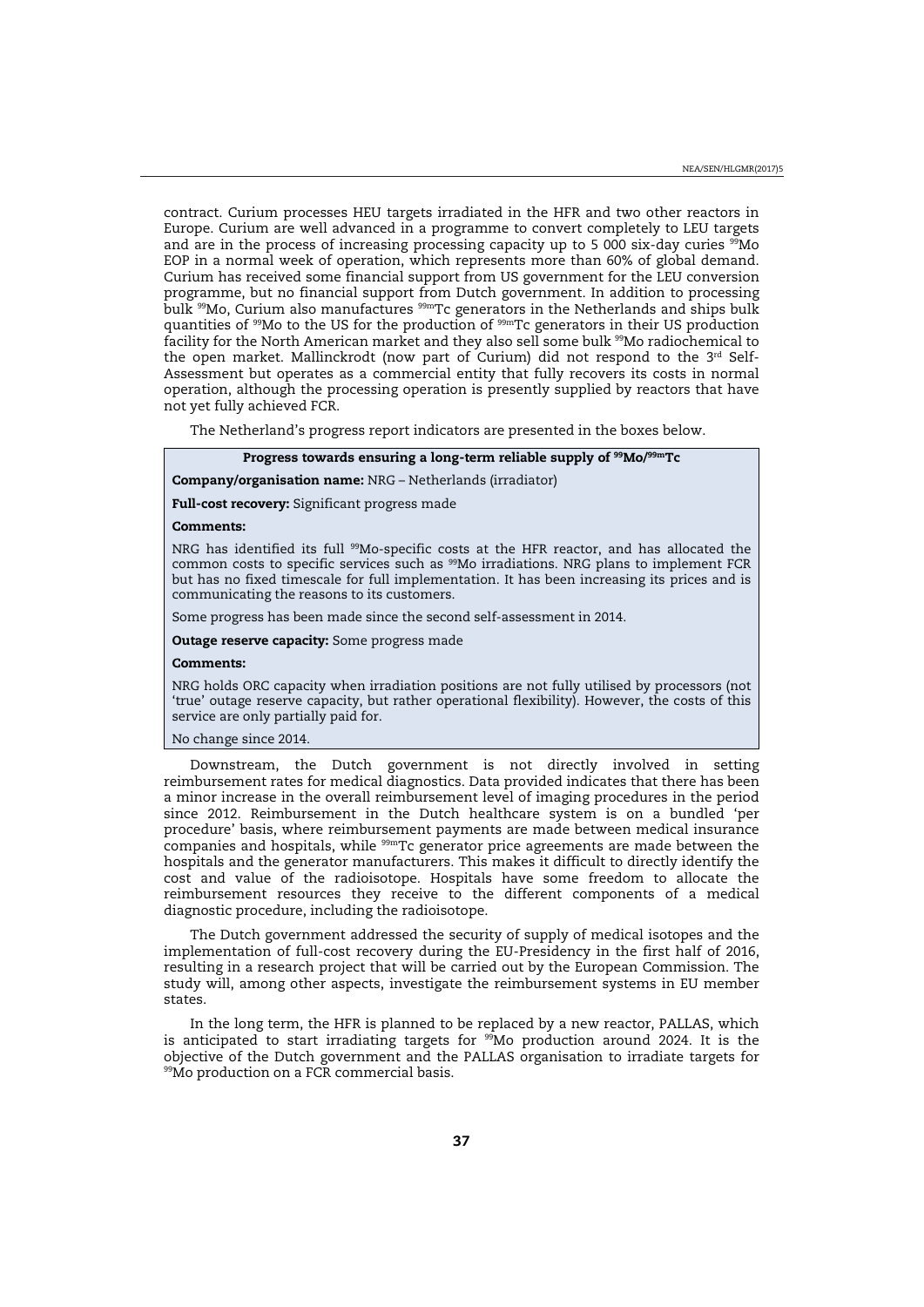<span id="page-36-0"></span>NEA/SEN/HLGMR(2017)5

#### **Progress towards ensuring a long-term reliable supply of 99Mo/99mTc**

**Company/organisation name:** Mallinckrodt – Netherlands (processor and generator manufacturer)

**Full-cost recovery:** NO RESPONSE – unable to assess the implementation status of FCR

#### **Comments:**

No change since 2012 and 2014

**Outage reserve capacity:** NO RESPONSE – unable to assess the implementation status of **ORC** 

#### **Comments:**

No change since 2012 and 2014

The NEA is unable to assess the company's progress and commitment to implementing the HLG-MR policy principles of FCR and paid ORC.

#### **Poland 2016**

Poland is an established participant in the global  $99Mo/99mTc$  supply chain. The MARIA reactor has been converted to LEU fuel and has increased irradiation capacity to 2 700 sixday curies EOP in a normal week of operation and has been typically producing more than 5% of global demand on an annualised basis. The reactor is ready to start irradiation of LEU targets. The reactor operator, the National Centre for Nuclear Research (NBCJ), has experienced increased costs and has achieved increased prices with the objective of achieving FCR, but this is unlikely to be achieved before 2020.

The Polish government still provides specific financial support to NBCJ; it provides funds covering part of the spending related to reactor safety and supporting infrastructure, this is considered essential support to ensure appropriate safety levels are maintained at the facilities. MARIA has the ability to provide ORC services on a paid basis, but at this time does not receive any ORC funding.

Poland also plays a role in the supply chain with the production of  $99Mo/99mTc$ generators and other isotopes by the Polish Institute of Atomic Energy (POLATOM) which are supplied on a commercial basis in Poland and to surrounding countries. Increases in bulk <sup>99</sup>Mo prices have been reported, but it has been difficult to increase <sup>99</sup>Mo/<sup>99m</sup>Tc generator prices.

There remains a plan to build a new processing plant for bulk <sup>99</sup>Mo in Poland, with a capacity of 300 six-day Ci/week, but financing has not yet been agreed and commissioning of the facility will not be before 2022. The intent would be to introduce processing on a FCR basis.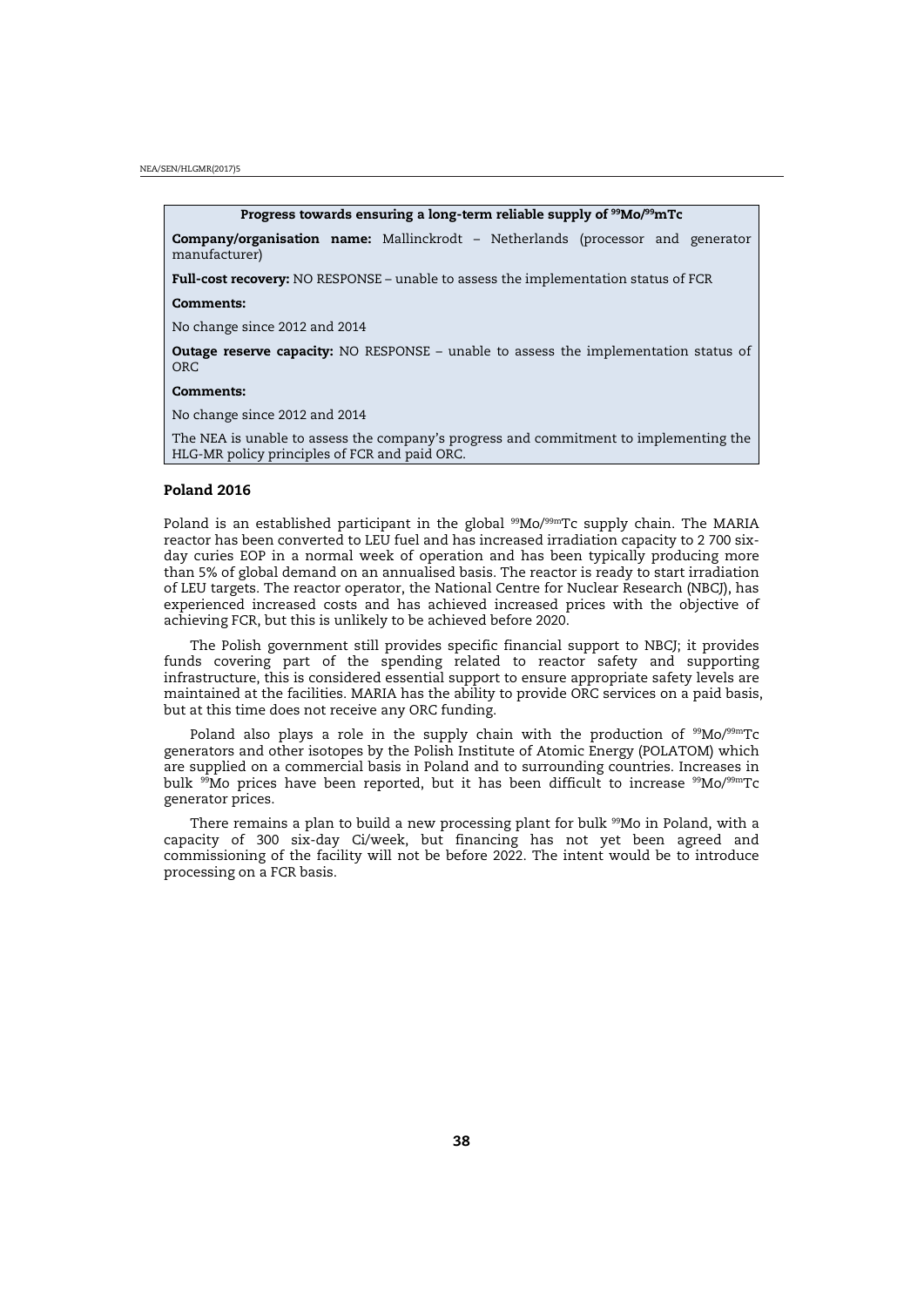<span id="page-37-0"></span>Poland's progress report indicators are shown in the box below.

#### **Progress towards ensuring a long-term reliable supply of 99Mo/99mTc**

**Company/organisation name:** NCBJ – Poland (irradiator)

#### **Full-cost recovery:** Some progress

#### Comments:

NCBJ is trying to apply FCR for irradiation services at the MARIA reactor; however, despite price increases, FCR levels have not yet been reached. Some government funding is received for essential safety related spending.

Some progress since the second self-assessment in 2014, but full implementation of FCR remains distant.

#### **Outage reserve capacity:** Not started

#### **Comments:**

The MARIA reactor has significant capacity to offer ORC services, but at present it is not paid for ORC provision.

No change since 2014.

#### **Russia 2016**

The Russian Federation has become a player in the global supply of  $99M_0/99mTc$ , operating three reactors and two processing facilities in a local area network to provide bulk supplies of <sup>99</sup>Mo for international supply and for domestic production of <sup>99</sup>Mo/<sup>99m</sup>Tc generators. The network has a production capacity of up to 1 350 six-day curies EOP in a normal week of operation, equivalent to around 15% of total global demand. Production has been established on FCR principles, but full achievement of FCR has yet to be achieved as production has been in a scale-up phase. Full capacity is not being utilised, allowing for ORC to be provided from within the local area network. Production is based upon HEU targets, but the Russian Federation intends to convert to LEU targets for irradiations by 2018.

Target irradiation and processing takes places at two production sites – the Research Institute of Atomic Reactors (RIAR) and the Karpov Institute of Physical Chemistry (IPC).

There has been some past investment in LEU target technology R&D from the Russian government, but recent limited investments in 99Mo production infrastructure have come from the domestic operational budgets of the producers. Each producer has responsibility for fully funding the management of waste from their facilities.

#### **Progress towards ensuring a long-term reliable supply of 99Mo/99mTc**

**Company/organisation name:** Russia (irradiator and processor network)

#### **Full-cost recovery:** Some progress

#### **Comments:**

The facilities apply their own FCR methodology for irradiations, processing and waste management and have been in an expansion phase as they increase their production capacity. FCR has not been fully achieved yet.

**Outage reserve capacity:** Significant progress made

#### **Comments:**

ORC is provided within the operational network. Payment for it is provided by default since processors cover the whole reactor operational costs, regardless of the engaged production capacity.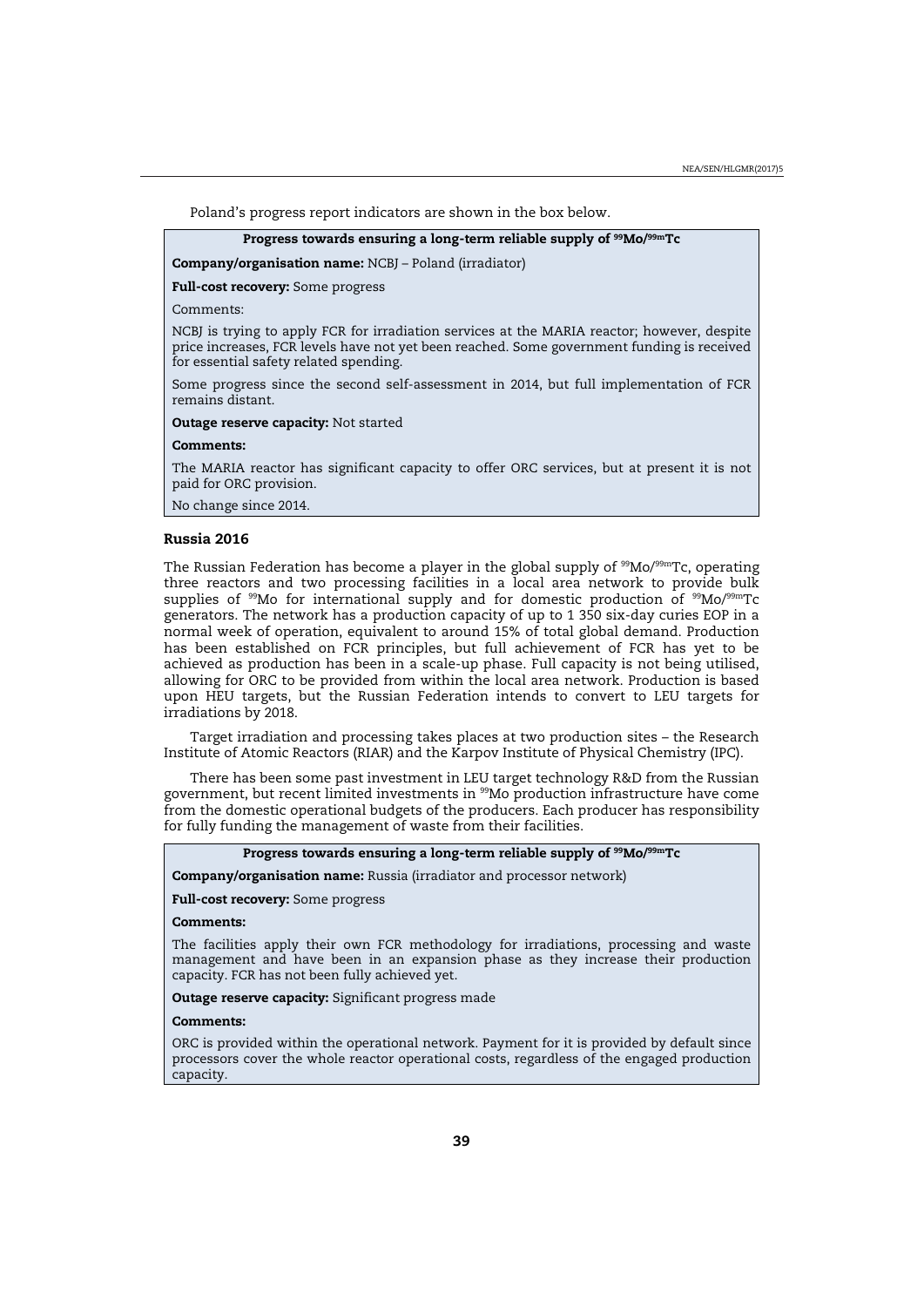<span id="page-38-0"></span>NEA/SEN/HLGMR(2017)5

As a result, ORC provision presently exceeds recommended values. As utilisation of the total production capacity increases, the ability to provide its own ORC services will decrease. New production facilities are planned and overall future production capacity will increase thus increasing the ORC values.

External ORC services are not required.

#### **South Africa 2016**

South Africa is a significant participant in the global <sup>99</sup>Mo/<sup>99m</sup>Tc supply chain as an irradiator and processor. NTP also makes  $99$ Mo/ $99$ mTc generators, solely for their domestic market. The South African Nuclear Energy Corporation (NECSA) operates the SAFARI reactor and NTP Radioisotopes (NTP), a subsidiary of NECSA, produces bulk <sup>99</sup>Mo from both HEU and LEU targets irradiated at SAFARI. The reactor uses LEU fuel and has the processes in place to fully convert to LEU targets for <sup>99</sup>Mo production. NTP has paid for the process to convert to LEU, with some financial contributions from the US DoE. Full conversion to LEU targets has been delayed by a combination of lack of market demand and some delays in the licencing of LEU based  $99$ Mo/ $99$ mTc and  $131$  products in certain markets. The maximum production capacity is 3 000 six-day curies in a typical week of operation and NTP has been typically producing around 20% of global demand in recent years.

Both NECSA and NTP have implemented a FCR methodology and operate the reactor and processing plant, including waste management on a fully commercial basis. They receive no financial support from the South African government for 99Mo-related activities. In addition, NTP has agreements with other processors in the global supply chain to provide and receive ORC capacity services which are paid for on commercial terms, including a reciprocal commercial agreement in place with ANSTO in Australia. Specific quantities of paid ORC are not held; SAFARI maintains in-house ORC, the costs of which are covered by the general supply agreement. NTP are also working to re-establish on-site redundancy within their processing infrastructure.

FCR analysis has also been performed for the production of 99Mo/99mTc generators and discussions with the South African Department of Health have allowed for the increases in generator prices, although South Africa operates a reimbursement by medical procedure model.

#### **Progress towards ensuring a long-term reliable supply of 99Mo/99mTc**

**Company/organisation name:** NECSA – South Africa (irradiator)

**Full-cost recovery:** Fully implemented

#### **Comments:**

NECSA has implemented a FCR methodology including capital and waste management costs. NECSA also includes decommissioning and decontamination costs in its FCR methodology and applied it to the price they charge for irradiation services, resulting in the price increasing when costs increase, or when capacity utilisation varies. NECSA have experienced important increases in irradiation costs in recent years.

**Outage reserve capacity:** Fully implemented

#### **Comments:**

NECSA provides internalised ORC services to NTP based on FCR methodology NTP pay for all operational costs of the SAFARI reactor whether full capacity is used or not.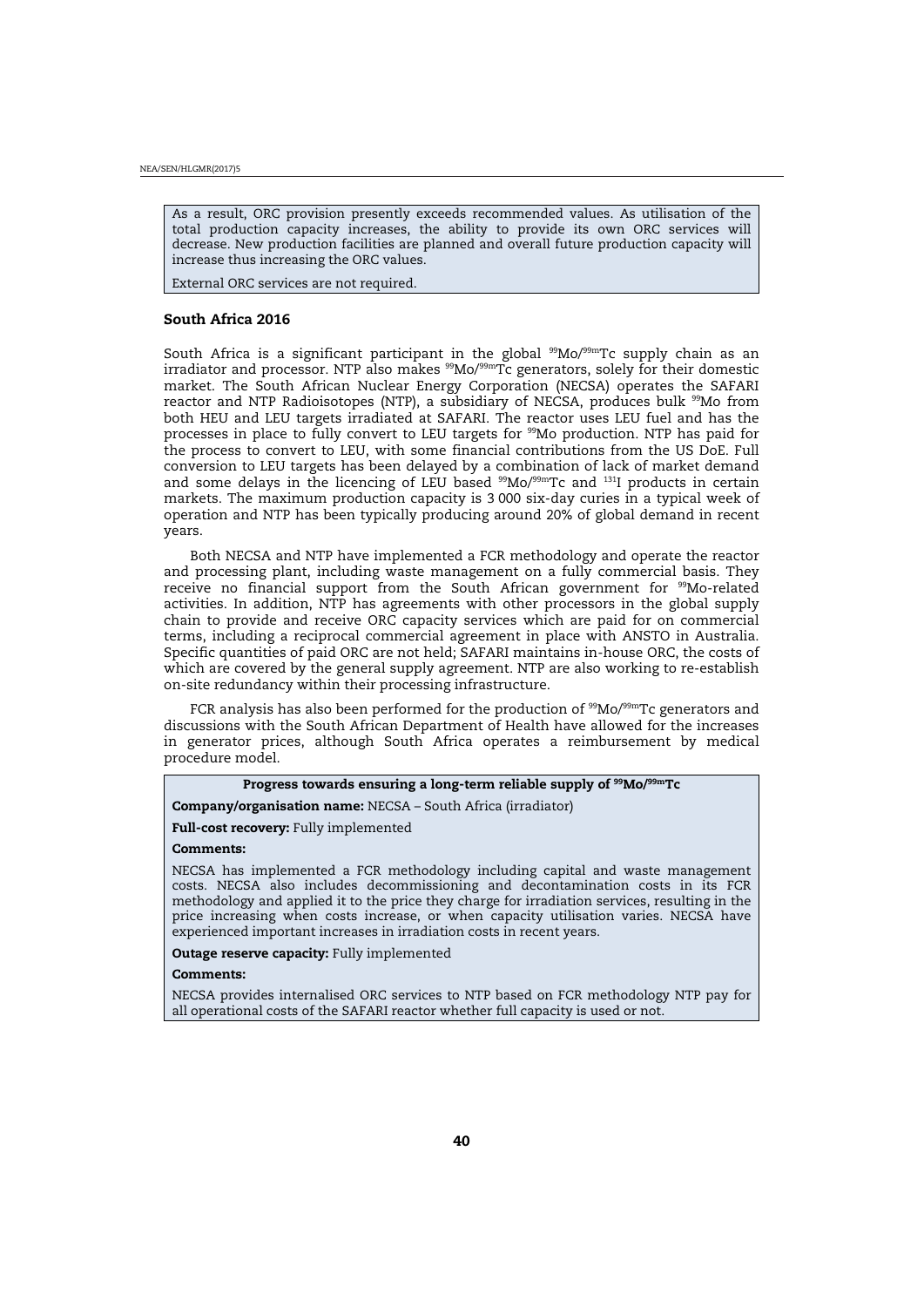# **Progress towards ensuring a long-term reliable supply of 99Mo/99mTc**

<span id="page-39-0"></span>**Company/organisation name:** NTP – South Africa (processor)

**Full-cost recovery:** Fully implemented

## **Comments:**

NTP has implemented a FCR methodology including capital and waste management costs. NTP also includes decommissioning and decontamination costs in its FCR methodology. NTP have experienced important increases in processing costs in recent years, primarily related to investments needed to solve production problems experienced during LEU conversion. NTP has been unable to fully recover these cost increases through associated price increases for its products down the supply chain as several supply chain members refuse any form of price increase.

**Outage reserve capacity:** Fully implemented

#### **Comments:**

NTP has back-up agreements conducted under commercial contracts to provide and receive ORC with other processors in the supply chain.

#### **Spain 2016**

Spain is a downstream participant in the  $99M\text{O}/99mTc$  supply chain, primarily as a purchaser of 99Mo/99mTc generators and consumer of 99mTc. Following the 2009-2010 global supply shortage, the Spanish National Commission in charge of pricing decisions regarding 99mTc use agreed to allow a significant increase in the price of generators marketed in the country. At the initiative of the marketing authorisation holders, this was reviewed again by the National Commission in 2014 and a further significant increase of up to 65% was agreed for generators.

At the end-user level, no specific examination has taken place to assess the effect of the increase of generator prices on the overall cost of a patient dose in the clinic, or the sufficiency of the <sup>99m</sup>Tc-related reimbursement to cover the full costs of the isotope, although in principle, the Spanish National Health Service funds 100% of the costs that are incurred in the public hospitals. Spain has made very specific positive actions to help fund the move towards the supply chain achieving FCR pricing.

#### **United Kingdom 2016**

The United Kingdom (UK) participates in the global  $99M_0/99mTc$  supply chain as a generator manufacturer and consumer of  $^{99m}$ Tc. The generator manufacturer endeavours to implement FCR as a commercial entity and has reported substantial bulk <sup>99</sup>Mo cost increases in recent years, but also continued resistance to generator price increases from their customer base. Information from the end-user market indicates that long duration fixed price purchase agreements and supplier switching has tended to insulate the enduser market from substantial generator price increases.

In the UK, health care funding (including for radioisotope/radiopharmaceutical reimbursement) is managed through local NHS Health Trusts. Hospital nuclear medicine departments are responsible for purchasing the final radiopharmaceutical product from in-house or centralised nuclear pharmacies, some of which operate commercially. The main contracting structure is often regionalised, with the end users being relatively disconnected from the price negotiation process for 99mTc generators. The UK reimbursement system is primarily based on a fee for procedure basis; there is little interest in separating out radioisotope costs, so the radioisotope is not separately reimbursed.

There is a good awareness in the UK about  $99M<sub>99m</sub>$ Tc security of supply issues, including the need for price increases throughout the supply chain for long-term market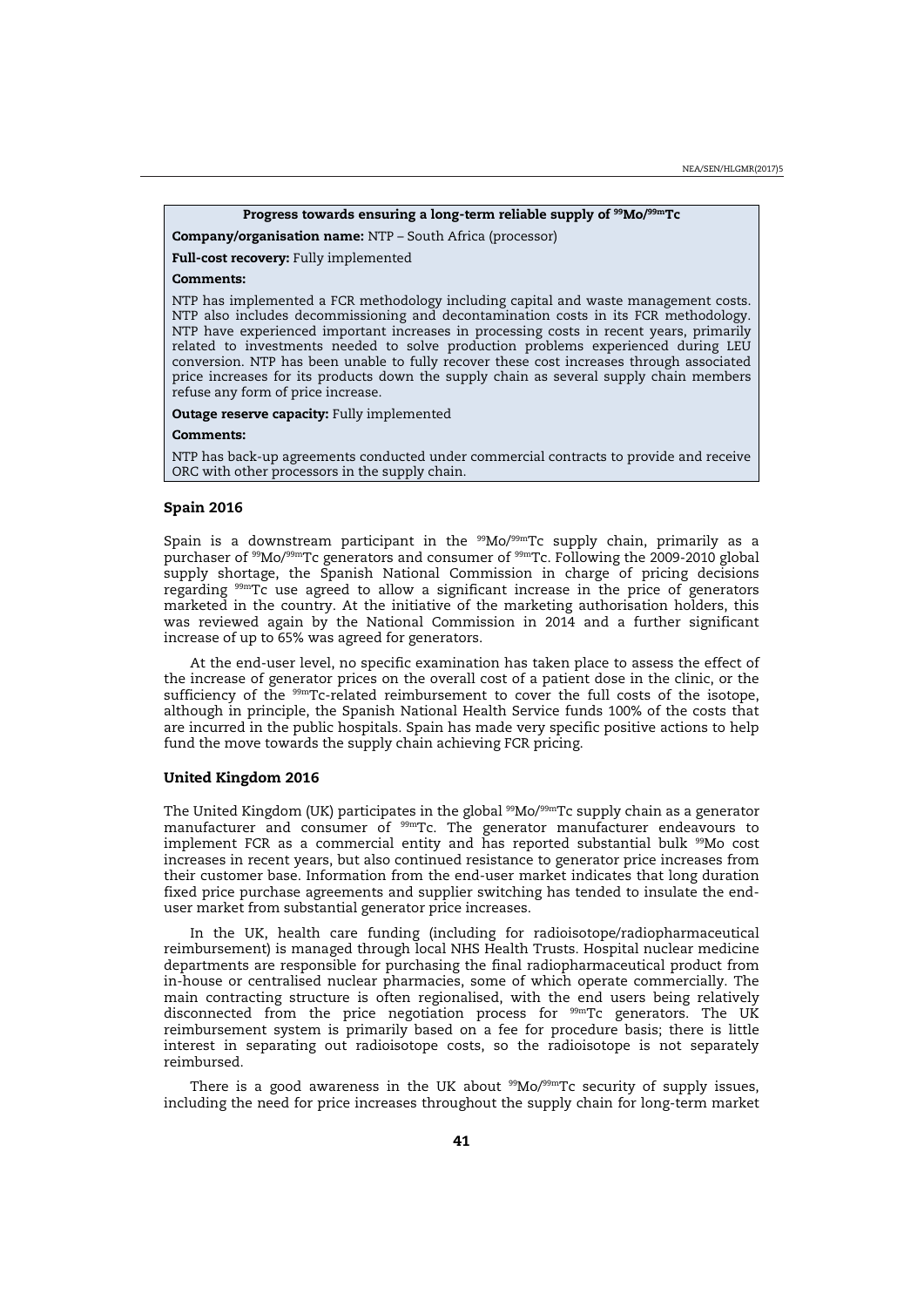<span id="page-40-0"></span>sustainability. The market has responded to supply uncertainty by implementing measures to increase the efficiency of 99mTc use, such as increasing 99mTc elutions per generator, procurement of smaller generators and the adoption of more intelligent generator purchasing patterns. The UK has generated a number of reports on the local market and has shown some interest in the possibility of introducing alternative technologies for supply, in particular direct production of  $99<sup>cm</sup>$ Tc with Cyclotrons operated by commercial nuclear pharmacies.

#### **United States 2016**

The United States (US) is the single largest consumer of  $^{99m}$ Tc, accounting for approximately one-half of global demand. The US is involved in the <sup>99</sup>Mo/<sup>99m</sup>Tc supply chain as a generator manufacturer and patient dose distributer through nuclear pharmacies that operate on a commercial basis. The US-based generator manufacturers apply FCR principles. One manufacturer is an integrated operation with processing capabilities in The Netherlands, and the other is a generator producer only and contracts with a number of processors. In both cases, bulk  $\frac{9}{9}$ Mo supply is dependent on imports from Australia, Europe and South Africa and, until recently, also from Canada.

To reduce dependence on 99Mo imports while advancing non-proliferation goals, the US, through the National Nuclear Security Administration (NNSA) is supporting three US commercial entities to accelerate the establishment of four technologies, each with the objective to develop the capability to produce at least 3 000 six-day curies of 99Mo EOP per normal week of operation without the use of HEU. NNSA provides up to \$25 million to facilitate initial development efforts for each project on a 50%-50% cost-share basis and, in accordance with the HLG-MR policy principles, all additional costs are the responsibility of the commercial entity and any investors. The commercial entities will be responsible for the management of wastes attributable to their 99Mo production. NNSA does not currently plan to support any new projects beyond the four it is currently supporting.

The American Medical Isotopes Production Act of 2012, which is the legal basis for NNSA's <sup>99</sup>Mo program, also directs the US Department of Energy (DOE) to establish a Uranium Lease and Take-Back Program (ULTB). Under ULTB, established in January 2016, DOE makes LEU available through lease contracts to US commercial producers of  $^{99}$ Mo, and DOE retains responsibility for the final disposition of any spent nuclear fuel or radioactive waste that was 1) created by the production of <sup>99</sup>Mo using the leased LEU and 2) determined by the Secretary of Energy to have no commercial disposition pathway available to the producer. The legislation directs DOE to implement the ULTB program under full-cost recovery principles.

The US government supports the HLG-MR policy approach by implementing all six principles, including providing financial support to existing 99Mo/99mTc producers to convert to LEU targets. It is anticipated that DOE's support to international <sup>99</sup>Mo projects will cease upon their completion of conversion to LEU targets.

With no current direct influence on the <sup>99</sup>Mo supply side, the US government is encouraging demand-side changes to help move the market towards LEU conversion, while ensuring the application of FCR in domestic projects.

The US government has examined the feasibility of providing a separate, supplemental payment for the isotope when used in radiopharmaceutical and diagnostic procedures but has determined that a single payment mechanism is not feasible across the hundreds of payer systems. Instead, for fee-for-service Medicare, the Centers for Medicare and Medicaid Services (CMS) reviewed <sup>99m</sup>Tc reimbursement mechanisms, including both current reimbursements and projections of the impact of cost changes due to conversion to LEU. Current cost estimates and their projections were then evaluated against current payments and evaluated against the projected responses of the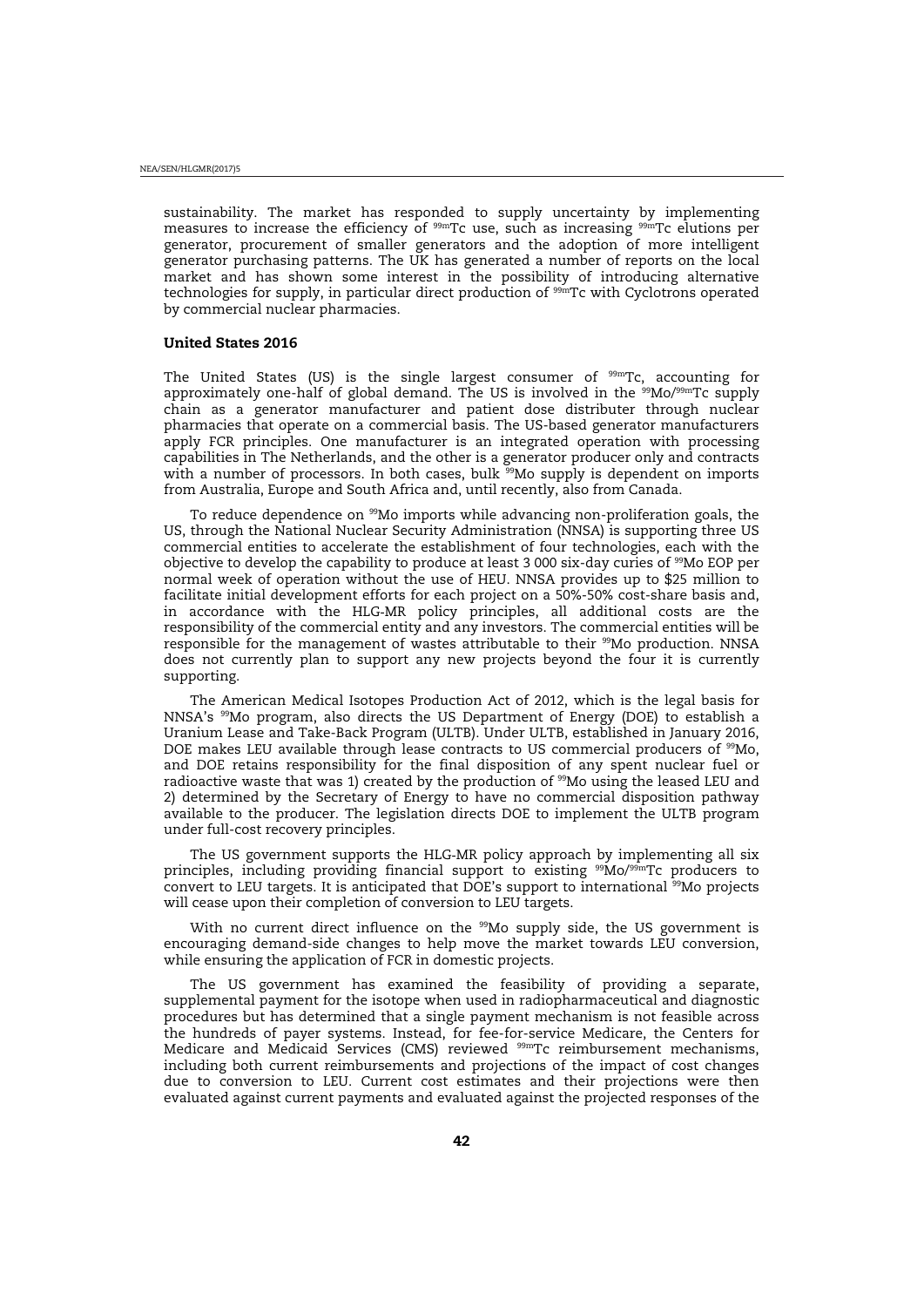market and its components to future increases. Based on historical changes in both the price of <sup>99m</sup>Tc and in the cost/price of other components of the nuclear medicine diagnostic services, it was concluded that demand should be relatively inelastic, and that even large percentage increases in the cost of <sup>99</sup>Mo would be relatively insignificant compared to the variation in the total cost of the imaging service and should be able to be readily absorbed by the healthcare system. Nevertheless, sudden local supplier switches from subsidised 99mTc to FCR 99mTc could create competitive disadvantages for a time after the switching took place.

To address that possibility, CMS introduced a payment adjustment policy as an interim payment mechanism to smooth the transition while the healthcare market adapted to more fully absorb the price increases based on non-HEU production and FCR transitions. Under this policy, hospitals paid under the Outpatient Prospective Payment system are paid USD 10 for billing outpatient tests that use  $^{59m}$ Tc-based products derived without the use of HEU. The use of non-HEU derived <sup>99m</sup>Tc-based products is reported with HCPCS code Q9969. Medicare payment for HCPCS code Q9969 payment remains in place for calendar year 2017, but the overall utilisation by healthcare providers of the additional payment remains relatively low. Nevertheless, recent independent activities have identified that other health insurers (i.e. beyond CMS) have now also adopted the principles of the additional Q-code payment, indicating an additional measure of progress resulting from this initiative. It will be important that this initiative remains in place until at least such time as full LEU conversion has been established.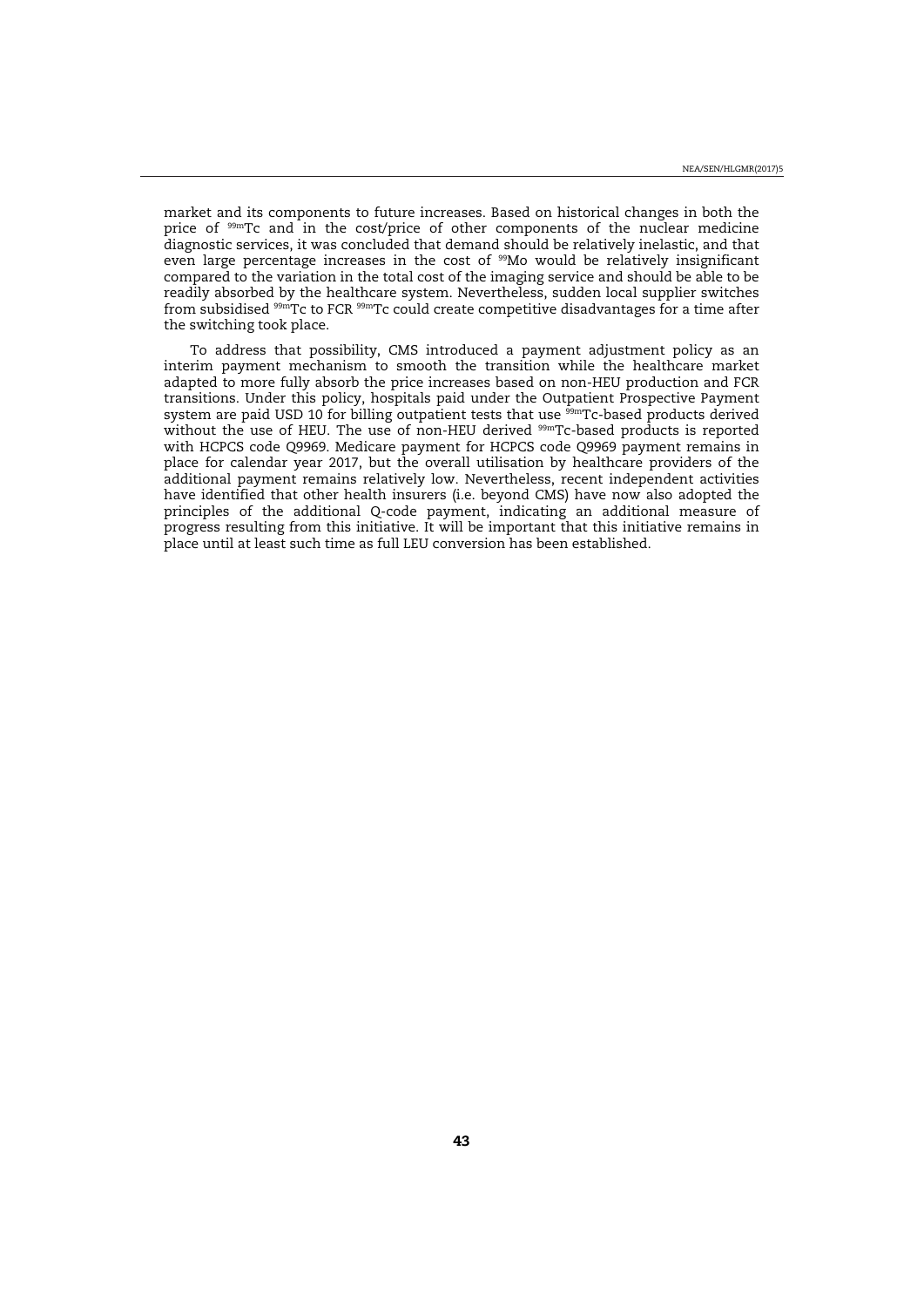# *Chapter 7***. Conclusions**

<span id="page-42-0"></span>The results from the third self-assessment of the global  $^{99}$ Mo/ $^{99m}$ Tc supply chain show some further progress towards achieving implementation of full-cost recovery (FCR) and paid outage reserve capacity (ORC), but also reconfirm that overall progress is slow and not yet complete. Slow progress in implementing the six HLG-MR policy principles agreed by the governments represented on the HLG-MR, led to the deadline for full implementation of June 2014 being missed. The slow rate of progress has continued despite the formal agreement of 14 HLG-MR countries to adhere to the Joint Declaration that was established in December 2014, with the purpose of reconfirming government support to implement the policy principles.

Not all irradiators are achieving FCR (Principle 1) or receive full payment for holding and providing ORC services; in addition, not all processors fully source and/or pay for ORC at irradiators (Principle 2) and thus, they do not incur the associated ORC costs. When not all processors maintain and fully pay for adequate levels of ORC, ORC remains undervalued and at risk of appearing as excess capacity in the market. This negatively impacts overall reliability of supply. At present, security of supply still relies upon some unpaid goodwill and support from some governments, incomplete implementation of FCR continues to put downward pressure on global <sup>99</sup>Mo prices and can act as an impediment to investment needed in new or replacement capacity.

Almost all prospective multipurpose reactors intended for 99Mo production, and potential suppliers using alternative technologies are planning to implement FCR, although it remains to be seen if all of them will do so. Even if not all of the planned new/replacement irradiation and processing projects come online, there is potential for significant overcapacity in the global market from around 2020 and thereafter, as described in the *2017 Medical Isotopes Supply Review: 99Mo/99mTc Market Demand and Production Capacity Projection 2017-2022 (*NEA, 2017). If any projects do not implement FCR, existing <sup>99</sup>Mo producers at all levels of the supply chain would be under price pressure in order to stay in business. Such an undesirable scenario might conceivably force some existing market participants to exit.

At the processor and generator manufacturer levels of the supply chain, most participants are commercial entities and recover their full costs (plus profit) related to 99Mo production. However, when they purchase through supply chains from irradiators, which are not yet able to charge FCR price levels, the lack of FCR achievement at the irradiator level affects the whole supply chain and is not transparent.

As commercial entities, generator manufacturers are expected to fully recover their costs of producing 99mTc generators plus a profit. However, to the extent that below FCR prices are passed down the supply chain from supported reactors and where insufficient paid ORC is held, the generator manufacturers do not presently pay the "true" cost of bulk 99Mo and insufficiently pay for the ORC needed to ensure security of supply. However, as many generator manufacturers are unable to fully pass on cost increases they receive to their customers, they are becoming squeezed, with their commercial viability being put at risk. Generator manufacturers and beyond in the supply chain, recognise the need for ORC, but in general, the supply chain participants at those steps are unwilling to separately pay for ORC, so the burden of ORC costs is loaded at the processor step in the supply chain.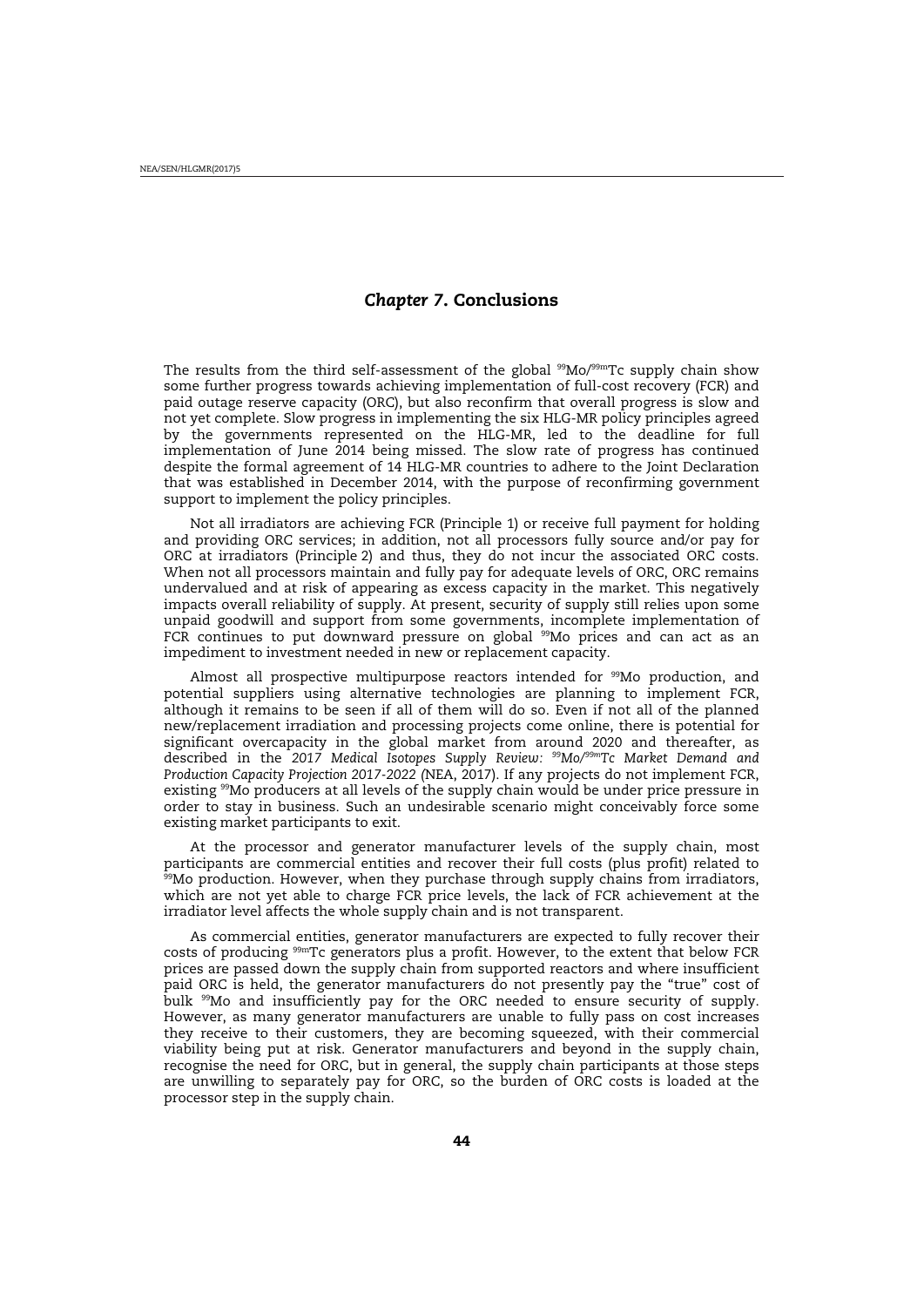The third self-assessment process itself (a response to Principle 6), has been slow and painstaking. The lack of prompt response from some governments has been an important part of the delay. A concern has also been the partial response, or no response, received from some important supply chain participants and some governments. The most prompt response to the third self-assessment came from generator manufacturers. This was not the case in the first self-assessment, and this may reflect the greater commercial pressure that is now being felt by generator manufacturers.

In many countries there have been only limited actions taken by government towards assessing and adjusting reimbursement and in some countries there have been no increases in reimbursement rates at all, not even to match the effects of normal inflation. A number of countries (e.g. Brazil, Czech Republic and Spain) have taken specific independent actions to adjust reimbursement policy.

While progress has been made, the <sup>99</sup>Mo/<sup>99m</sup>Tc market continues to be economically unsustainable in its present form, with FCR implementation incomplete, ORC still undervalued and not universally implemented and with actions to address reimbursement challenges often being limited or lacking. Insufficient reimbursement to pay for the full cost of supply of medical radioisotopes, including the full costs of providing adequate reserve capacity, maintains substantial backpressure in the commercial supply chain. That backpressure is transferred back through the supply chain and directly acts against the implementation of the HLG-MR policy objectives.

While it is critical that participants at the start of the supply chain take every action possible to implement FCR and participants in the middle of the supply chain take responsibility for holding and paying for sufficient ORC; it is essential that actions are taken to ensure sufficient reimbursement is available to adequately fund those demands. An economically sustainable market structure can only be established when the policy principles have been fully implemented and funded.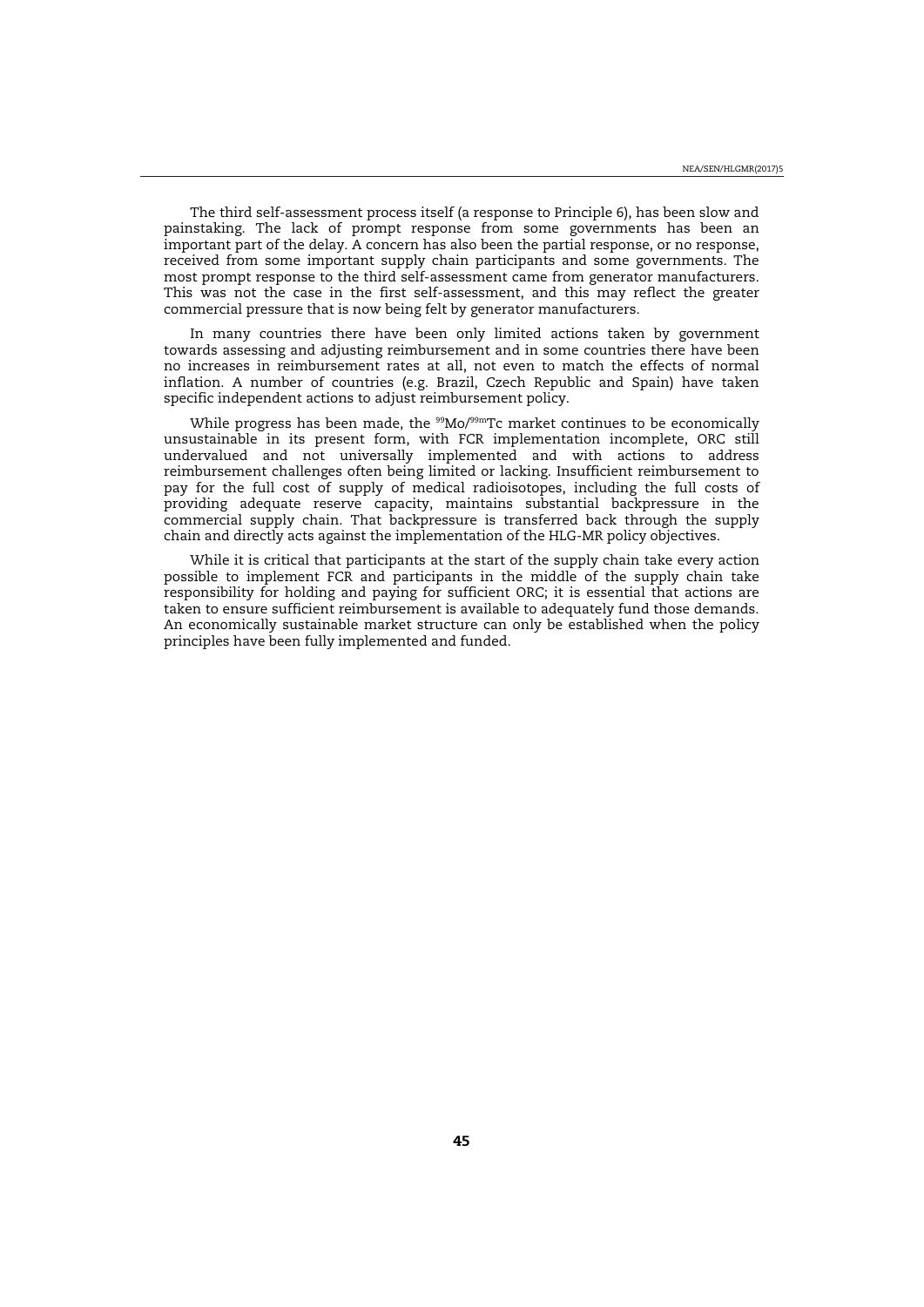# **References**

- <span id="page-44-0"></span>NEA (2017) "The Supply of Medical Radioisotopes: 2016 Medical Isotope Supply Review: 99Mo/99mTc Market Demand and Production Capacity Projection 2017-2022", OECD, Paris.
- NEA (2016) "The Supply of Medical Radioisotopes: 2016 Medical Isotope Supply Review: 99Mo/99mTc Market Demand and Production Capacity Projection 2016-2021", OECD, Paris.
- NEA (2015) "The Supply of Medical Radioisotopes: 2015 Medical Isotope Supply Review: 99Mo/99mTc Market Demand and Production Capacity Projection 2015-2020", OECD, Paris.
- NEA (2014a) "The Supply of Medical Radioisotopes: Medical Isotope Supply in the Future: Production Capacity and Demand Forecast for the <sup>99</sup>Mo/<sup>99</sup>Tc Market, 2015-2020", OECD, Paris.
- NEA (2014b), "The Supply of Medical Radioisotopes: Results from the Second Selfassessment of the Global Mo-99/Tc-99m Supply Chain", OECD, Paris.
- NEA (2013a), "Provision of Outage Reserve Capacity for Molybdenum-99 Irradiation Services", OECD, Paris.
- NEA (2013b), "The Supply of Medical Radioisotopes: Implementation of the HLG-MR Policy Approach: Results from a Self-assessment by the Global <sup>99</sup>Mo/<sup>99</sup>Tc Supply Chain", OECD, Paris.
- NEA (2012), "Full-cost Recovery for Molybdenum-99 Irradiation Services: Methodology and Implementation", OECD, Paris.
- NEA (2011), *The Supply of Medical Radioisotopes: The Path to Reliability*, OECD, Paris.
- NEA (2010), *The Supply of Medical Radioisotopes: An Economic Study of the Molybdenum-99 Supply Chain*, OECD, Paris.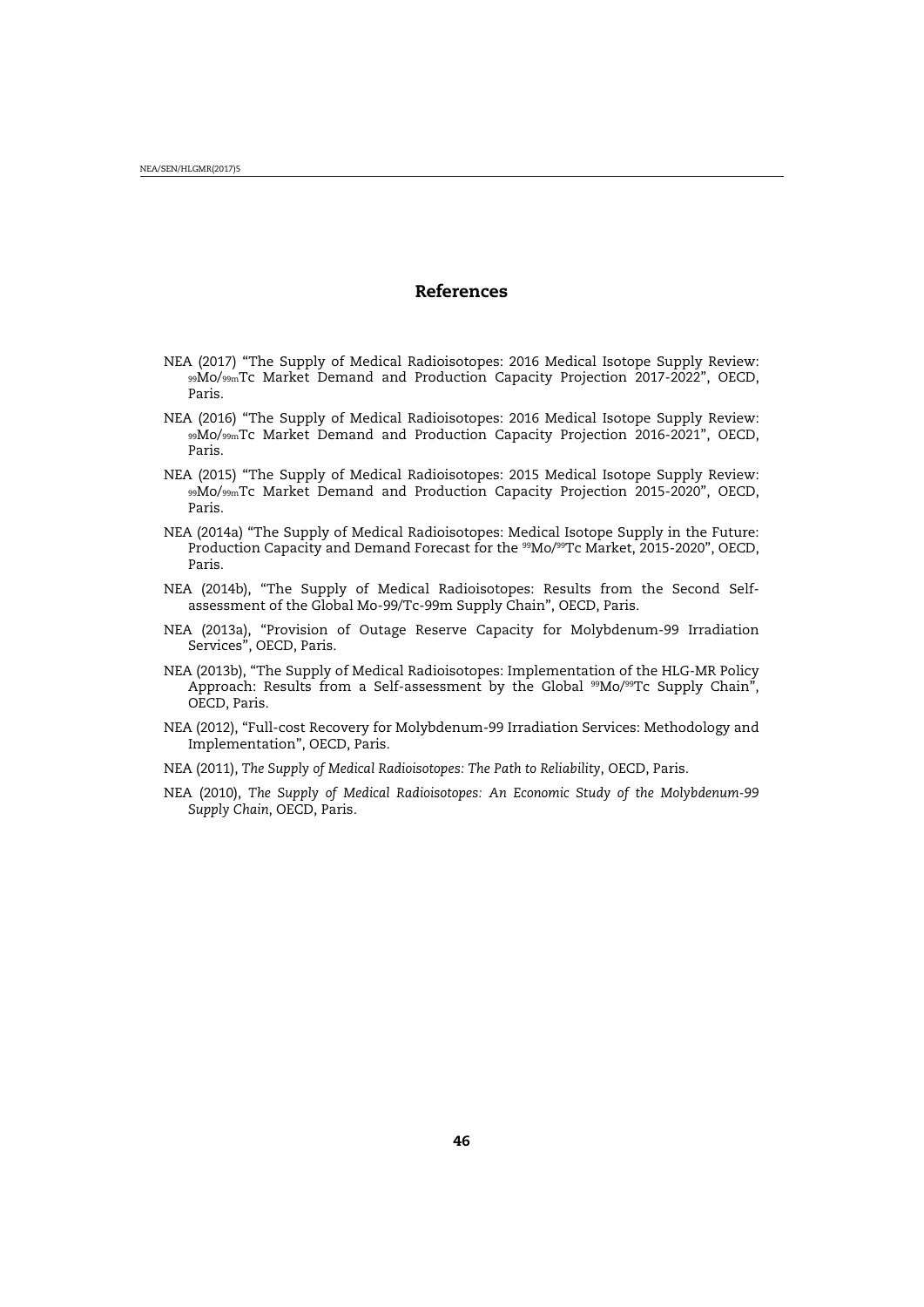| Government of Argentina via National Commission of Atomic Energy (CNEA)        | Completed            |
|--------------------------------------------------------------------------------|----------------------|
| (reactor/economic)                                                             | questionnaire        |
| CNEA (irradiator) - Argentina                                                  | Completed            |
|                                                                                | questionnaire        |
| CNEA (processor) - Argentina                                                   | Completed            |
|                                                                                | questionnaire        |
| Government of Australia via the Australian Nuclear Science and Technology      | Completed            |
| Organisation (ANSTO) (reactor/economic)                                        | questionnaire        |
|                                                                                | Completed            |
| Government of Australia, Department of Health (healthcare)                     | questionnaire        |
|                                                                                | Completed            |
| ANSTO - Australia (irradiator)                                                 | questionnaire        |
|                                                                                | Completed            |
| ANSTO - Australia (processor)                                                  | questionnaire        |
|                                                                                | Completed            |
| ANSTO - Australia (Generator Manufacturer)                                     | questionnaire        |
| Government of Belgium (Ministry of Economy, Small and Medium Enterprises,      |                      |
|                                                                                | No response provided |
| the Self-employed and Energy) (reactor/economic)                               |                      |
| Government of Belgium (Federal Agency for Medicines and Health Products)       | Completed            |
| (healthcare)                                                                   | questionnaire        |
| Nuclear Research Centre SCK-CEN - Belgium (irradiator)                         | Partial response     |
| Institute for Radioelements (IRE) - Belgium (processor)                        | Completed            |
|                                                                                | questionnaire        |
|                                                                                | Completed            |
| Brazilian Commission of Nuclear Energy (CNEN) (generator manufacturer)         | questionnaire        |
| Government of Brazil via Brazilian Society of Nuclear Medicine (healthcare)    | Completed            |
|                                                                                | questionnaire        |
|                                                                                | Completed            |
| Government of Canada (Natural Resources Canada) (reactor/economic)             | questionnaire        |
|                                                                                | Completed            |
| Government of Canada (Health Canada) (healthcare)                              | questionnaire        |
|                                                                                | Completed            |
| Atomic Energy of Canada Limited (AECL), (former irradiator)                    | questionnaire        |
|                                                                                | Completed            |
| Nordion - Canada (former processor)                                            | questionnaire        |
| Government of the Czech Republic (Ministry of Industry and Trade)              | Completed            |
| (reactor/economic)                                                             | questionnaire        |
|                                                                                | Completed            |
| Government of the Czech Republic (Ministry of Health) (healthcare)             | questionnaire        |
|                                                                                |                      |
| Research Centre Řež – Czech Republic (irradiator)                              | Completed            |
|                                                                                | questionnaire        |
| Euratom Supply Agency                                                          | Completed            |
|                                                                                | questionnaire        |
| European Commission, Directorate-General for Health and Consumers              | No response provided |
| Government of France (Ministry of Ecology, Sustainable Development and         | Completed            |
| Energy) via the Commissariat à l'énergie atomique et aux énergies alternatives | questionnaire        |
| (CEA) (reactor/economic)                                                       |                      |

# <span id="page-45-0"></span>*Annex 1.* **List of self-assessment questionnaire responses**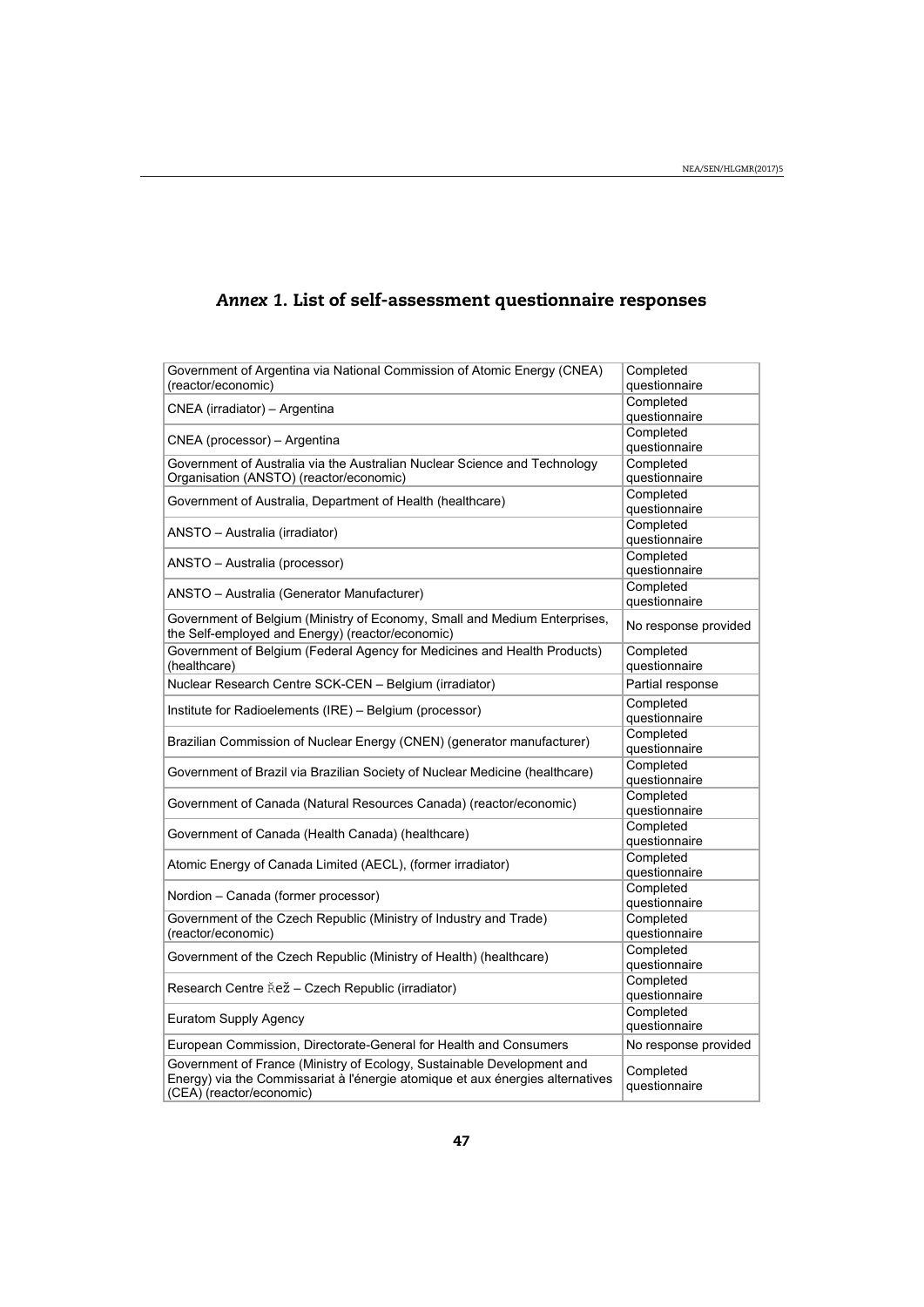#### NEA/SEN/HLGMR(2017)5

| Government of France (Ministry of Health)                                                             | No response provided       |
|-------------------------------------------------------------------------------------------------------|----------------------------|
| CEA - France (former irradiator)                                                                      | Completed<br>questionnaire |
| IBAM Group - France (generator manufacturer)                                                          | Completed                  |
| Government of Germany via Bavarian State Ministry of Education, Culture,                              | questionnaire<br>Completed |
| Science and Art (reactor/economic)                                                                    | questionnaire              |
| Government of Germany (Federal Ministry of Health) (healthcare)                                       | Completed<br>questionnaire |
| Technical University of Munich - Germany (potential irradiator)                                       | Completed<br>questionnaire |
| Government of Japan via the Japan Radioisotope Association<br>(reactor/economic)                      | Completed<br>questionnaire |
| Government of Japan via the Japan Radioisotope Association (healthcare)                               | Completed<br>questionnaire |
| FUJIFILM RI Pharma Co. Ltd. - Japan (generator manufacturer)                                          | Completed<br>questionnaire |
| Nihon Medi-Physics Co. Ltd. - Japan (generator manufacturer)                                          | Completed<br>questionnaire |
| Government of Korea (reactor/economic as future irradiator)                                           | No response provided       |
| Government of Korea (healthcare)                                                                      | No response provided       |
| KAERI (generator manufacturer)                                                                        | Completed<br>questionnaire |
| Government of the Netherlands (Ministry of Economic Affairs)                                          | Completed<br>questionnaire |
| Government of the Netherlands (Ministry of Health, Welfare and Sport)                                 | Completed<br>questionnaire |
| Nuclear Research and Consultancy Group (NRG) - Netherlands                                            | Completed<br>questionnaire |
| Mallinckrodt (now part of Curium) - Netherlands (processor)                                           | No response provided       |
| Mallinckrodt (now part of Curium) - Netherlands (generator manufacturer)                              | No response provided       |
| Government of Poland (Ministry of Economy) (reactor/economic)                                         | Completed<br>questionnaire |
| Government of Poland (Ministry of Health) (healthcare)                                                | No response provided       |
| National Centre for Nuclear Research (NBCJ) - Poland (irradiator)                                     | Completed<br>questionnaire |
| Polatom - Poland (generator manufacturer)                                                             | Completed<br>questionnaire |
| Government of the Russian Federation via Atomic Energy Corporation -<br>ROSATOM (reactor/economic)    | Completed<br>questionnaire |
| Government of the Russian Federation (healthcare)                                                     | No response provided       |
| ROSATOM - RIAR and Karpov Institute - Russian Federation (irradiators)                                | Completed<br>questionnaire |
| ROSATOM – RIAR and Karpov Institute – Russian Federation (processors)                                 | Completed<br>questionnaire |
| Government of South Africa via NTP Radioisotopes (reactor and economic)                               | Completed<br>questionnaire |
| Government of South Africa via NTP Radioisotopes (healthcare)                                         | Completed<br>questionnaire |
| Nuclear Energy Corporation South African (NECSA) via NTP Radioisotopes -<br>South Africa (irradiator) | Completed<br>questionnaire |
| NTP Radioisotopes - South Africa (processor)                                                          | Completed<br>questionnaire |
| Government of Spain (Ministry of Health) (healthcare)                                                 | Completed<br>questionnaire |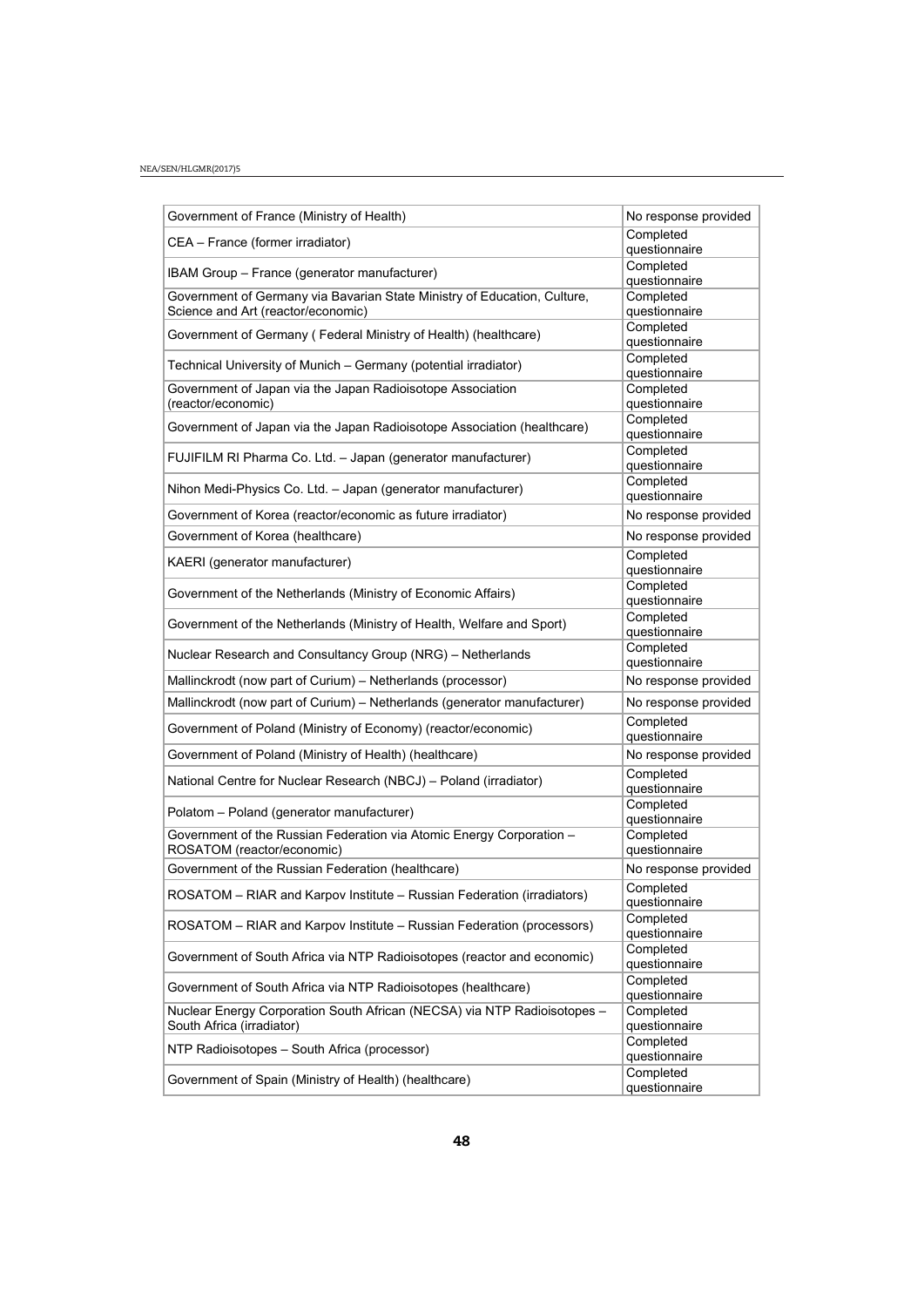| Government of the United Kingdom (Department of Health) via British Nuclear<br>Medicine Association (BNMA) (healthcare)       | Completed<br>questionnaire |
|-------------------------------------------------------------------------------------------------------------------------------|----------------------------|
| GE Healthcare – United Kingdom (generator manufacturer)                                                                       | Completed<br>questionnaire |
| Government of the United States (National Nuclear Security Administration)<br>(reactor/economic)                              | Completed<br>questionnaire |
| Government of the United States (Centers for Medicare and Medicaid Services<br>and Food and Drug Administration) (healthcare) | Completed<br>questionnaire |
| Lantheus Medical Imaging - United States (generator manufacturer)                                                             | Completed<br>questionnaire |
| Mallinckrodt (now part of Curium) – United States (generator manufacturer)                                                    | No response provided       |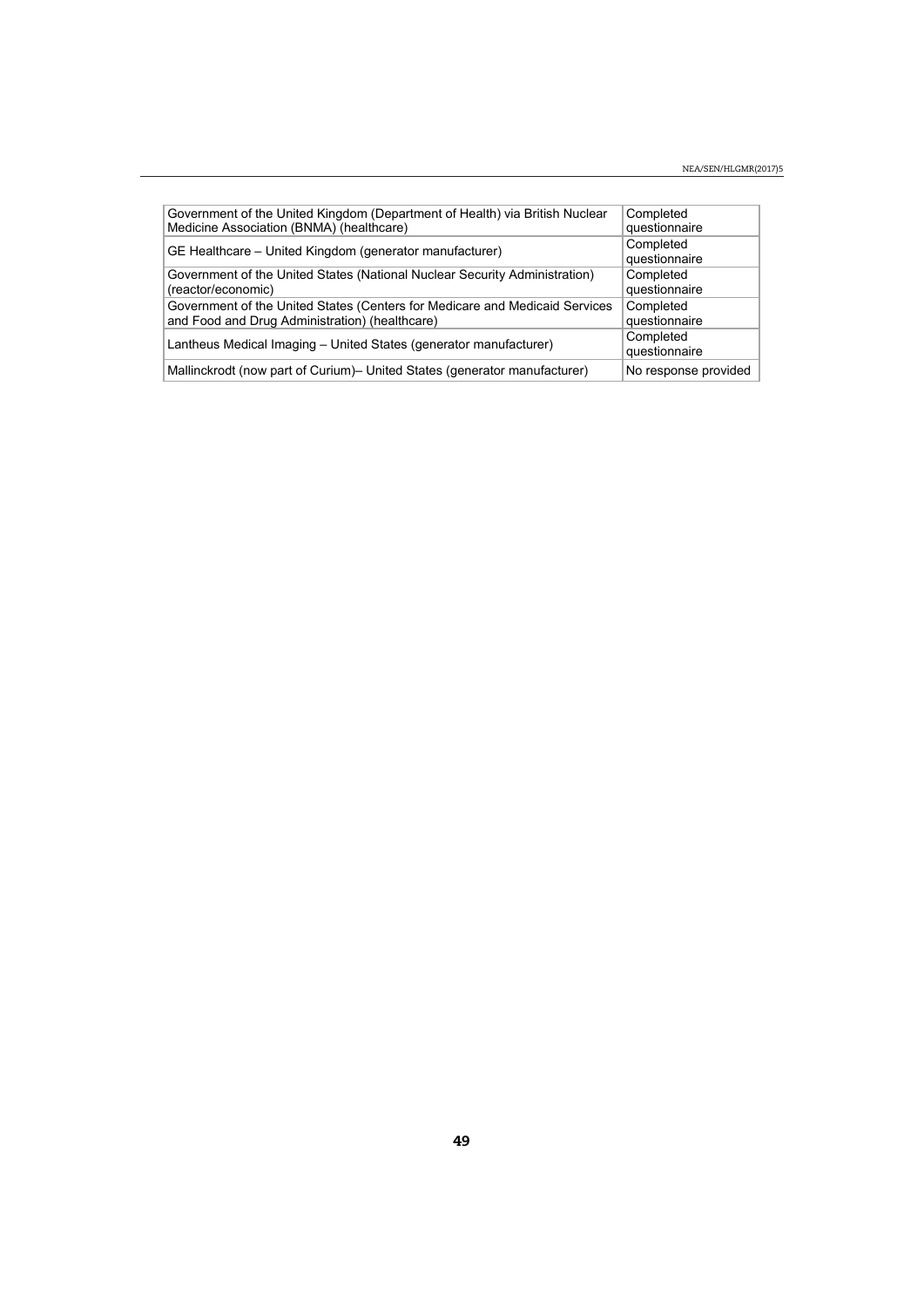# <span id="page-48-0"></span>*Annex 2.* **Comments by self-assessment participants**

During the  $3^{rd}$  self-assessment process, all of the supply chain participants and governments were asked their opinion about "main barriers that remained to implement full-cost recovery" and given the opportunity to express any concerns about the implementation, or not, of full-cost recovery. They were also asked about their observations concerning the HLG-MR policy approach in general and whether aspects should be revisited.

During the questionnaire assessment process, the NEA Secretariat collated together in an anonymised fashion, important comments and opinions that had been expressed. They were put into four separate sections based upon the source of the comments (e.g. irradiators, processors, generator manufacturers and governments). These were then circulated to all HLG-MR participants for review, requesting that the participants should identify where they felt support for individual comments or otherwise, to indicate if they had specific concerns about the content of a comment that should be reviewed further.

The feedback from this process identified a number of comments that had a greater level of support from a range of different participants. Unsurprisingly, some participants supported their own original comments, but such "double support" of a comment was discounted. A number of the more strongly supported comments had similar themes and were often supported by the same reviewers.

From this input and review process, the NEA Secretariat synthesised three main statements for each section. This was done by taking the phrasing from the most strongly supported comments and combining them together where they had a common theme. These statements included input from a broad range of participants in each case. The synthesised statements identify the most strongly supported comments made by the  $3<sup>rd</sup>$  self-assessment participants during the process and were then circulated for further review by all HLG-MR participants. There was overall strong support for those statements and they are presented here in this Annex.

#### **Irradiators**

Very significant fuel and target cost increases have been experienced and nuclear facility investment costs have increased to manage safety and security issues.

Not all governments are actively pushing implementation of FCR; governments continue to fund the operation of many reactors.

The market cannot absorb the price increase needed to fully implement FCR, it is not possible to transfer the total costs to the price of the final product.

#### **Processors**

Reimbursement policies are not moving in the direction of the HLG-MR policy principles; there is no current mechanism to increase reimbursement in order to account for FCR and ORC. The concept of ORC "take or pay" is impossible to pass down the supply chain.

A high level of market competition is the main barrier to being able to implement FCR; margins are under heavy pressure forcing intense productivity improvement.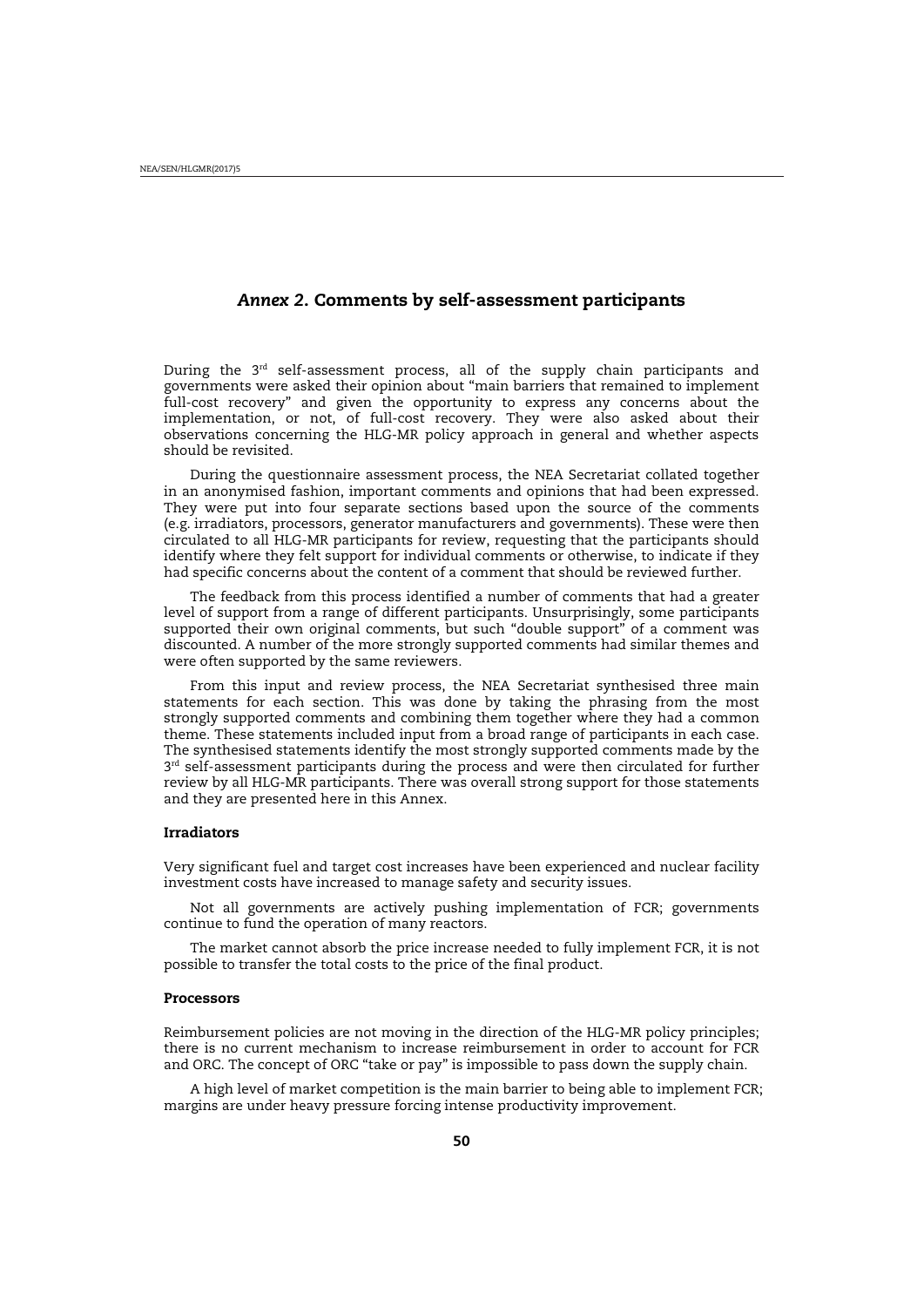<span id="page-49-0"></span>Customers continue to value cheapest price over compliance with the HLG-MR principles; there are examples of generator prices that are controlled by government where they refuse to accept price increases.

## **Generator manufacturers**

It is difficult to support the move to FCR due to the cost containment efforts in the national health systems; the rigidity of reimbursement systems and tight government budgets create pressure. Despite discussions to increase prices to compensate for the significant cost increases, no clear vision is available.

Implementation of FCR and ORC should be obligatory, but reimbursement should be increased first. The market still views any increase in price at the generator step of the market as being an increase in the manufacturer's profit, which is incorrect.

There is no visibility about how cost increases are linked to components like FCR and ORC implementation or to LEU conversion. We receive no or very limited information concerning ORC from our present suppliers.

#### **Governments**

It is necessary to recruit the Ministry of Health of all countries in this debate; they are part of the problem and part of the solution. Without a specific methodology to implement the effects of FCR, the reimbursement situation will remain unchanged; suppliers have had to absorb the cost increases so far.

The investment environment for new  $^{99}$ Mo production capacity continues to be challenging, there is reticence in the market to accept an increase in the price of radiopharmaceuticals needed to implement FCR. No additional funds have been specifically allocated to cover the increased costs of radioisotopes.

Countries not operating on the basis of FCR will interfere with global efforts to move to a truly commercial paradigm. An independent review of implementation of FCR accounting principles and independent inter-comparison of its implementation, facility to facility, is needed.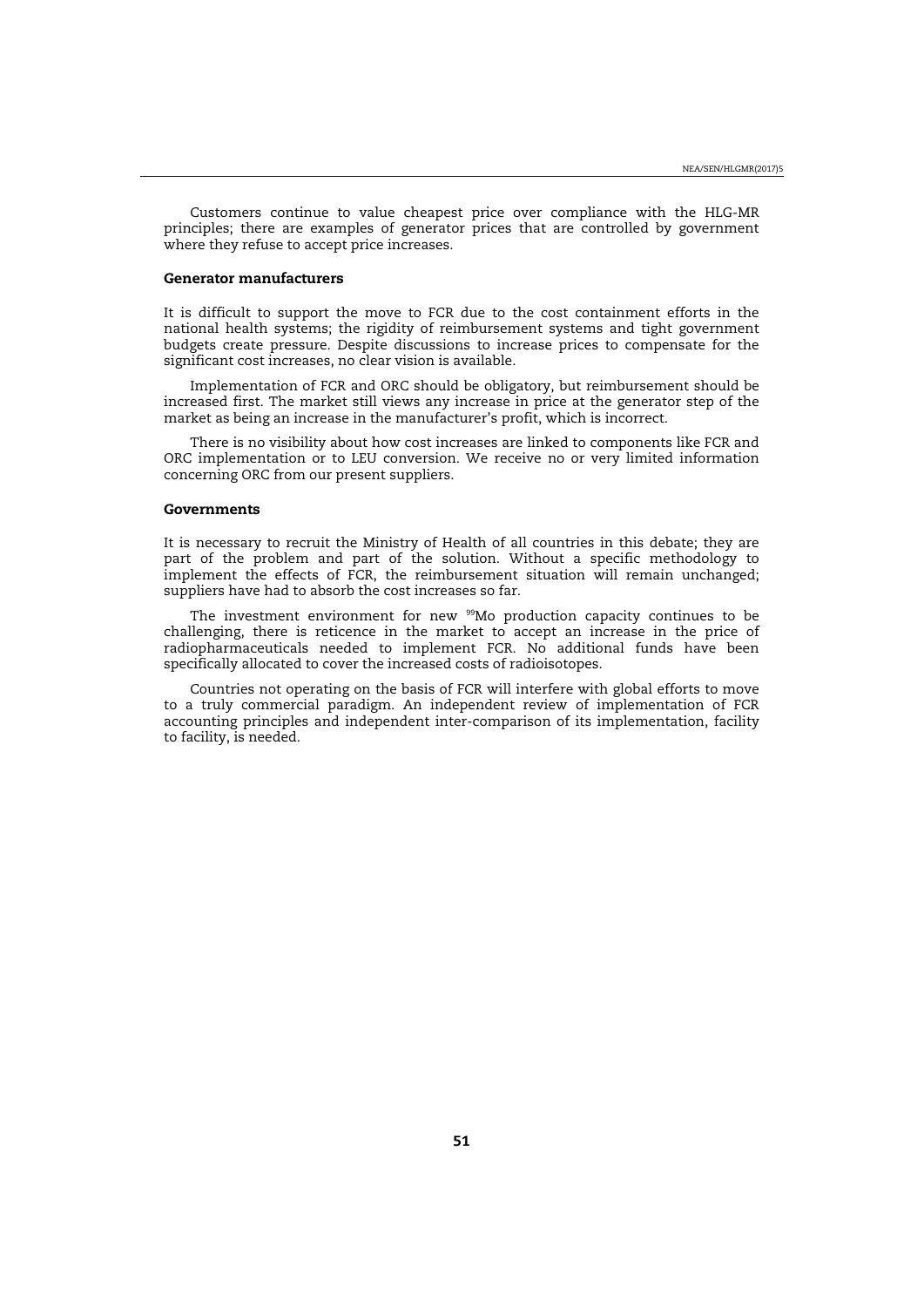# *Annex 3***. HLG-MR policy approach**

<span id="page-50-0"></span>In June 2011, the HLG-MR released its policy approach to move the supply chain to a sustainable economic basis and to ensure the security of supply of medical radioisotopes. The policy approach seeks to address the fundamental problems that threaten reliable global supply of 99Mo/99mTc and is comprised of six policy principles, and supporting recommendations presented below.

**Principle 1:** All <sup>99m</sup>Tc supply chain participants should implement full-cost recovery, including costs related to capital replacement.

Commercial arrangements in the supply chain, including contracts, must recognise and facilitate the implementation of full-cost recovery in order to move towards achieving economic sustainability.

**Principle 2:** Reserve capacity should be sourced and paid for by the supply chain. A common approach should be used to determine the amount of reserve capacity required.

Supply chain participants, both public and private, should continue and improve annual co-ordination efforts through the Association of Imaging Producers and Equipment Suppliers (AIPES) or another similar mechanism to ensure the appropriate use of available capacity, recognising a minimum necessary volume level at all <sup>59</sup>Mo/<sup>99mT</sup>c producing facilities. New entrants to the supply chain should join these co-ordination efforts.

To support effective co-ordination, contracts between reactors and processors should allow for open access to <sup>99</sup>Mo irradiation services.

Demand-management options should be encouraged as they could participate to support effective co-ordination efforts.

Processors should voluntarily hold at every point in time outage reserve capacity equal to their largest supply (n-1 criterion), which can come from anywhere in the supply chain as long as it is credible, incremental and available on short notice.

Reserve capacity options should be transparent and verifiable to ensure trust in the supply chain.

Reactor operators, processors and generator manufacturers should review the current contracts to ensure that payment for reserve capacity is included in the price of 99Mo.

Communication efforts, providing three months advance notice to downstream stakeholders on generator supply should continue. In addition, industry communication protocols regarding unplanned outages should be implemented by all industry participants and remain active.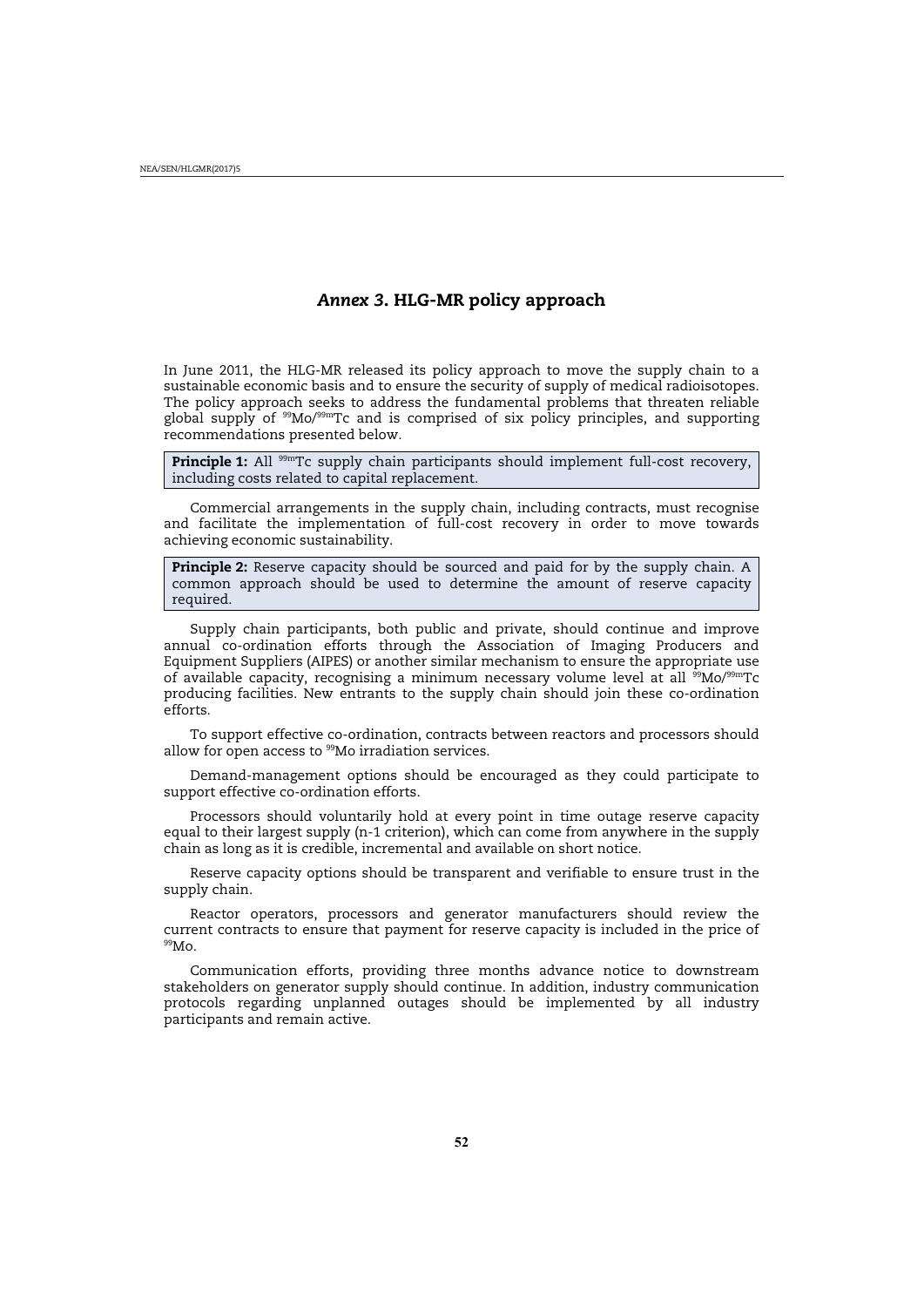**Principle 3:** Recognising and encouraging the role of the market, governments should:

- establish the proper environment for infrastructure investment;
- set the rules and establish the regulatory environment for safe and efficient market operation;
- ensure that all market-ready technologies implement full-cost recovery methodology; and
- refrain from direct intervention in day-to-day market operations as such intervention may hinder long-term security of supply.

Governments should target a period of three years to fully implement this principle, allowing time for the market to adjust to the new pricing paradigm while not delaying the move to a secure and reliable supply chain.

Governments should:

- in co-operation with health care providers and private health insurance companies, monitor radiopharmaceutical price changes in order to support the transparency of costs;
- periodically review payment rates and payment policies with the objective of determining if they are sufficient to ensure an adequate supply of <sup>99m</sup>Tc to the medical community;
- x consider moving towards separating reimbursement for isotopes from the radiopharmaceutical products as well as from the diagnostic imaging procedures.

Governments should encourage continued supply chain participation in  $99Mo/99mTc$ production schedule co-ordination efforts, including making such participation mandatory if voluntary participation wanes or commitments are not respected.

Governments should monitor levels of outage reserve capacity maintained by the market and, if found to be below the set criterion, consider regulating minimum levels.

Governments should, where required, support financial arrangements to enable investment in 99Mo/99mTc infrastructure using various forms of public-private partnerships with appropriate returns.

Governments should consider <sup>99</sup>Mo/<sup>99m</sup>Tc production capacity requirements when planning multipurpose research reactors to ensure that the required capacity is available. However, the funding of the 99Mo-related capacity development should be supported through the commercial market.

**Principle 4:** Given their political commitments to non-proliferation and nuclear security, governments should provide support, as appropriate, to reactors and processors to facilitate the conversion of their facilities to low-enriched uranium or to transition away from the use of highly enriched uranium, wherever technically and economically feasible.

Governments should consider encouraging as well as financing R&D related to LEU target conversion through participation in International Atomic Energy Agency (IAEA) efforts or by other means. They should address enriched uranium (LEU and HEU) availability and supply during and after conversion. They should also examine options to create a market justification to using LEU targets to ensure a level playing field between producers. In the meantime, they should consider financially addressing the price differential of 99Mo produced with LEU targets in order to achieve agreed-upon nonproliferation goals.